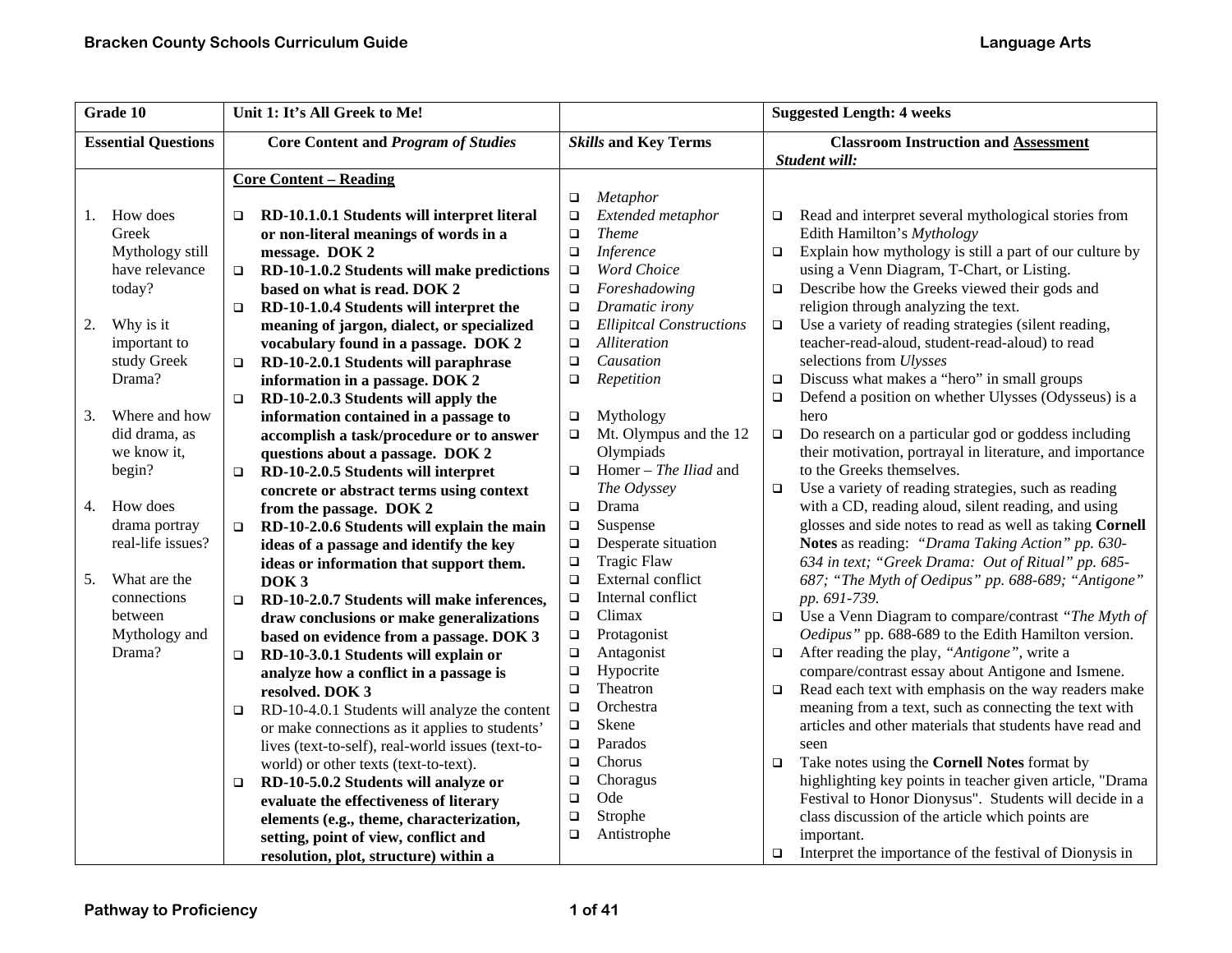| Grade 10                   | Unit 1: It's All Greek to Me!                       |                             | <b>Suggested Length: 4 weeks</b>                                   |
|----------------------------|-----------------------------------------------------|-----------------------------|--------------------------------------------------------------------|
| <b>Essential Questions</b> | <b>Core Content and Program of Studies</b>          | <b>Skills and Key Terms</b> | <b>Classroom Instruction and Assessment</b>                        |
|                            |                                                     |                             | Student will:                                                      |
|                            | passage. DOK 3                                      |                             | the implementation of drama                                        |
|                            | RD-10-5.0.3 Students will analyze the<br>$\Box$     |                             | View a model of an ancient Greek theater and identify<br>$\Box$    |
|                            | author's use of literary devices in a passage       |                             | the parts of the theater                                           |
|                            | (e.g., symbolism, irony, analogies, imagery,        |                             | Use guided notes to identify and locate key facts about<br>$\Box$  |
|                            | figurative language). DOK 3                         |                             | the Greek theater, its actors and their costumes                   |
|                            | RD-10-5.0.8 Students will explain how the<br>$\Box$ |                             | Use graphic organizers to identify and interpret the<br>□          |
|                            | use of text features (e.g. illustrations,           |                             | conflicts, figurative language, and irony in Antigone              |
|                            | charts, lists, tables, graphs, tables of            |                             | Paraphrase the 4 Odes in Antigone<br>$\Box$                        |
|                            | contents, indexes, glossaries, headings,            |                             | Analyze characterization, motivation, theme and<br>$\Box$          |
|                            | captions), format, or layout enhances the           |                             | metaphors in the play Antigone                                     |
|                            | reader's understanding of a passage. DOK            |                             | Discuss in small groups how the gods are involved in<br>$\Box$     |
|                            | 3                                                   |                             | the action of the play                                             |
|                            |                                                     |                             | Analyze content as it applies to students' lives or real<br>$\Box$ |
|                            | <b>Core Content – Writing</b>                       |                             | world issues through class discussion and written                  |
|                            |                                                     |                             | responses                                                          |
|                            | WR-HS-1.1.0 Purpose/Audience: Students<br>$\Box$    |                             | Make predictions and draw conclusion about the play<br>$\Box$      |
|                            | will establish and maintain a focused               |                             | based on clues from the text during class discussion               |
|                            | purpose to communicate with an authentic            |                             | and written exercises                                              |
|                            | audience by                                         |                             | Define and employ new vocabulary from the text using<br>$\Box$     |
|                            | $\Box$ Narrowing the topic to present an idea,      |                             | context clues and a worksheet                                      |
|                            | theme or thesis                                     |                             | Write sentences using models, revise punctuation and<br>$\Box$     |
|                            | Choosing a perspective authentic to the<br>$\Box$   |                             | wording in a sentence                                              |
|                            | writer                                              |                             | Organize information in a graphic form (e.g. graphic<br>$\Box$     |
|                            | Analyzing and addressing the needs of<br>$\Box$     |                             | organizers, outlines)                                              |
|                            | the intended audience                               |                             | Develop higher-level thinking questions using CATS<br>$\Box$       |
|                            | Adhering to the characteristics of the<br>$\Box$    |                             | vocabulary that will be used in whole class round-table            |
|                            | form                                                |                             | discussion of the play.                                            |
|                            | Applying a suitable tone<br>$\Box$                  |                             |                                                                    |
|                            | Allowing voice to emerge when<br>$\Box$             |                             | Assessment:                                                        |
|                            | appropriate DOK 4                                   |                             |                                                                    |
|                            |                                                     |                             | Students will write their own myth.<br>$\Box$                      |
|                            | WR-HS-1.2.0 Idea Development/Support:<br>$\Box$     |                             | Writing-to-learn as a daily check for understanding<br>$\Box$      |
|                            | Students will support main ideas and                |                             | Complete a comprehension assessment at the end of<br>$\Box$        |
|                            | deepen the audience's understanding of              |                             | each scene in the play which will include questions                |
|                            | purpose by                                          |                             | about how mythology is an important part of Greek                  |
|                            | □ Developing logical, justified, and                |                             | Drama.                                                             |
|                            | suitable explanations                               |                             | Complete a comprehension assessment at the end of<br>$\Box$        |
|                            | <b>Providing relevant elaboration</b><br>□          |                             | the unit, including open response items                            |
|                            | $\Box$ Explaining related connections or            |                             | Give an oral presentation with a visual aid after<br>$\Box$        |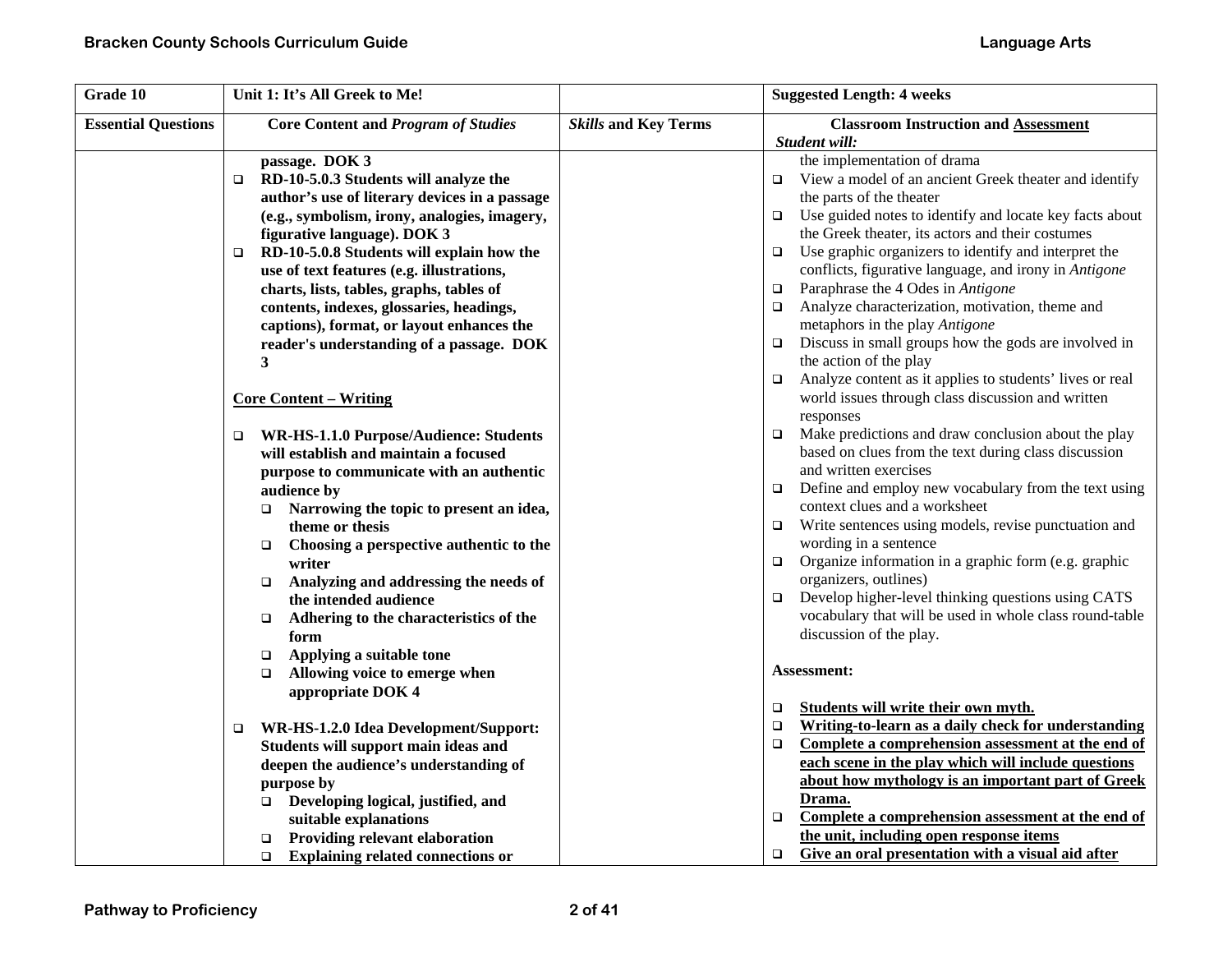| Grade 10                   | Unit 1: It's All Greek to Me!                                                                                                                                                                                                                                                                                                                                                                                                                                                                                                                                                                                                                                                                                                                                                                                                            |                             | <b>Suggested Length: 4 weeks</b>                                                                                              |
|----------------------------|------------------------------------------------------------------------------------------------------------------------------------------------------------------------------------------------------------------------------------------------------------------------------------------------------------------------------------------------------------------------------------------------------------------------------------------------------------------------------------------------------------------------------------------------------------------------------------------------------------------------------------------------------------------------------------------------------------------------------------------------------------------------------------------------------------------------------------------|-----------------------------|-------------------------------------------------------------------------------------------------------------------------------|
| <b>Essential Questions</b> | <b>Core Content and Program of Studies</b>                                                                                                                                                                                                                                                                                                                                                                                                                                                                                                                                                                                                                                                                                                                                                                                               | <b>Skills and Key Terms</b> | <b>Classroom Instruction and Assessment</b><br>Student will:                                                                  |
|                            | reflections<br>Applying idea development strategies<br>$\Box$<br>appropriate to the form DOK 4                                                                                                                                                                                                                                                                                                                                                                                                                                                                                                                                                                                                                                                                                                                                           |                             | research of print and non print materials on a god<br>or goddess<br>Weekly assessed on grammar mechanics and usage.<br>$\Box$ |
|                            | WR-HS-2.3.0 Organization: Students will<br>□<br>create unity and coherence to accomplish<br>the focused purpose by<br><b>Engaging the audience</b><br>$\Box$<br><b>Establishing a context for reading</b><br>▫<br>when appropriate<br>Communicating ideas and support in a<br>$\Box$<br>meaningful order<br>Applying transitions and transitional<br>$\Box$<br>elements to guide the reader through<br>the piece<br>Developing effective closure DOK 3.<br>$\Box$<br><b>WR-HS-2.4.0 Sentence Structure: Students</b><br>$\Box$<br>will create effective sentences by<br>Applying a variety of structures and<br>$\Box$<br>lengths<br><b>Maintaining parallel structure</b><br>$\Box$<br>Developing complete and correct<br>$\Box$<br>sentences unless using unconventional<br>structures for effect when appropriate<br>DOK <sub>3</sub> |                             |                                                                                                                               |
|                            | WR-HS-3.5.0 Language: Students will<br>$\Box$<br>exemplify effective language choices by<br>Apply correct grammar and usage<br>$\Box$<br>Applying concise use of language<br>$\Box$<br>Incorporating strong verbs, precise<br>$\Box$<br>nouns, concrete details, and sensory<br>details<br>Applying language appropriate to the<br>$\Box$<br>content, purpose and audience DOK 2                                                                                                                                                                                                                                                                                                                                                                                                                                                         |                             |                                                                                                                               |
|                            | WR-HS-3.6.0 Correctness: Students will<br>□<br>communicate clearly by                                                                                                                                                                                                                                                                                                                                                                                                                                                                                                                                                                                                                                                                                                                                                                    |                             |                                                                                                                               |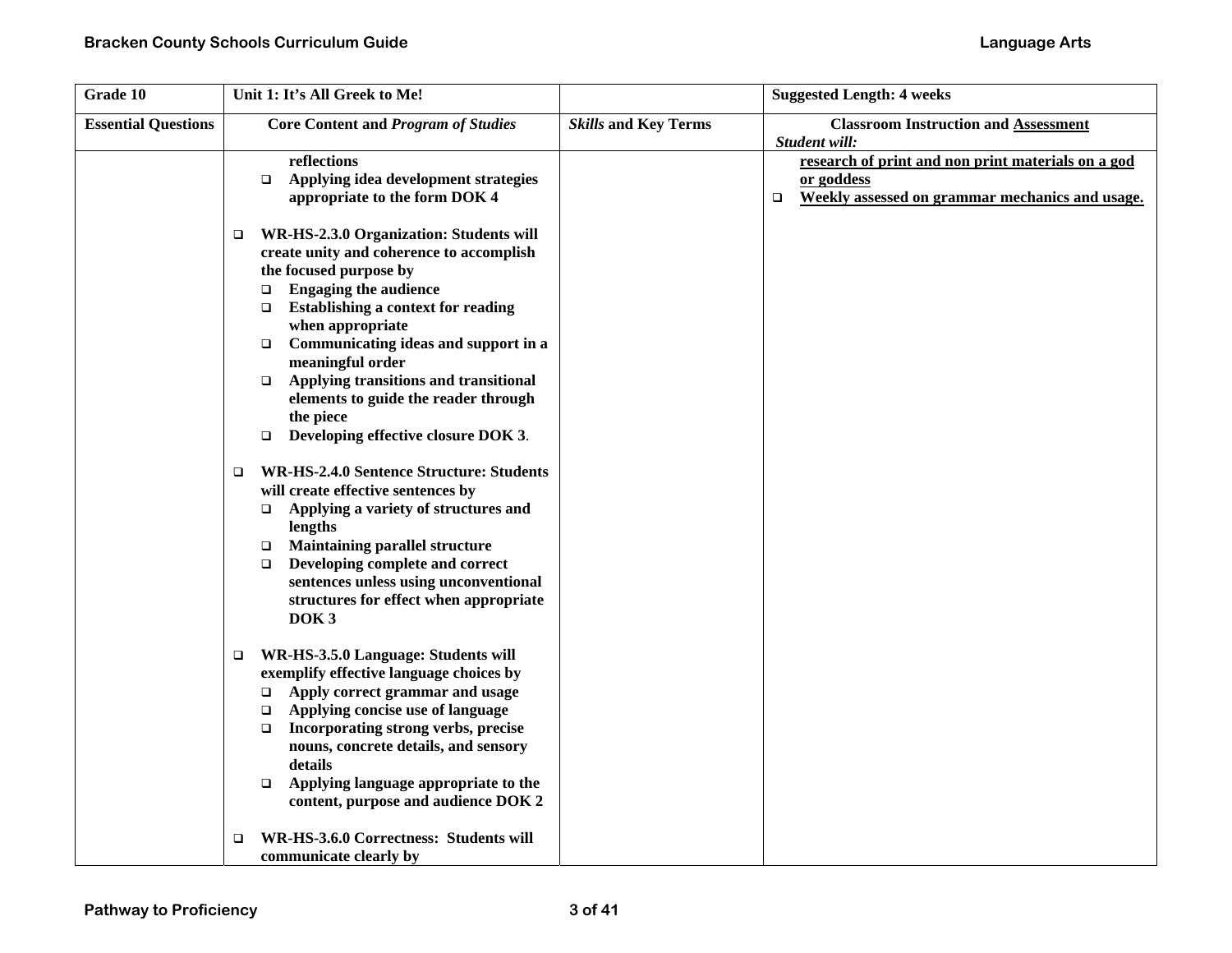| Grade 10                   | Unit 1: It's All Greek to Me!                                                                                                                                                                                                                                                                                                                                                                                                                                                                                                                                            |                             | <b>Suggested Length: 4 weeks</b>                             |
|----------------------------|--------------------------------------------------------------------------------------------------------------------------------------------------------------------------------------------------------------------------------------------------------------------------------------------------------------------------------------------------------------------------------------------------------------------------------------------------------------------------------------------------------------------------------------------------------------------------|-----------------------------|--------------------------------------------------------------|
| <b>Essential Questions</b> | <b>Core Content and Program of Studies</b>                                                                                                                                                                                                                                                                                                                                                                                                                                                                                                                               | <b>Skills and Key Terms</b> | <b>Classroom Instruction and Assessment</b><br>Student will: |
|                            | Applying correct spelling<br>$\Box$<br>Applying correct punctuation<br>□<br>Applying correct capitalization<br>$\Box$<br>Incorporating acceptable departure<br>$\Box$<br>from standard correctness to enhance<br>meaning when appropriate<br><b>Incorporating appropriate</b><br>$\Box$<br>documentation of ideas and<br>information from outside sources (e.g.,<br>citing authors or titles within the text,<br>listing sources, documenting sources in<br>text and/or on a Work Cited page)<br>DOK <sub>2</sub>                                                        |                             |                                                              |
|                            | WR-HS-4.8.0 Prewriting:<br>$\Box$<br>$\Box$ Establishing a purpose and<br>central/controlling idea or focus<br>Identifying and analyzing the audience<br>$\Box$<br>Determining the most appropriate form to<br>$\Box$<br>meet the needs of purpose and audience<br>Generating ideas (e.g., mapping,<br>$\Box$<br>webbing, note taking, interviewing,<br>researching, and other writing-to-learn<br>activities)<br>Organizing ideas - examining other<br>$\Box$<br>models of good writing and appropriate<br>text structures to match purpose and<br>organize information |                             |                                                              |
|                            | WR-HS-4.9.0 Drafting<br>$\Box$<br>Writing draft(s) for an intended audience<br>$\Box$<br>Developing topic, elaborating ideas,<br>exploring sentence variety and language<br>use                                                                                                                                                                                                                                                                                                                                                                                          |                             |                                                              |
|                            | WR-HS-4.10.0 Revising (Content/Ideas)<br>❏<br>Reflecting to determine where to add,<br>□<br>delete, rearrange, define/redefine, or<br>elaborate content                                                                                                                                                                                                                                                                                                                                                                                                                  |                             |                                                              |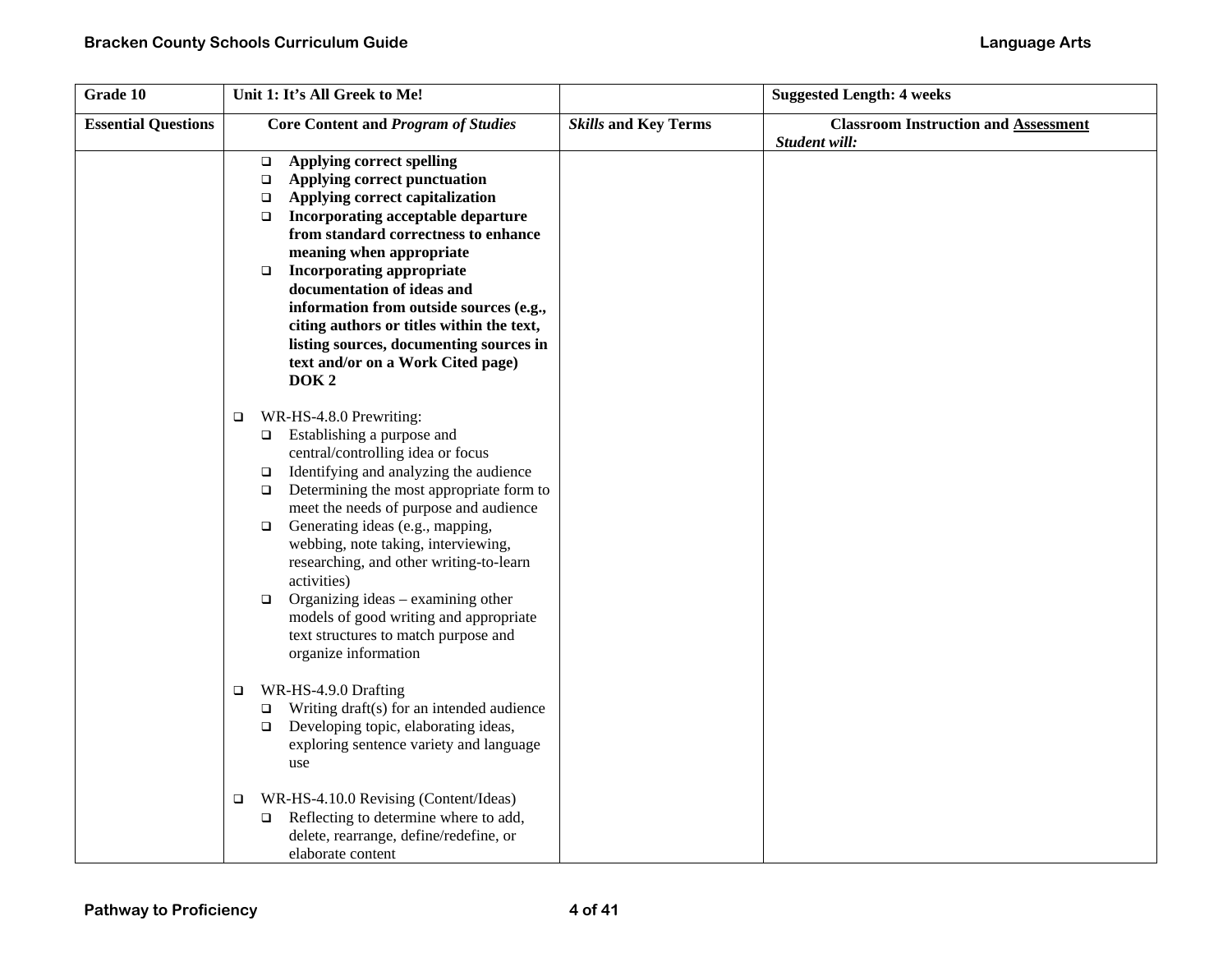| Grade 10                   | Unit 1: It's All Greek to Me!                                                                                                                                                                                                                                                                                                                                                                                                                                                                                                                                                            |                             | <b>Suggested Length: 4 weeks</b>                             |
|----------------------------|------------------------------------------------------------------------------------------------------------------------------------------------------------------------------------------------------------------------------------------------------------------------------------------------------------------------------------------------------------------------------------------------------------------------------------------------------------------------------------------------------------------------------------------------------------------------------------------|-----------------------------|--------------------------------------------------------------|
| <b>Essential Questions</b> | <b>Core Content and Program of Studies</b>                                                                                                                                                                                                                                                                                                                                                                                                                                                                                                                                               | <b>Skills and Key Terms</b> | <b>Classroom Instruction and Assessment</b><br>Student will: |
|                            | Conferencing with teacher or peer(s) to<br>$\Box$<br>help determine where to add, delete,<br>rearrange, define/redefine, or elaborate<br>content<br>Checking for accuracy of content<br>$\Box$<br>Considering voice, tone, style, intended<br>$\Box$<br>audience, coherence, transitions, pacing<br>Comparing with rubric criteria and<br>$\Box$<br>anchor papers/models<br>Considering effectiveness of language<br>$\Box$<br>usage and sentences to communicate<br>ideas                                                                                                               |                             |                                                              |
|                            | <b>Revising Skills</b><br>Idea Development<br>$\Box$ Students will narrow topic for selected<br>writing.<br>Students will identify topic sentence of a<br>$\Box$<br>paragraph that is purposefully placed to<br>enhance reader awareness.<br>Students will select appropriate<br>$\Box$<br>supporting details relevant to a specific<br>writing category (e.g., dialogue,<br>predictions, findings from research,<br>needed definitions, causes and effects,<br>comparisons, contrasts, reference to<br>concepts).<br>Students will delete extraneous/irrelevant<br>$\Box$<br>materials. |                             |                                                              |
|                            | Organization<br>Students will correct sentences that are<br>$\Box$<br>out of chronological/sequential order or<br>insert new sentences in the correct<br>chronological/sequential position.<br>Students will compose effective and<br>$\Box$<br>subtle transitions.<br>Students will develop effective<br>$\Box$<br>introductions and closures for writing.                                                                                                                                                                                                                              |                             |                                                              |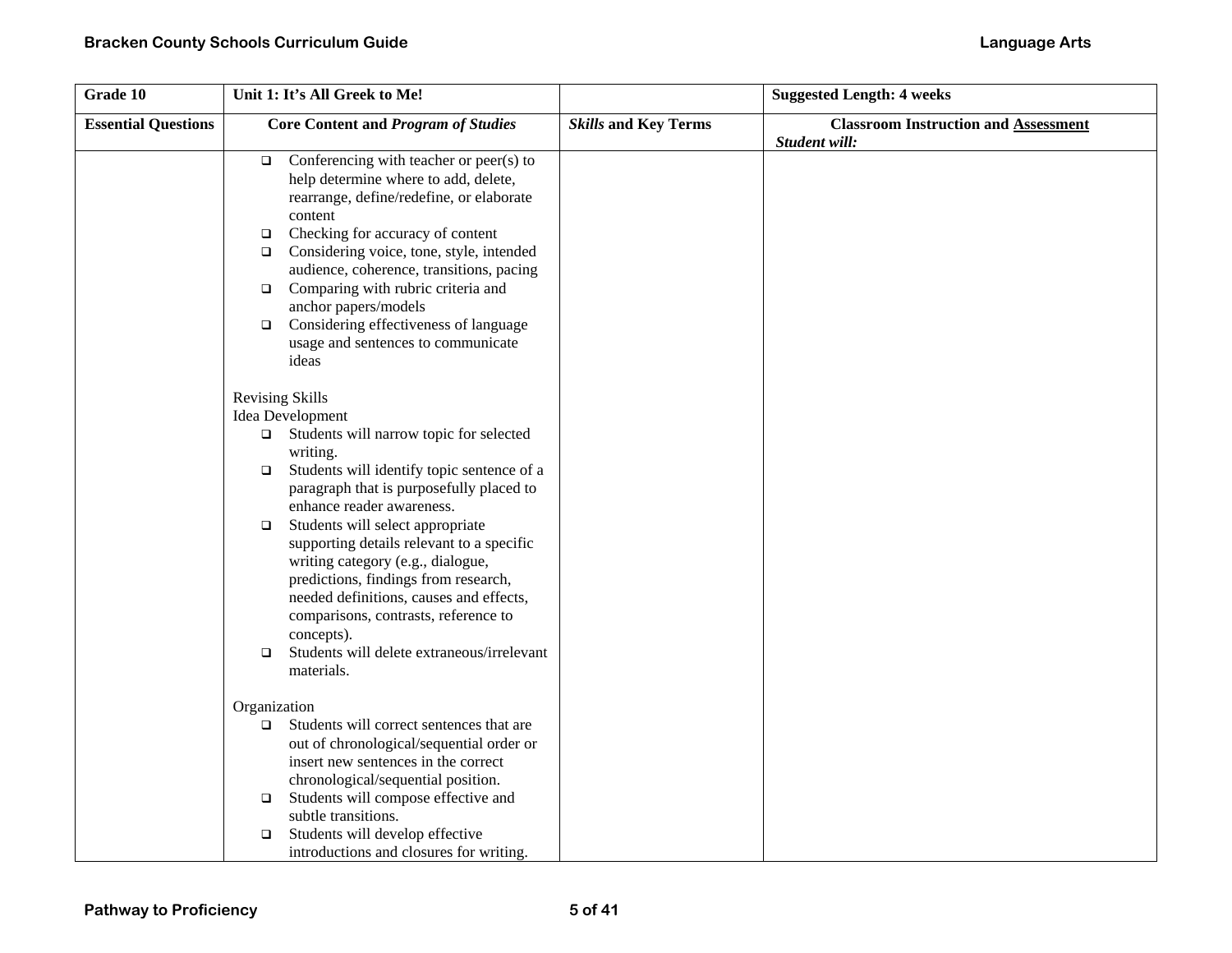| Grade 10                   | Unit 1: It's All Greek to Me!                                                                                                                                                                                                                                                                                                                                                                                                                                                  |                             | <b>Suggested Length: 4 weeks</b>                             |
|----------------------------|--------------------------------------------------------------------------------------------------------------------------------------------------------------------------------------------------------------------------------------------------------------------------------------------------------------------------------------------------------------------------------------------------------------------------------------------------------------------------------|-----------------------------|--------------------------------------------------------------|
| <b>Essential Questions</b> | <b>Core Content and Program of Studies</b>                                                                                                                                                                                                                                                                                                                                                                                                                                     | <b>Skills and Key Terms</b> | <b>Classroom Instruction and Assessment</b><br>Student will: |
|                            | Students will apply appropriate usage of<br>$\Box$<br>parallelism (e.g. word forms, lists,<br>phrases, clauses, sentences, organization,<br>idea development).                                                                                                                                                                                                                                                                                                                 |                             |                                                              |
|                            | Word Choice<br>Students will eliminate redundant words<br>$\Box$<br>and phrases<br>Students will apply the most specific<br>$\Box$<br>word for use in a sentence                                                                                                                                                                                                                                                                                                               |                             |                                                              |
|                            | WR-HS-4.11.0 Editing (Conventions and<br>$\Box$<br>Mechanics)<br>Checking for correctness with self,<br>$\Box$<br>teacher or peer(s)<br>□ Language usage<br>Sentence structure<br>$\Box$<br>Spelling<br>$\Box$<br>Capitalization<br>$\Box$<br>Punctuation<br>$\Box$<br>Documentation of sources<br>$\Box$<br>Using resources to support editing (e.g.,<br>$\Box$<br>spell check, dictionaries, thesauri,<br>handbooks)                                                         |                             |                                                              |
|                            | <b>Editing Skills</b><br>Language Usage<br>Students will apply knowledge of<br>$\Box$<br>subject/verb agreement with both<br>singular and plural subjects.<br>Students will apply knowledge of<br>$\Box$<br>present, past and future tenses.<br>Students will apply knowledge of<br>$\Box$<br>comparative and superlative forms of<br>adjectives and adverbs.<br>Students will apply knowledge of<br>$\Box$<br>comparative and superlative forms of<br>adjectives and adverbs. |                             |                                                              |
|                            | Students will apply knowledge of special<br>$\Box$                                                                                                                                                                                                                                                                                                                                                                                                                             |                             |                                                              |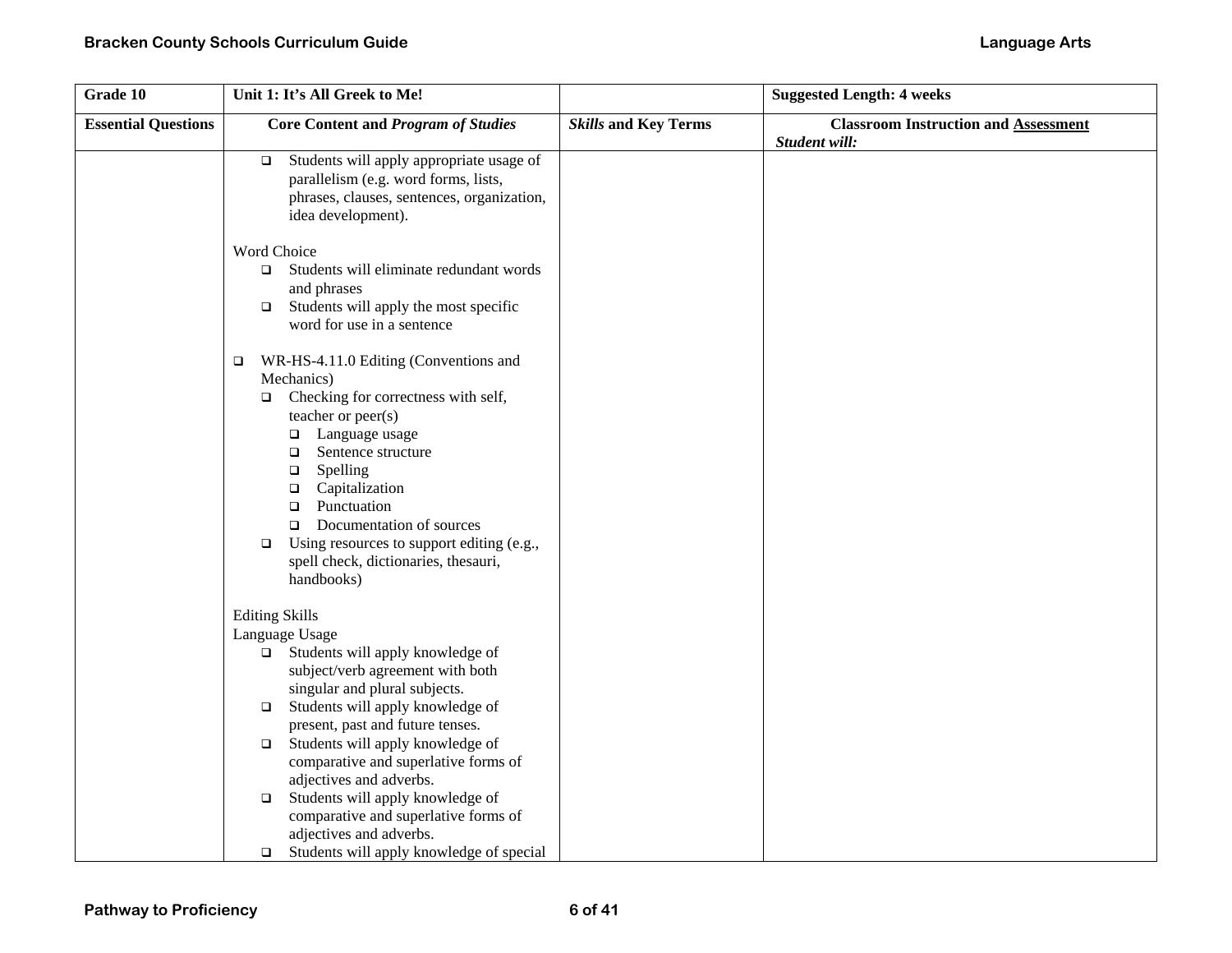| Grade 10                   | Unit 1: It's All Greek to Me!                                                                                                                                                                                         |                             | <b>Suggested Length: 4 weeks</b>                             |
|----------------------------|-----------------------------------------------------------------------------------------------------------------------------------------------------------------------------------------------------------------------|-----------------------------|--------------------------------------------------------------|
| <b>Essential Questions</b> | <b>Core Content and Program of Studies</b>                                                                                                                                                                            | <b>Skills and Key Terms</b> | <b>Classroom Instruction and Assessment</b><br>Student will: |
|                            | problems in usage, (i.e., a/an, to/two/too,<br>their/there/they're), and pronoun<br>references and double negatives.<br>Students will apply knowledge of<br>$\Box$<br>idiomatic expressions.                          |                             |                                                              |
|                            | WR-HS-4.12.0 Publishing<br>$\Box$<br>Sharing final piece with intended<br>$\Box$<br>audience                                                                                                                          |                             |                                                              |
|                            | <b>Program of Studies</b>                                                                                                                                                                                             |                             |                                                              |
|                            | ELA-EIII-R-1 analyze and evaluate the four<br>$\Box$<br>types of reading materials (literary,<br>informational, practical/workplace, and<br>persuasive) in both print and nonprint (e.g.,<br>computer, media) formats |                             |                                                              |
|                            | ELA-EIII-R-2 read and analyze classic and<br>$\Box$<br>contemporary literature as representative of<br>the many dimensions of the human<br>experience.                                                                |                             |                                                              |
|                            | ELA-EIII-R-4 apply a knowledge of literary<br>$\Box$<br>terms and concepts (e.g., theme, symbolism,<br>tone) to analyze literature                                                                                    |                             |                                                              |
|                            | ELA-EIII-R-5 apply analytical reading skills<br>$\Box$<br>to make connections to the real world                                                                                                                       |                             |                                                              |
|                            | ELA-EIII-R-7 interpret multiple meanings of<br>$\Box$<br>vocabulary in context                                                                                                                                        |                             |                                                              |
|                            | ELA-EIII-W-1 use writing-to-learn (e.g., note<br>$\Box$<br>taking, reflective response, response journals,<br>logs) as a basis for developing literary<br>writing (e.g., stories, poems, scripts, plays)              |                             |                                                              |
|                            | ELA-EIII-W-2 use writing-to-demonstrate-<br>$\Box$<br>learning strategies in situations such as<br>essays, essay tests, and open-response                                                                             |                             |                                                              |
|                            | questions<br>ELA-EIII-W-3 continue to develop transactive<br>▫<br>writing (writing produced for authentic<br>purposes and audiences beyond completing                                                                 |                             |                                                              |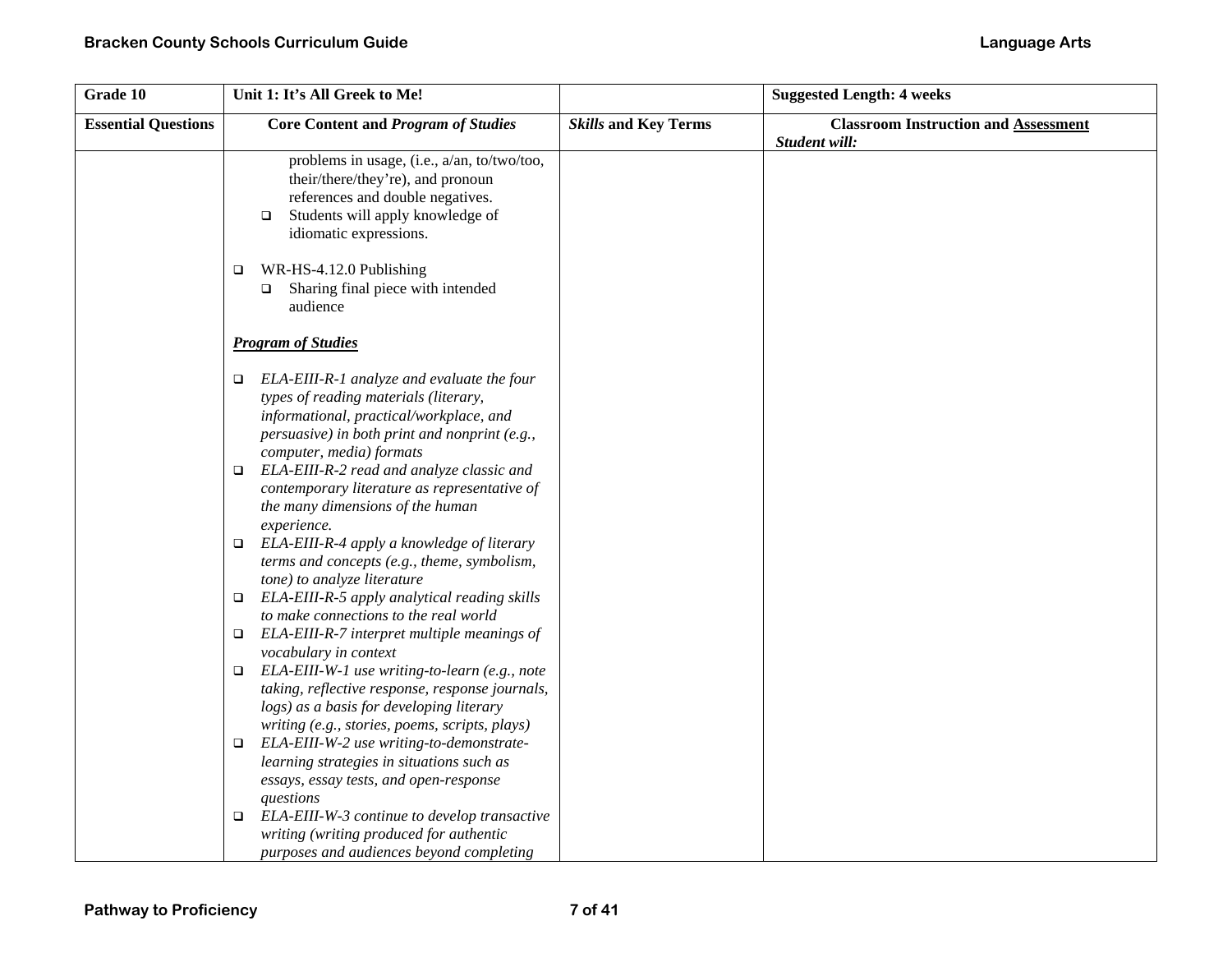| Grade 10                   | Unit 1: It's All Greek to Me!                                                                                                                                                                                                                                 |                             | <b>Suggested Length: 4 weeks</b>                             |
|----------------------------|---------------------------------------------------------------------------------------------------------------------------------------------------------------------------------------------------------------------------------------------------------------|-----------------------------|--------------------------------------------------------------|
| <b>Essential Questions</b> | <b>Core Content and Program of Studies</b>                                                                                                                                                                                                                    | <b>Skills and Key Terms</b> | <b>Classroom Instruction and Assessment</b><br>Student will: |
|                            | an assignment to demonstrate learning) which<br>applies knowledge of conventions of various<br>print and nonprint (e.g., computers,<br>electronic media) resources                                                                                            |                             |                                                              |
|                            | ELA-EIII-W-4 continue to develop personal<br>$\Box$<br>(e.g., personal narratives, memoirs, personal<br>essays) and literary writing                                                                                                                          |                             |                                                              |
|                            | ELA-EIII-W-5 tailor use of language and<br>$\Box$<br>conventions (e.g., mechanics, formatting,<br>grammar) for a variety of audiences,<br>purposes, and situations                                                                                            |                             |                                                              |
|                            | ELA-EIII-W-6 critique own and others' works<br>$\Box$<br>based on criteria for effective writing,<br>including awareness of audiences and<br>purpose, organization, idea development, and<br>standards of correctness (e.g., mechanics,<br>grammar, spelling) |                             |                                                              |
|                            | ELA-EIII-SLO-2 apply critical<br>$\Box$<br>listening/observing skills to analyze nonprint<br>(e.g., computers, electronic media) materials<br>(additional supporting Academic<br>Expectations 5.1)                                                            |                             |                                                              |
|                            | ELA-EIII-SLO-3 collaborate to solve<br>$\Box$<br>problems (e.g. panel discussions, simulations)<br>(additional supporting Academic<br>Expectations 5.5)                                                                                                       |                             |                                                              |
|                            | ELA-EIII-I-1 locate and analyze a variety of<br>$\Box$<br>appropriate sources to obtain information for<br>specific needs                                                                                                                                     |                             |                                                              |
|                            | ELA-EIIII-2 paraphrase and summarize to<br>$\Box$<br>adapt information for specific purposes<br>(additional supporting Academic<br>Expectations 5.3)                                                                                                          |                             |                                                              |
|                            | ELA-EIII-T-1 use a variety of multimedia<br>$\Box$<br>tools (e.g., audio, video, computer<br>presentation programs) to enhance<br>presentations                                                                                                               |                             |                                                              |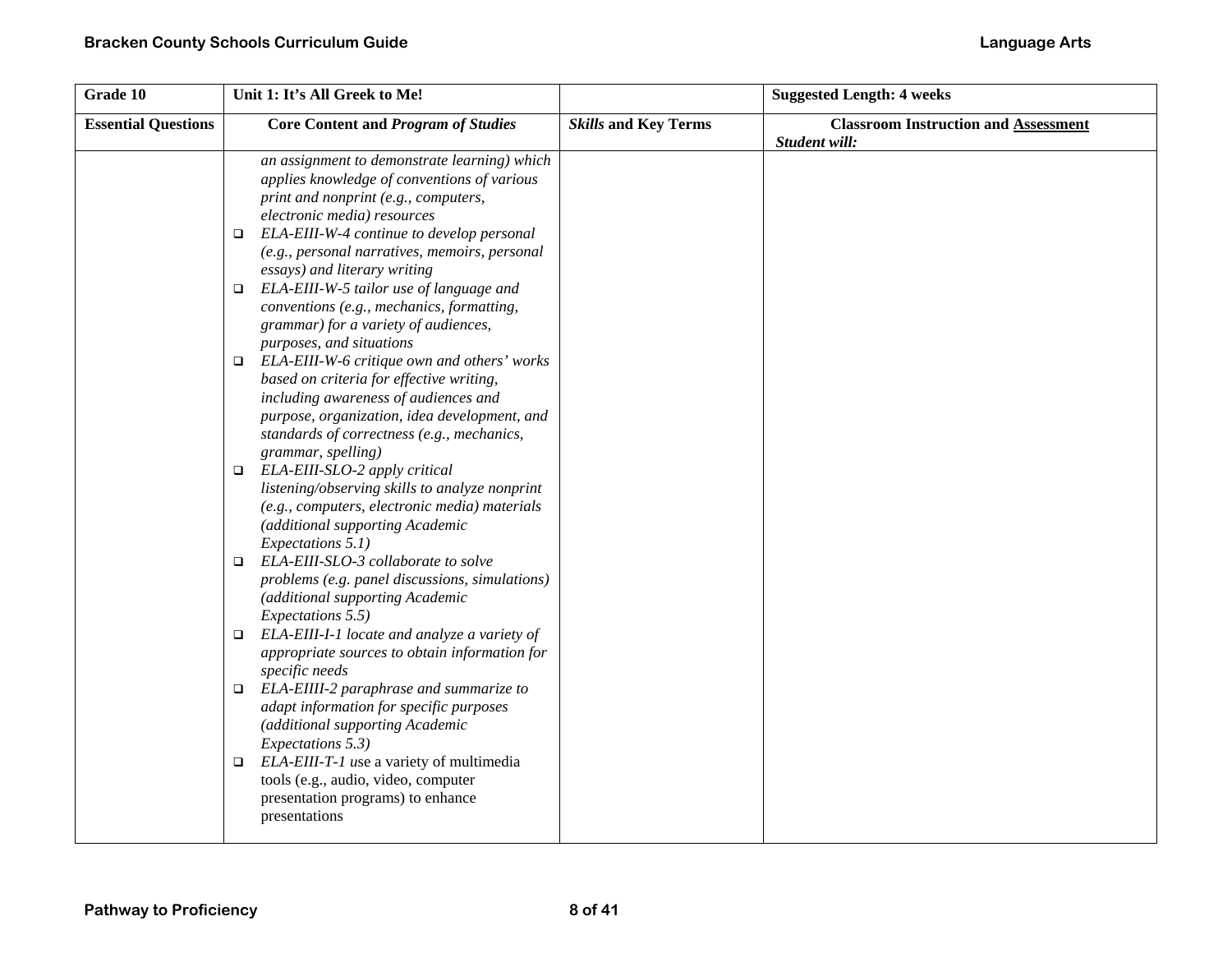| Grade 10                   |                 |        | Unit 2: "Camelot! Camelot!"                   |        |                             | <b>Suggested Length: 3 Weeks</b> |                                                         |
|----------------------------|-----------------|--------|-----------------------------------------------|--------|-----------------------------|----------------------------------|---------------------------------------------------------|
| <b>Essential Questions</b> |                 |        | <b>Core Content and Program of Studies</b>    |        | <b>Skills and Key Terms</b> |                                  | <b>Classroom Instruction and Assessment</b>             |
|                            |                 |        |                                               |        |                             |                                  | Student will:                                           |
|                            |                 |        |                                               |        |                             |                                  |                                                         |
|                            |                 |        | <b>Core Content – Reading</b>                 | $\Box$ | <i>Imagery</i>              | □                                | Summarize in notebook the history of medieval           |
| 1.                         | What are the    |        |                                               | $\Box$ | <b>Inference</b>            |                                  | romance after reading orally information in textbook    |
|                            | characteristics | $\Box$ | RD-10.1.0.1 Students will interpret literal   | $\Box$ | Tone                        |                                  | on pages 948 - 949                                      |
|                            | of a medieval   |        | or non-literal meanings of words in a         | $\Box$ | Metaphor                    | $\Box$                           | Take notes over literary archetypes from PowerPoint     |
|                            | romance?        |        | passage. DOK 2                                | $\Box$ | Specialized Vocabulary      | $\Box$                           | Use archetype notes throughout unit to identify in King |
|                            |                 | $\Box$ | RD-10-1.0.2 Students will make predictions    | $\Box$ | Syle                        |                                  | Arthur stories and other readings.                      |
| 2.                         | What is the     |        | based on what is read. DOK 2                  | $\Box$ | Compare/Contrast            | $\Box$                           | Use Cornell Note style to take notes over PowerPoint    |
|                            | knight's        | $\Box$ | RD-10-1.0.4 Students will interpret the       | $\Box$ | Alliteration                |                                  | on Medieval Characteristics and King Arthur             |
|                            | chivalric code  |        | meaning of jargon, dialect or specialized     | $\Box$ | Symbol                      | $\Box$                           | Watch and take notes on Biography movie over King       |
|                            | of conduct?     |        | vocabulary found in a passage. DOK 2          | $\Box$ | Foreshadowing               |                                  | Arthur                                                  |
|                            |                 | $\Box$ | RD-10-2.0.3 Students will apply the           | $\Box$ | Personification             | $\Box$                           | Read "The Sword In The Stone" by Sir Thomas             |
| 3.                         | What qualities  |        | information contained in a passage to         | $\Box$ | <b>Irony</b>                |                                  | Mallory and "Arthur Becomes King" by T. H. White-       |
|                            | do you          |        | accomplish a task/procedure or to answer      | $\Box$ | Satire                      |                                  | Identify the heroic traits and medieval romance         |
|                            | associate with  |        | questions about a passage. DOK 2              |        |                             |                                  | characteristics in the 2 stories                        |
|                            | the word hero?  | $\Box$ | RD-10-2.0.5 Students will interpret           | $\Box$ | Archetypes                  | □                                | Create a Venn diagram comparing/contrasting these 2     |
|                            |                 |        | concrete or abstract terms using context      | $\Box$ | Romance literature          |                                  | stories                                                 |
| 4.                         | How does        |        | from the passage. DOK 2                       | $\Box$ | Medieval romance            | $\Box$                           | Read and act out scenes from musical Camelot entitled   |
|                            | someone in      | $\Box$ | RD-10-2.0.6 Students will explain the main    | $\Box$ | Chivalry                    |                                  | "The Round Table" - Discuss differences between         |
|                            | today's world   |        | ideas of a passage and identify the key       | $\Box$ | Quests                      |                                  | Arthur in stories already read                          |
|                            | prove his/her   |        | ideas or information that support them.       | $\Box$ | Hero                        | $\Box$                           | View specific scenes from the video "Camelot!"          |
|                            | heroism?        |        | DOK <sub>3</sub>                              | $\Box$ | Arthurian legends           | □                                | Read "The Tale of Sir Lancelot du Lake" and pick out    |
|                            |                 | $\Box$ | RD-10-2.0.7 Students will make inferences,    | $\Box$ | Holy Grail                  |                                  | heroic traits and medieval romance characteristics      |
| 5.                         | What legacy     |        | draw conclusions or make generalizations      | $\Box$ | Medieval court life         | $\Box$                           | Create a graphic organizer for each Arthurian legend    |
|                            | has the         |        | based on evidence from a passage. DOK 3       |        | terms (heralds, armor,      |                                  | identifying the characteristics of a medieval romance   |
|                            | Arthurian       | $\Box$ | RD-10-5.0.2 Students will analyze or          |        | towers, proclamation,       |                                  | and the characteristics of a hero-knight found in the   |
|                            | Legends left    |        | evaluate the effectiveness of literary        |        | the Court, jousts,          |                                  | story                                                   |
|                            | behind?         |        | elements (e.g., theme, characterization,      |        | paramours)                  | $\Box$                           | Read "The Tale of Sir Gareth" – Do an in-depth listing  |
|                            |                 |        | setting, point of view, conflict and          | $\Box$ | <b>Critical Review</b>      |                                  | of medieval romance characteristics from this story     |
| 6.                         | How have        |        | resolution, plot, structure) within a         | $\Box$ | Venn diagram                | o.                               | Read "The Death of Arthur" by Thomas Mallory and        |
|                            | movies made an  |        | passage. DOK 3                                | $\Box$ | <b>Blank</b> verse          |                                  | "The Passing of Arthur" by Alfred, Lord Tennyson -      |
|                            | impact on how   | $\Box$ | RD-10-5.0.3 Students will analyze the         |        |                             |                                  | Compare /contrast different types of writing (narrative |
|                            | we interpret    |        | author's use of literary devices in a passage |        |                             |                                  | vs. blank verse)                                        |
|                            | Arthurian       |        | (e.g., symbolism, irony, analogies, imagery,  |        |                             | □                                | Identify poetical devices found in "The Passing of      |
|                            | Legends?        |        | figurative language). DOK 3                   |        |                             |                                  | Arthur" (metaphor, simile, irony, personification,      |
|                            |                 | $\Box$ | RD-10-5.0.5 Students will compare or          |        |                             |                                  | alliteration, imagery, symbol, foreshadowing)           |
|                            |                 |        | contrast elements, views, ideas or events     |        |                             | $\Box$                           | Listen to various selections on audio tapes             |
|                            |                 |        | presented in one or more passages. DOK 3      |        |                             | $\Box$                           | Watch clips from Monty Python and the Holy Grail        |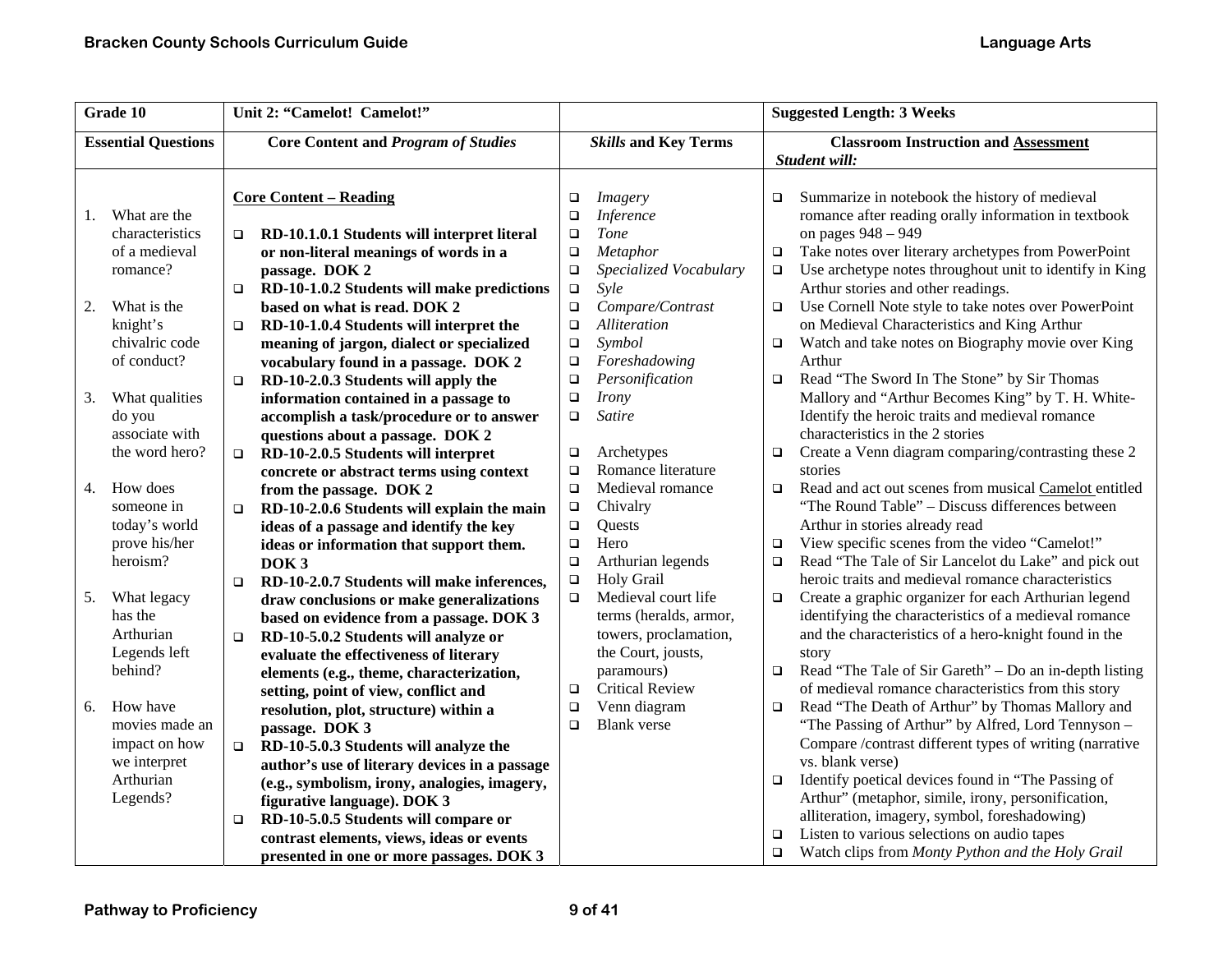| Grade 10                   | Unit 2: "Camelot! Camelot!"                                                                                                                                                                                                                                                                                                                                                                                                                                                                                                                                                                                                                                                                                                                                                                                                                                                                                                                                                                                                                                                                                                                                                               |                             | <b>Suggested Length: 3 Weeks</b>                                                                                                                                                                                                                                                                                                                                                                                                                                                                                                                                                                                                                                                                                                                                                                                                                                                                                                                                                                                                                                                    |
|----------------------------|-------------------------------------------------------------------------------------------------------------------------------------------------------------------------------------------------------------------------------------------------------------------------------------------------------------------------------------------------------------------------------------------------------------------------------------------------------------------------------------------------------------------------------------------------------------------------------------------------------------------------------------------------------------------------------------------------------------------------------------------------------------------------------------------------------------------------------------------------------------------------------------------------------------------------------------------------------------------------------------------------------------------------------------------------------------------------------------------------------------------------------------------------------------------------------------------|-----------------------------|-------------------------------------------------------------------------------------------------------------------------------------------------------------------------------------------------------------------------------------------------------------------------------------------------------------------------------------------------------------------------------------------------------------------------------------------------------------------------------------------------------------------------------------------------------------------------------------------------------------------------------------------------------------------------------------------------------------------------------------------------------------------------------------------------------------------------------------------------------------------------------------------------------------------------------------------------------------------------------------------------------------------------------------------------------------------------------------|
| <b>Essential Questions</b> | <b>Core Content and Program of Studies</b>                                                                                                                                                                                                                                                                                                                                                                                                                                                                                                                                                                                                                                                                                                                                                                                                                                                                                                                                                                                                                                                                                                                                                | <b>Skills and Key Terms</b> | <b>Classroom Instruction and Assessment</b><br>Student will:                                                                                                                                                                                                                                                                                                                                                                                                                                                                                                                                                                                                                                                                                                                                                                                                                                                                                                                                                                                                                        |
|                            | RD-10-5.0.9 Students will analyze the<br>□<br>effectiveness of the organizational patterns<br>in a passage (e.g. cause and effect,<br>repetition, comparison and contrast,<br>sequence, generalizations) for fulfilling the<br>purpose of the passage. DOK 3<br><b>Core Content – Writing</b><br>WR-HS-1.1.0 Purpose/Audience: Students<br>□<br>will establish and maintain a focused<br>purpose to communicate with an authentic<br>audience by<br>Narrowing the topic to present an idea,<br>$\Box$<br>theme or thesis<br>Choosing a perspective authentic to the<br>$\Box$<br>writer<br>Analyzing and addressing the needs of<br>$\Box$<br>the intended audience<br>Adhering to the characteristics of the<br>$\Box$<br>form<br>Applying a suitable tone<br>$\Box$<br>Allowing voice to emerge when<br>$\Box$<br>appropriate DOK 4<br>WR-HS-1.2.0 Idea Development/Support:<br>$\Box$<br>Students will support main ideas and<br>deepen the audience's understanding of<br>purpose by<br>Developing logical, justified, and<br>$\Box$<br>suitable explanations<br><b>Providing relevant elaboration</b><br>$\Box$<br><b>Explaining related connections or</b><br>$\Box$<br>reflections |                             | and discuss why this is a satire.<br>Watch clips from First Knight and Excaliber and<br>o.<br>dicuss how they compare/contrast to the stories read<br>Using archetype notes and information from class<br>$\Box$<br>discsussions, students will work on an idependent<br>archetype project due at the end of the unit.<br>Write a compare/contrast essay using at least one story<br>$\Box$<br>and one visual medium and discuss the characterization<br>of King Arthur.<br>Relate knowledge through teacher-created curriculum<br>$\Box$<br>activities on each selection read: graphic organizers,<br>multiple choice questions, open response questions<br>Be assessed on check-up quizzes over material read<br>$\Box$<br>and covered in class<br>Evaluate the unit through a reading comprehension and<br>$\Box$<br>multiple choice test and one open response question<br>relating to the characteristics of a medieval romance<br>picking any one of the numerous stories read using the<br>writing strategies studied and following the scoring<br>guide and rubric provided |
|                            | Applying idea development strategies<br>$\Box$<br>appropriate to the form DOK 4<br>WR-HS-2.3.0 Organization: Students will<br>□                                                                                                                                                                                                                                                                                                                                                                                                                                                                                                                                                                                                                                                                                                                                                                                                                                                                                                                                                                                                                                                           |                             |                                                                                                                                                                                                                                                                                                                                                                                                                                                                                                                                                                                                                                                                                                                                                                                                                                                                                                                                                                                                                                                                                     |
|                            | create unity and coherence to accomplish                                                                                                                                                                                                                                                                                                                                                                                                                                                                                                                                                                                                                                                                                                                                                                                                                                                                                                                                                                                                                                                                                                                                                  |                             |                                                                                                                                                                                                                                                                                                                                                                                                                                                                                                                                                                                                                                                                                                                                                                                                                                                                                                                                                                                                                                                                                     |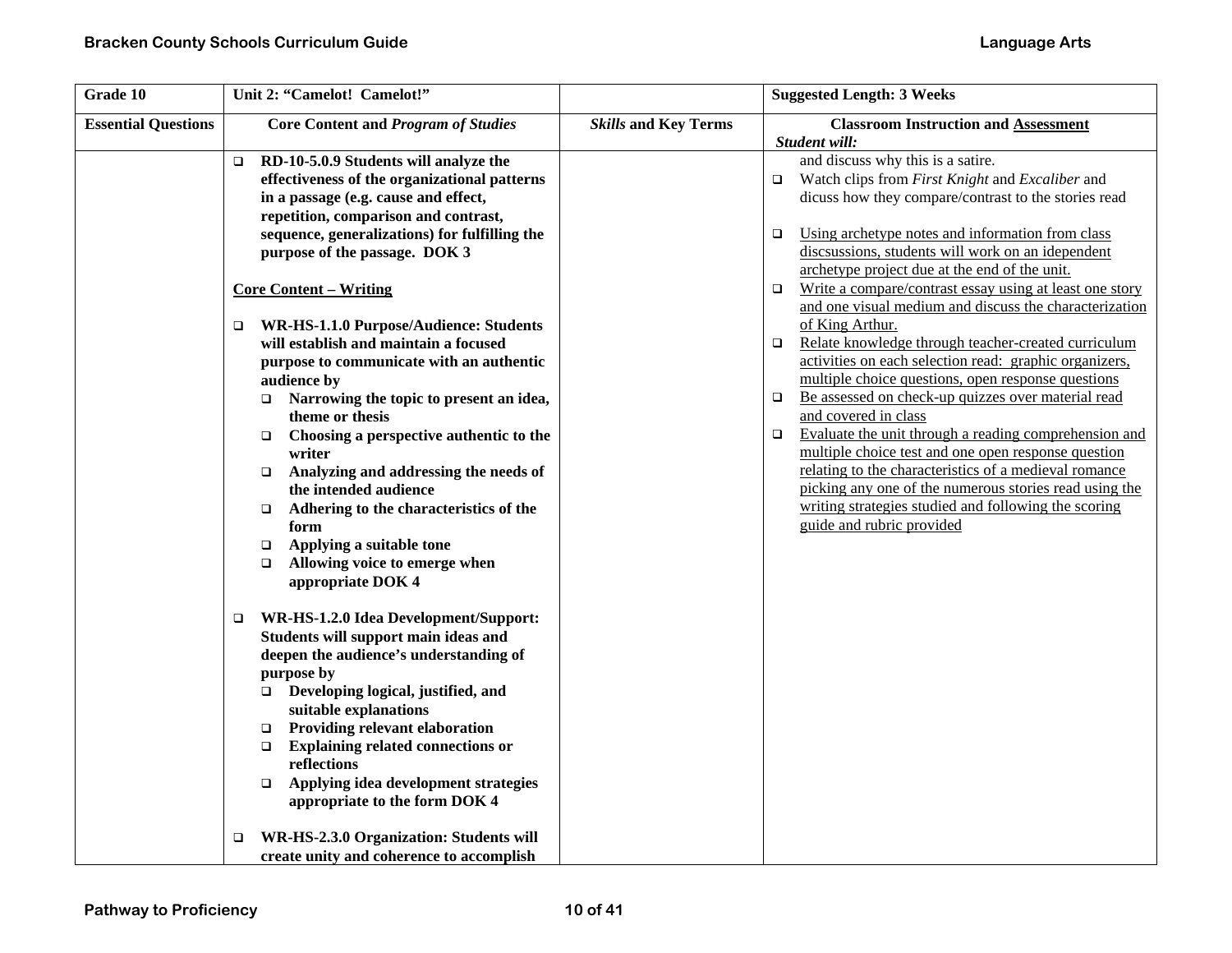| Grade 10                   | Unit 2: "Camelot! Camelot!"                                                                                                                                                                                                                                                                                                                                                      |                             | <b>Suggested Length: 3 Weeks</b>                             |
|----------------------------|----------------------------------------------------------------------------------------------------------------------------------------------------------------------------------------------------------------------------------------------------------------------------------------------------------------------------------------------------------------------------------|-----------------------------|--------------------------------------------------------------|
| <b>Essential Questions</b> | <b>Core Content and Program of Studies</b>                                                                                                                                                                                                                                                                                                                                       | <b>Skills and Key Terms</b> | <b>Classroom Instruction and Assessment</b><br>Student will: |
|                            | the focused purpose by<br><b>Engaging the audience</b><br>$\Box$<br>Establishing a context for reading<br>$\Box$<br>when appropriate<br>Communicating ideas and support in a<br>$\Box$<br>meaningful order<br>Applying transitions and transitional<br>$\Box$<br>elements to guide the reader through                                                                            |                             |                                                              |
|                            | the piece<br>Developing effective closure DOK 3.<br>$\Box$                                                                                                                                                                                                                                                                                                                       |                             |                                                              |
|                            | <b>WR-HS-2.4.0 Sentence Structure: Students</b><br>$\Box$<br>will create effective sentences by<br>Applying a variety of structures and<br>$\Box$<br>lengths<br><b>Maintaining parallel structure</b><br>$\Box$<br>Developing complete and correct<br>$\Box$<br>sentences unless using unconventional<br>structures for effect when appropriate<br>DOK <sub>3</sub>              |                             |                                                              |
|                            | WR-HS-3.5.0 Language: Students will<br>$\Box$<br>exemplify effective language choices by<br>Apply correct grammar and usage<br>$\Box$<br>Applying concise use of language<br>$\Box$<br>Incorporating strong verbs, precise<br>$\Box$<br>nouns, concrete details, and sensory<br>details<br>Applying language appropriate to the<br>$\Box$<br>content, purpose and audience DOK 2 |                             |                                                              |
|                            | WR-HS-3.6.0 Correctness: Students will<br>□<br>communicate clearly by<br><b>Applying correct spelling</b><br>$\Box$<br>Applying correct punctuation<br>$\Box$<br>Applying correct capitalization<br>$\Box$<br>Incorporating acceptable departure<br>□<br>from standard correctness to enhance<br>meaning when appropriate                                                        |                             |                                                              |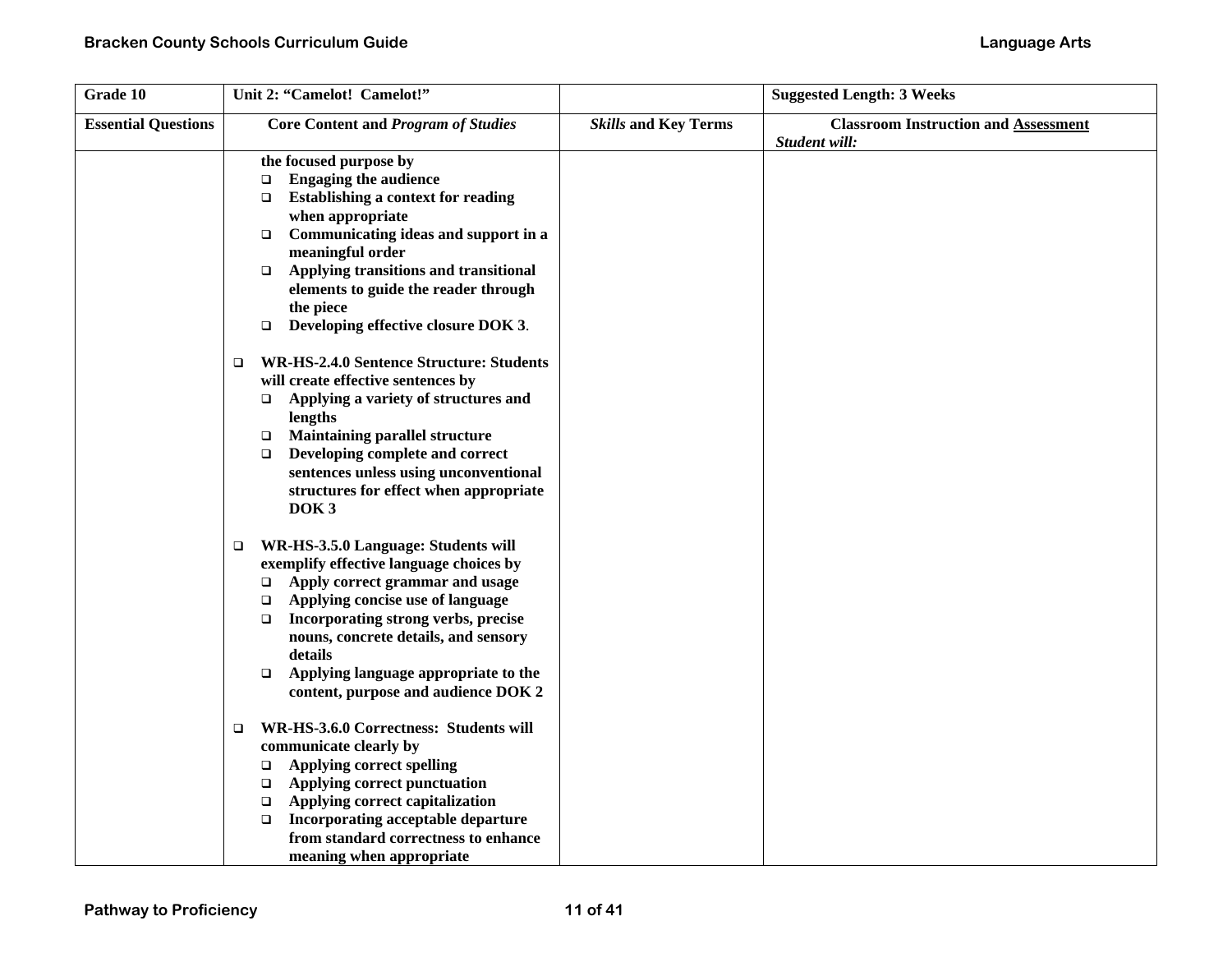| Grade 10                   | Unit 2: "Camelot! Camelot!"                                                                                                                                                                                                                                                                                                                                                                                                                                                                                                                                                 |                             | <b>Suggested Length: 3 Weeks</b>                             |
|----------------------------|-----------------------------------------------------------------------------------------------------------------------------------------------------------------------------------------------------------------------------------------------------------------------------------------------------------------------------------------------------------------------------------------------------------------------------------------------------------------------------------------------------------------------------------------------------------------------------|-----------------------------|--------------------------------------------------------------|
| <b>Essential Questions</b> | <b>Core Content and Program of Studies</b>                                                                                                                                                                                                                                                                                                                                                                                                                                                                                                                                  | <b>Skills and Key Terms</b> | <b>Classroom Instruction and Assessment</b><br>Student will: |
|                            | <b>Incorporating appropriate</b><br>$\Box$<br>documentation of ideas and<br>information from outside sources (e.g.,<br>citing authors or titles within the text,<br>listing sources, documenting sources in<br>text and/or on a Work Cited page)<br>DOK <sub>2</sub>                                                                                                                                                                                                                                                                                                        |                             |                                                              |
|                            | WR-HS-4.8.0 Prewriting:<br>$\Box$<br>Establishing a purpose and<br>$\Box$<br>central/controlling idea or focus<br>Identifying and analyzing the audience<br>$\Box$<br>Determining the most appropriate form to<br>$\Box$<br>meet the needs of purpose and audience<br>Generating ideas (e.g., mapping,<br>$\Box$<br>webbing, note taking, interviewing,<br>researching, and other writing-to-learn<br>activities)<br>Organizing ideas - examining other<br>$\Box$<br>models of good writing and appropriate<br>text structures to match purpose and<br>organize information |                             |                                                              |
|                            | WR-HS-4.9.0 Drafting<br>$\Box$<br>Writing draft(s) for an intended audience<br>$\Box$<br>Developing topic, elaborating ideas,<br>$\Box$<br>exploring sentence variety and language<br>use                                                                                                                                                                                                                                                                                                                                                                                   |                             |                                                              |
|                            | WR-HS-4.10.0 Revising (Content/Ideas)<br>$\Box$<br>Reflecting to determine where to add,<br>$\Box$<br>delete, rearrange, define/redefine, or<br>elaborate content<br>Conferencing with teacher or peer(s) to<br>$\Box$<br>help determine where to add, delete,<br>rearrange, define/redefine, or elaborate<br>content<br>Checking for accuracy of content<br>□<br>Considering voice, tone, style, intended<br>$\Box$                                                                                                                                                        |                             |                                                              |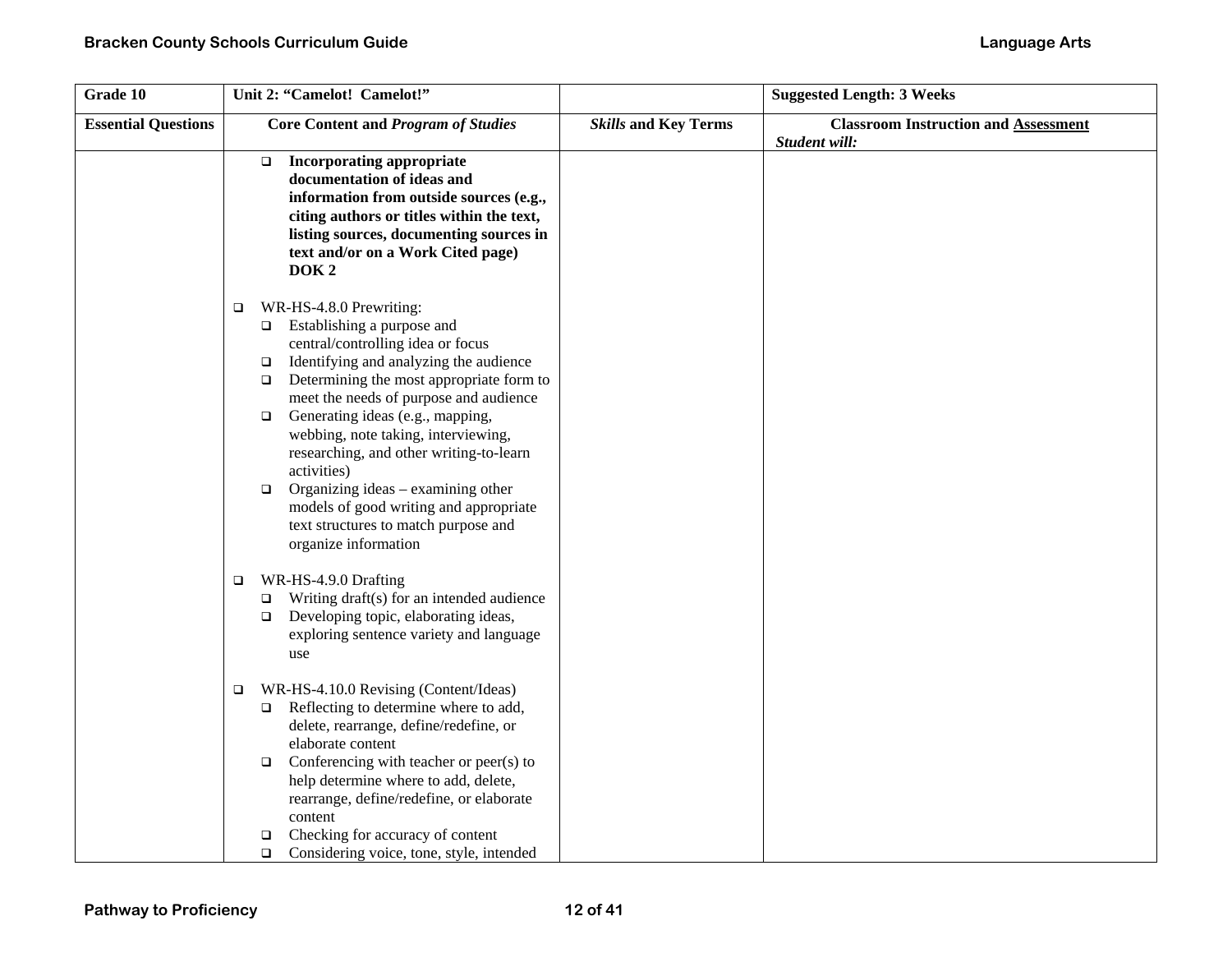| Grade 10                   | Unit 2: "Camelot! Camelot!"                                                                                                                                                                                                                                                                                                                                                                                                                                                                                                                                                |                             | <b>Suggested Length: 3 Weeks</b>                             |
|----------------------------|----------------------------------------------------------------------------------------------------------------------------------------------------------------------------------------------------------------------------------------------------------------------------------------------------------------------------------------------------------------------------------------------------------------------------------------------------------------------------------------------------------------------------------------------------------------------------|-----------------------------|--------------------------------------------------------------|
| <b>Essential Questions</b> | <b>Core Content and Program of Studies</b>                                                                                                                                                                                                                                                                                                                                                                                                                                                                                                                                 | <b>Skills and Key Terms</b> | <b>Classroom Instruction and Assessment</b><br>Student will: |
|                            | audience, coherence, transitions, pacing<br>Comparing with rubric criteria and<br>$\Box$<br>anchor papers/models<br>Considering effectiveness of language<br>$\Box$<br>usage and sentences to communicate<br>ideas                                                                                                                                                                                                                                                                                                                                                         |                             |                                                              |
|                            | <b>Revising Skills</b><br>Idea Development<br>$\Box$ Students will narrow topic for selected<br>writing.<br>Students will identify topic sentence of a<br>$\Box$<br>paragraph that is purposefully placed to<br>enhance reader awareness.<br>Students will select appropriate<br>$\Box$<br>supporting details relevant to a specific<br>writing category (e.g., dialogue,<br>predictions, findings from research,<br>needed definitions, causes and effects,<br>comparisons, contrasts, reference to<br>concepts).<br>Students will delete extraneous/irrelevant<br>$\Box$ |                             |                                                              |
|                            | materials.<br>Organization<br>Students will correct sentences that are<br>$\Box$<br>out of chronological/sequential order or<br>insert new sentences in the correct<br>chronological/sequential position.<br>Students will compose effective and<br>$\Box$<br>subtle transitions.<br>Students will develop effective<br>$\Box$<br>introductions and closures for writing.<br>Students will apply appropriate usage of<br>$\Box$<br>parallelism (e.g. word forms, lists,<br>phrases, clauses, sentences, organization,<br>idea development).<br>Word Choice                 |                             |                                                              |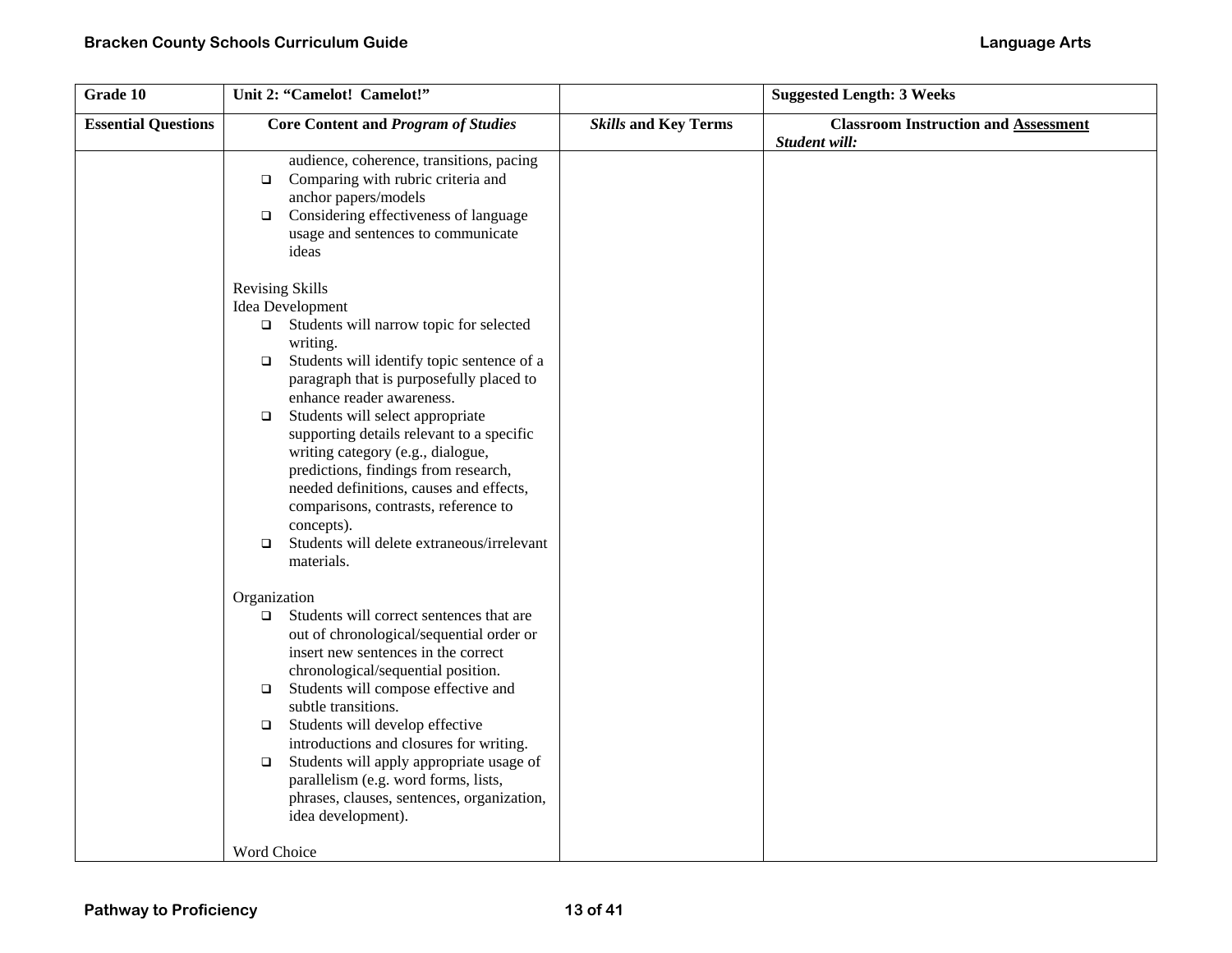| Grade 10                   | Unit 2: "Camelot! Camelot!"                                                                                                                                                                                                                                                                                                                                                                                            |                             | <b>Suggested Length: 3 Weeks</b>                             |
|----------------------------|------------------------------------------------------------------------------------------------------------------------------------------------------------------------------------------------------------------------------------------------------------------------------------------------------------------------------------------------------------------------------------------------------------------------|-----------------------------|--------------------------------------------------------------|
| <b>Essential Questions</b> | <b>Core Content and Program of Studies</b>                                                                                                                                                                                                                                                                                                                                                                             | <b>Skills and Key Terms</b> | <b>Classroom Instruction and Assessment</b><br>Student will: |
|                            | Students will eliminate redundant words<br>$\Box$<br>and phrases<br>Students will apply the most specific<br>$\Box$<br>word for use in a sentence                                                                                                                                                                                                                                                                      |                             |                                                              |
|                            | WR-HS-4.11.0 Editing (Conventions and<br>$\Box$<br>Mechanics)<br>Checking for correctness with self,<br>$\Box$<br>teacher or peer(s)<br>□ Language usage<br>Sentence structure<br>$\Box$<br>Spelling<br>$\Box$<br>Capitalization<br>$\Box$<br>Punctuation<br>$\Box$<br>Documentation of sources<br>$\Box$<br>Using resources to support editing (e.g.,<br>$\Box$<br>spell check, dictionaries, thesauri,<br>handbooks) |                             |                                                              |
|                            | <b>Editing Skills</b>                                                                                                                                                                                                                                                                                                                                                                                                  |                             |                                                              |
|                            | Language Usage<br>$\Box$ Students will apply knowledge of<br>subject/verb agreement with both<br>singular and plural subjects.                                                                                                                                                                                                                                                                                         |                             |                                                              |
|                            | Students will apply knowledge of<br>$\Box$<br>present, past and future tenses.<br>Students will apply knowledge of<br>$\Box$<br>comparative and superlative forms of                                                                                                                                                                                                                                                   |                             |                                                              |
|                            | adjectives and adverbs.<br>Students will apply knowledge of<br>$\Box$<br>comparative and superlative forms of<br>adjectives and adverbs.                                                                                                                                                                                                                                                                               |                             |                                                              |
|                            | Students will apply knowledge of special<br>$\Box$<br>problems in usage, (i.e., a/an, to/two/too,<br>their/there/they're), and pronoun<br>references and double negatives.                                                                                                                                                                                                                                             |                             |                                                              |
|                            | Students will apply knowledge of<br>$\Box$<br>idiomatic expressions.                                                                                                                                                                                                                                                                                                                                                   |                             |                                                              |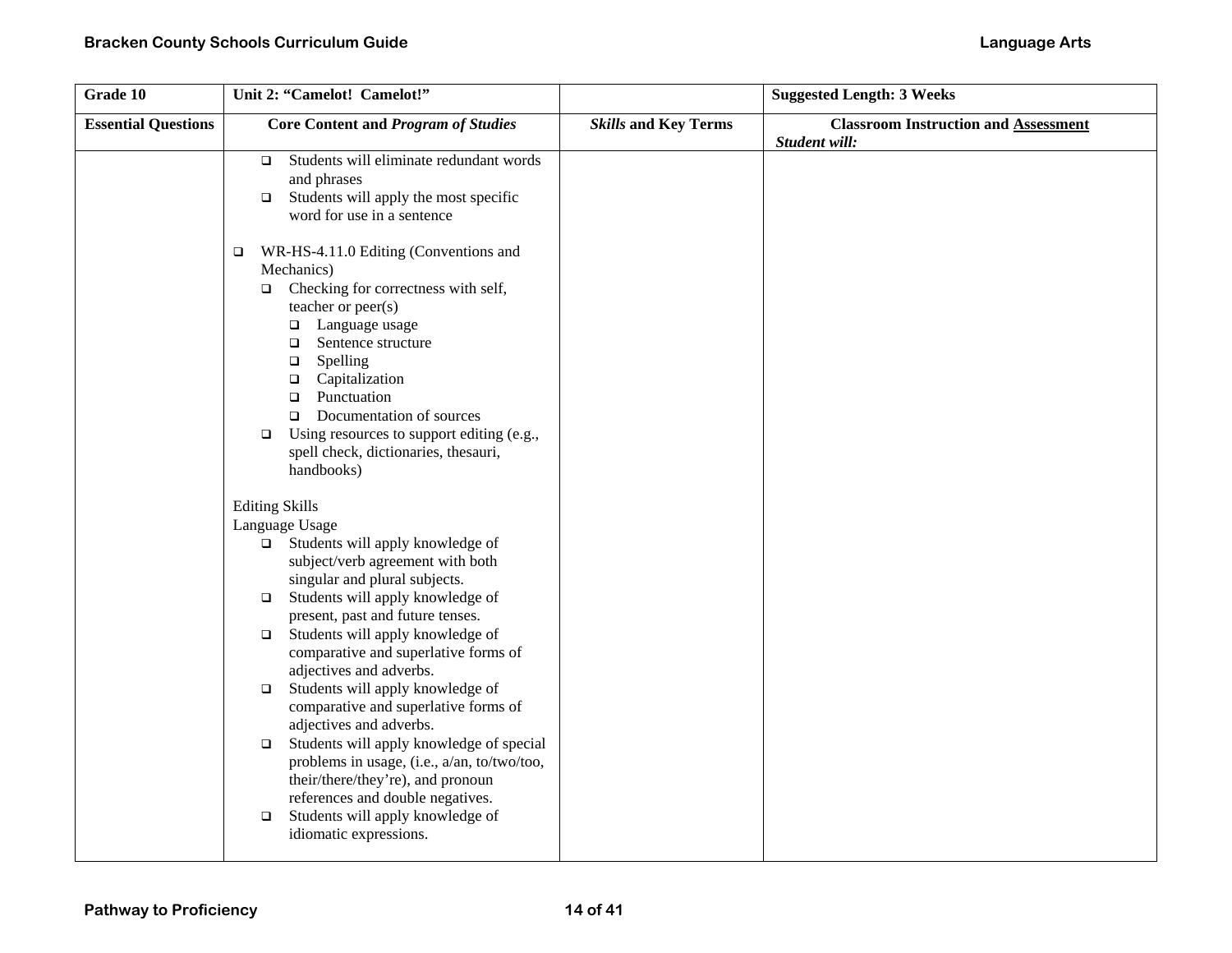| Grade 10                   | Unit 2: "Camelot! Camelot!"                                                                   |                             | <b>Suggested Length: 3 Weeks</b>                             |
|----------------------------|-----------------------------------------------------------------------------------------------|-----------------------------|--------------------------------------------------------------|
| <b>Essential Questions</b> | <b>Core Content and Program of Studies</b>                                                    | <b>Skills and Key Terms</b> | <b>Classroom Instruction and Assessment</b><br>Student will: |
|                            | WR-HS-4.12.0 Publishing<br>$\Box$                                                             |                             |                                                              |
|                            | Sharing final piece with intended<br>$\Box$<br>audience                                       |                             |                                                              |
|                            | <b>Program of Studies</b>                                                                     |                             |                                                              |
|                            |                                                                                               |                             |                                                              |
|                            | ELA-EII-R-2 read and analyze classic<br>$\Box$                                                |                             |                                                              |
|                            | materials                                                                                     |                             |                                                              |
|                            | ELA-EII-R-3 respond critically to and<br>$\Box$                                               |                             |                                                              |
|                            | analyze a variety of literary genres (e.g.,                                                   |                             |                                                              |
|                            | novels, essays, short stories, poetry, drama)                                                 |                             |                                                              |
|                            | from various periods (e.g., Renaissance,                                                      |                             |                                                              |
|                            | Romantic, Contemporary).<br>ELA-EII-R-4 interpret structure and<br>$\Box$                     |                             |                                                              |
|                            | organization (e.g., page layout/format,                                                       |                             |                                                              |
|                            | organizational aids, graphics) from selected                                                  |                             |                                                              |
|                            | readings.                                                                                     |                             |                                                              |
|                            | ELA-EII-R-5 identify authors' points of view<br>$\Box$                                        |                             |                                                              |
|                            | ELA-EII-R-6 select and read materials for<br>$\Box$                                           |                             |                                                              |
|                            | enjoyment.                                                                                    |                             |                                                              |
|                            | ELA-EII-R-7 understand vocabulary in<br>$\Box$                                                |                             |                                                              |
|                            | context (e.g., "loaded" words, specialized                                                    |                             |                                                              |
|                            | vocabulary, connotation/denotation, jargon).                                                  |                             |                                                              |
|                            | ELA-EII-W-1 use writing-to-learn strategies                                                   |                             |                                                              |
|                            | such as note taking<br>ELA-EII-W-2 apply writing-to-demonstrate-<br>$\Box$                    |                             |                                                              |
|                            | learning strategies in situations such as essay                                               |                             |                                                              |
|                            | tests and open-response questions.                                                            |                             |                                                              |
|                            | ELA-EII-W-4 write personal pieces (personal<br>$\Box$                                         |                             |                                                              |
|                            | essays) to communicate ideas.                                                                 |                             |                                                              |
|                            | ELA-EII-W-5 use organizational signals (e.g.,<br>$\Box$                                       |                             |                                                              |
|                            | bullets, lists, layout, charts, graphs,                                                       |                             |                                                              |
|                            | embedded visuals) in transactive writing to                                                   |                             |                                                              |
|                            | accomplish specific purposes and meet                                                         |                             |                                                              |
|                            | readers' needs.                                                                               |                             |                                                              |
|                            | ELA-EII-SLO-2 develop and apply<br>▫                                                          |                             |                                                              |
|                            | appropriate verbal and nonverbal elements of<br>delivery (e.g., gestures, facial expressions, |                             |                                                              |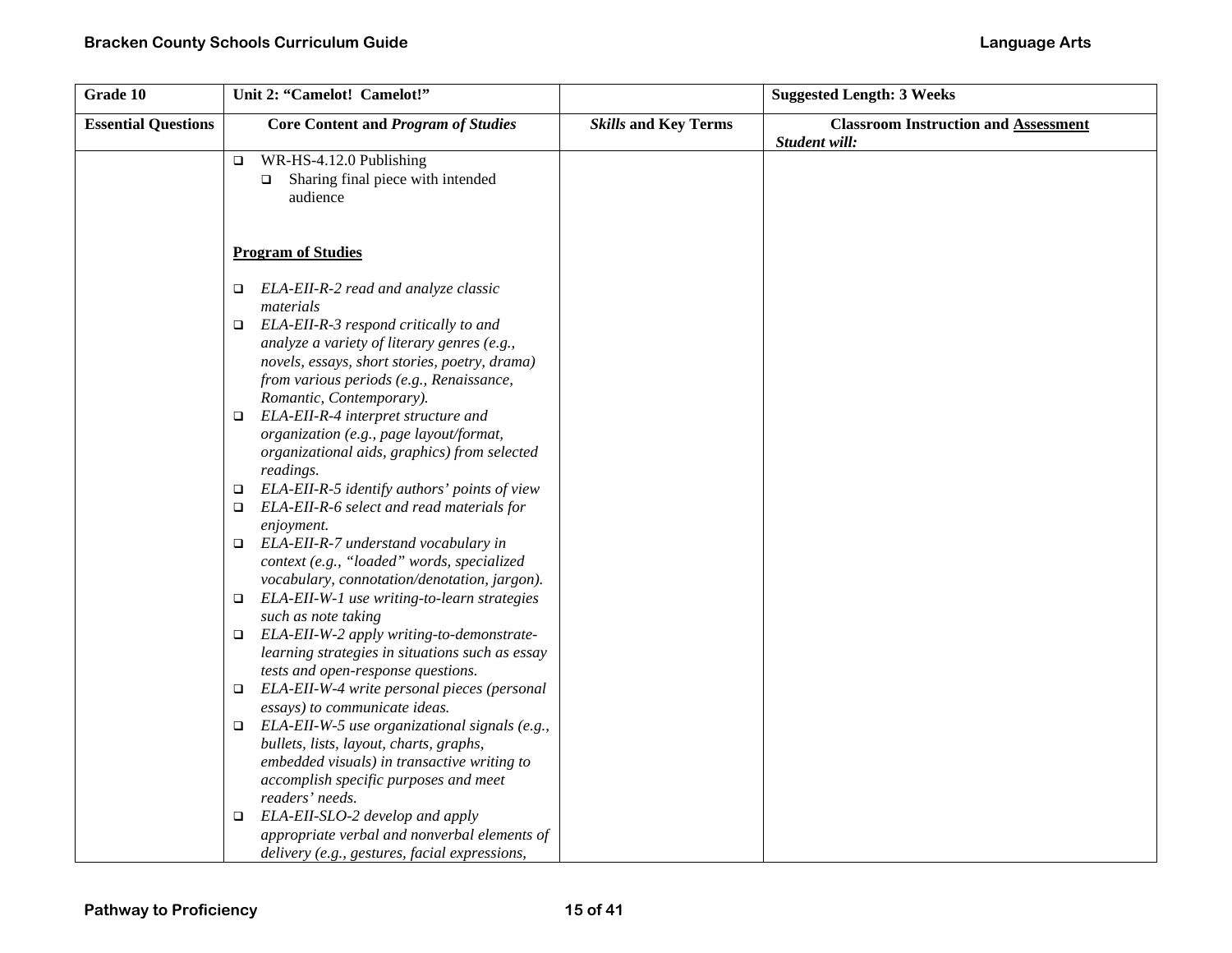| Grade 10                   | Unit 2: "Camelot! Camelot!"                                                                                                                                                                                                      |                             | <b>Suggested Length: 3 Weeks</b>                             |
|----------------------------|----------------------------------------------------------------------------------------------------------------------------------------------------------------------------------------------------------------------------------|-----------------------------|--------------------------------------------------------------|
| <b>Essential Questions</b> | <b>Core Content and Program of Studies</b>                                                                                                                                                                                       | <b>Skills and Key Terms</b> | <b>Classroom Instruction and Assessment</b><br>Student will: |
|                            | tone, volume, rate).<br>ELA-EII-SLO-3 practice critical listening,<br>observing, and thinking skills<br>ELA-EII-SLO-4 apply language structure and<br>conventions for correctness, style, and tone in<br>students' own speaking. |                             |                                                              |

| Grade 10                   |                                            |        | Unit 3: Freedom of Speech and Fahrenheit 451<br>by Ray Bradbury                                                           |                  |                                                 |             | <b>Suggested Length: 3 Weeks</b>                                                                                                                                       |
|----------------------------|--------------------------------------------|--------|---------------------------------------------------------------------------------------------------------------------------|------------------|-------------------------------------------------|-------------|------------------------------------------------------------------------------------------------------------------------------------------------------------------------|
| <b>Essential Questions</b> |                                            |        | <b>Core Content and Program of Studies</b>                                                                                |                  | <b>Skills and Key Terms</b>                     |             | <b>Classroom Instruction and Assessment</b><br>Student will:                                                                                                           |
|                            |                                            |        | <b>Core Content – Reading</b>                                                                                             | □                | <b>Style</b>                                    | □           | Listen to an excerpt of the author, Ray Bradbury,<br>reading the first few pages of Fahrenheit 451. Predict                                                            |
|                            | Why is the<br>written word                 | $\Box$ | RD-10-1.0.2 Students will make predictions<br>based on what is read. DOK 2                                                | $\Box$<br>$\Box$ | Tone<br>Irony                                   | □           | what the book will be about and what is happening.<br>Take notes over the author and literary period using                                                             |
|                            | important to<br>society?                   | $\Box$ | RD-10.1.0.1 Students will interpret literal<br>or non-literal meanings of words in a                                      | $\Box$<br>$\Box$ | Characterization<br>Symbolism                   | $\Box$      | Cornell Notes.<br>Discuss First Amendment and why it was created.                                                                                                      |
| 2.                         | How does the<br>First<br>Amendment         | $\Box$ | passage. DOK 2<br>RD-10-2.0.1 Students will paraphrase<br>information in a passage. DOK 2                                 | □<br>$\Box$<br>□ | <b>Theme</b><br><i>Imagery</i><br>Foreshadowing | □           | Go to website www.raybradbury.com and select an<br>article about the author or book and write a summary<br>over the article.                                           |
|                            | relate to this<br>novel?                   | $\Box$ | RD-10-2.0.3 Students will apply the<br>information contained in a passage to                                              | □<br>□           | Personification<br>Motif                        | ❏           | After reading the chapter "The Hearth and the<br>Salamander" listen to a short interview with the author                                                               |
| 3.                         | What can<br>studying<br>literature tell us | $\Box$ | accomplish a task/procedure or to answer<br>questions about a passage. DOK 2<br>RD-10-2.0.5 Students will interpret       | □<br>□           | Paradox<br><b>Dilemma</b>                       | □           | and discuss why he wrote the book.<br>During and after reading the novel, select and critique<br>literary terms from text through class and group                      |
|                            | about our<br>culture and                   |        | concrete or abstract terms using context<br>from the passage. DOK 2                                                       | $\Box$<br>$\Box$ | Dystopia<br>Plot                                | □           | discussions<br>Practice pre-reading activities on Fahrenheit 451                                                                                                       |
|                            | society?                                   | $\Box$ | RD-10-2.0.7 Students will make inferences,<br>draw conclusions or make generalizations                                    | □<br>$\Box$      | Setting<br>Turning point                        | □           | Read novel in class (silently and aloud) and analyze<br>literary devices through teacher-guided activities.                                                            |
|                            |                                            | $\Box$ | based on evidence from a passage. DOK 3<br>RD-10-3.0.1 Students will explain or<br>analyze how a conflict in a passage is | $\Box$<br>□<br>□ | Climax<br>Resolution<br>Conflict                | $\Box$<br>□ | Learn how to take notes as reading to further enhance<br>understanding of literary devices and plot structure.<br>Discuss themes of the novel in writing and orally in |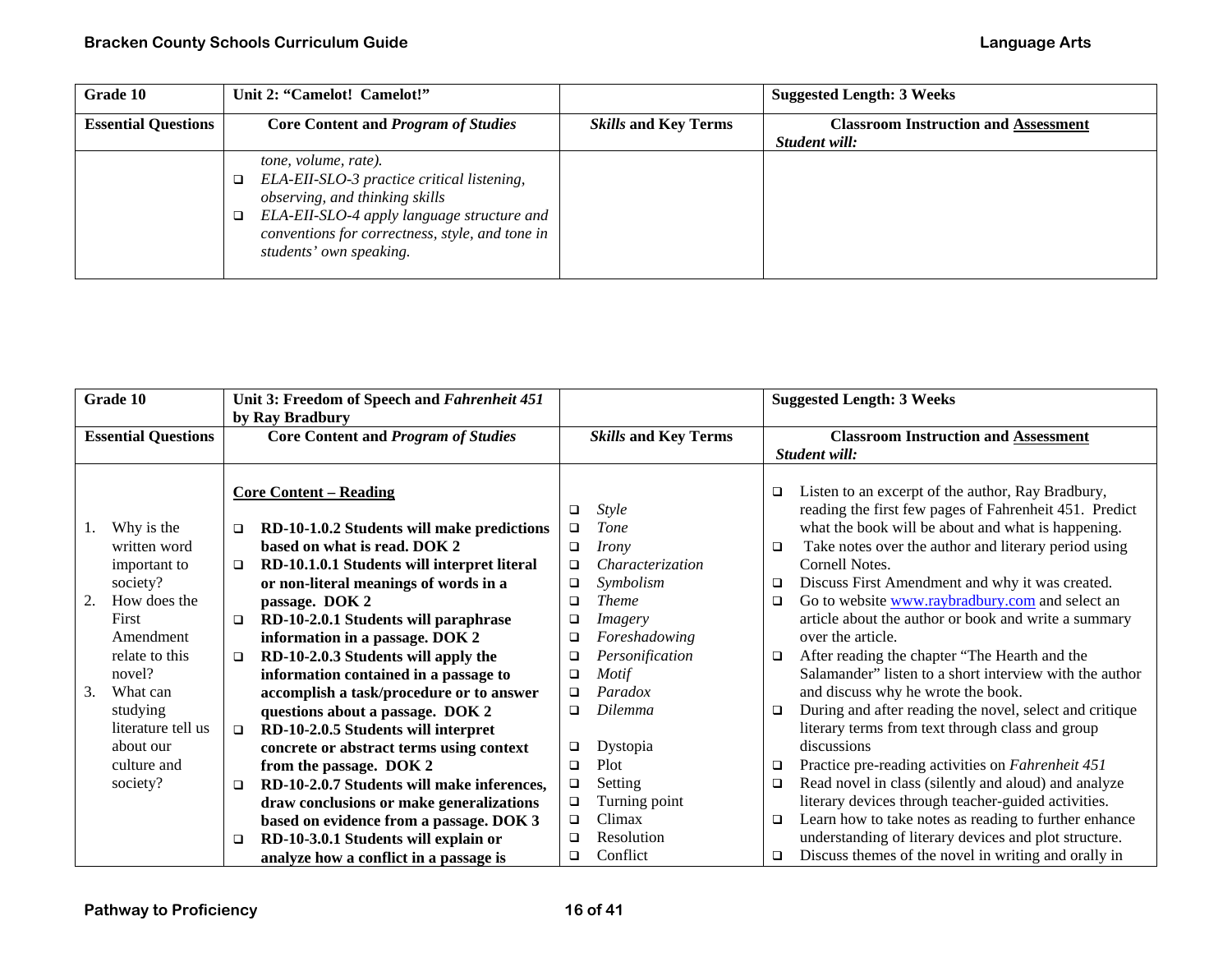| Grade 10                   | Unit 3: Freedom of Speech and Fahrenheit 451<br>by Ray Bradbury                                                                                                                                                                                                                                                                                                                                                                                                                                                                                                                                                                                                                                                                                                                                                                                                                                                                                                                                                                                                                                                                                                                                                                                                                                                                                                               |                             | <b>Suggested Length: 3 Weeks</b>                                                                                                                                                                                                                                                                                                                                                                                                                                                                                                                                                    |
|----------------------------|-------------------------------------------------------------------------------------------------------------------------------------------------------------------------------------------------------------------------------------------------------------------------------------------------------------------------------------------------------------------------------------------------------------------------------------------------------------------------------------------------------------------------------------------------------------------------------------------------------------------------------------------------------------------------------------------------------------------------------------------------------------------------------------------------------------------------------------------------------------------------------------------------------------------------------------------------------------------------------------------------------------------------------------------------------------------------------------------------------------------------------------------------------------------------------------------------------------------------------------------------------------------------------------------------------------------------------------------------------------------------------|-----------------------------|-------------------------------------------------------------------------------------------------------------------------------------------------------------------------------------------------------------------------------------------------------------------------------------------------------------------------------------------------------------------------------------------------------------------------------------------------------------------------------------------------------------------------------------------------------------------------------------|
| <b>Essential Questions</b> | <b>Core Content and Program of Studies</b>                                                                                                                                                                                                                                                                                                                                                                                                                                                                                                                                                                                                                                                                                                                                                                                                                                                                                                                                                                                                                                                                                                                                                                                                                                                                                                                                    | <b>Skills and Key Terms</b> | <b>Classroom Instruction and Assessment</b>                                                                                                                                                                                                                                                                                                                                                                                                                                                                                                                                         |
|                            | resolved. DOK 3<br>RD-10-3.0.2 Students will identify or<br>O.<br>explain an author's purpose in a passage.<br>DOK <sub>2</sub><br>RD-10-3.0.4 Students will accept or reject<br>$\Box$<br>an argument, giving supporting evidence<br>from the passage. DOK 3<br>RD-10-3.0.3 Students will explain an<br>O.<br>author's position based on evidence in a<br>passage. DOK 2<br>RD-10-3.0.6 Students will analyze the<br>$\Box$<br>relationship between a speaker's or<br>character's motivation and behavior in a<br>passage, as revealed by the dilemmas.<br>DOK <sub>3</sub><br>RD-10-4.0.1 Students will analyze the content<br>$\Box$<br>or make connections as it applies to students'<br>lives (text-to-self), real-world issues (text-to-<br>world) or other texts (text-to-text).<br>RD-10-5.0.2 Students will analyze or<br>$\Box$<br>evaluate the effectiveness of literary<br>elements (e.g., theme, characterization,<br>setting, point of view, conflict and<br>resolution, plot, structure) within a<br>passage. DOK 3<br>RD-10-5.0.3 Students will analyze the<br>□<br>author's use of literary devices in a passage<br>(e.g., symbolism, irony, analogies, imagery,<br>figurative language). DOK 3<br>RD-10-5.0.4 Students will critique the<br>O.<br>author's word choice, style, tone or<br>content. DOK 3<br>RD-10-5.0.9 Students will analyze the<br>$\Box$ |                             | Student will:<br>groups.<br>Students will read teacher selected critical essays on<br>$\Box$<br>Fahrenheit 451, and in groups analyze the essays.<br>Students will engage in roundtable discussions over the<br>$\Box$<br>novel in which they create analytical questions to ask<br>their peers and facilitate discussion.<br>Students will create a moments sheet in which they<br>$\Box$<br>select important passages and discuss literary devices<br>and their significance to the novel.<br>Evaluate the novel through multiple choice and open<br>$\Box$<br>response questions |
|                            | effectiveness of the organizational patterns<br>in a passage (e.g. cause and effect,<br>repetition, comparison and contrast,<br>sequence, generalizations) for fulfilling the                                                                                                                                                                                                                                                                                                                                                                                                                                                                                                                                                                                                                                                                                                                                                                                                                                                                                                                                                                                                                                                                                                                                                                                                 |                             |                                                                                                                                                                                                                                                                                                                                                                                                                                                                                                                                                                                     |
|                            | purpose of the passage. DOK 3                                                                                                                                                                                                                                                                                                                                                                                                                                                                                                                                                                                                                                                                                                                                                                                                                                                                                                                                                                                                                                                                                                                                                                                                                                                                                                                                                 |                             |                                                                                                                                                                                                                                                                                                                                                                                                                                                                                                                                                                                     |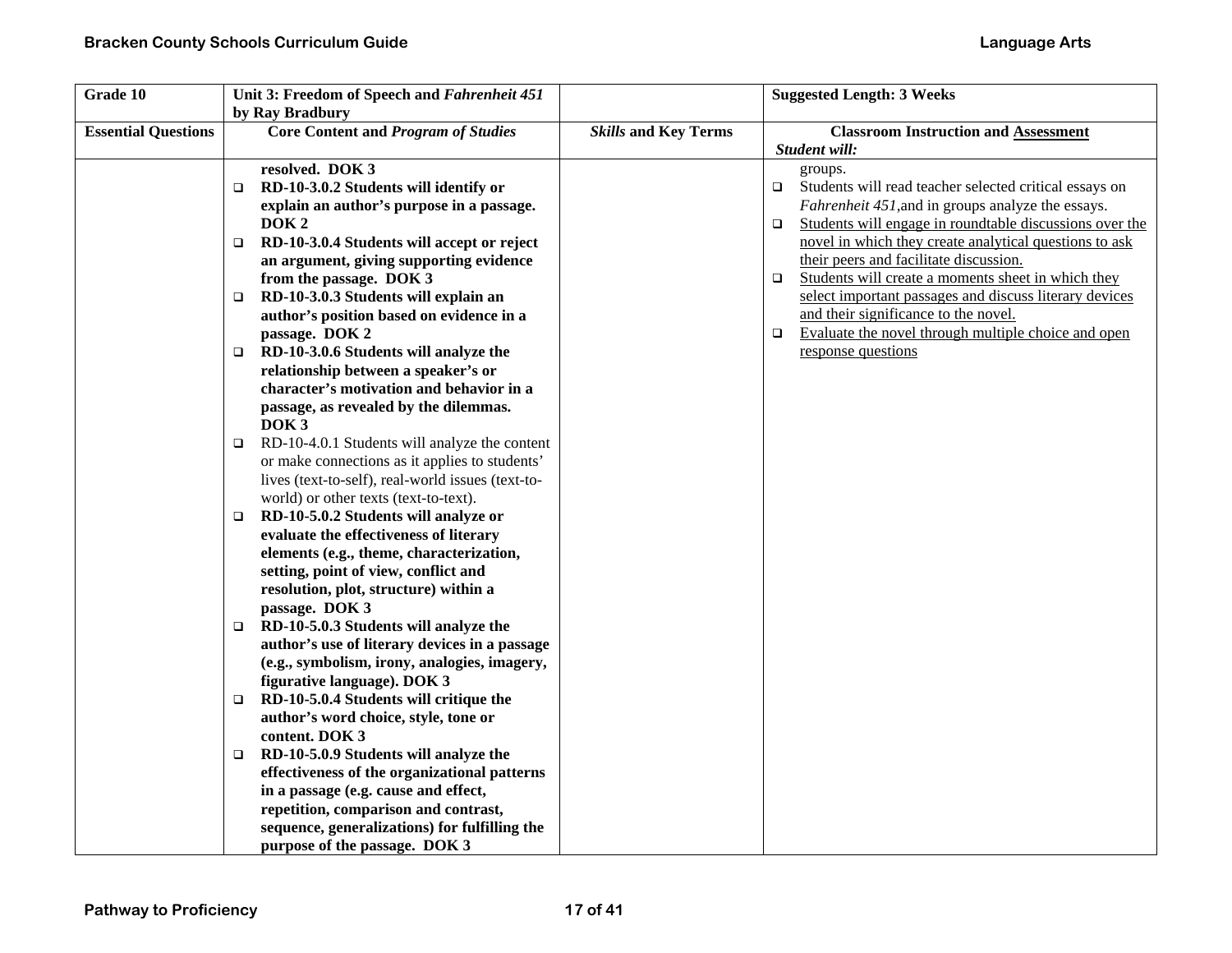| Grade 10                   | Unit 3: Freedom of Speech and Fahrenheit 451<br>by Ray Bradbury                                                                                                                                                                                                                                                                                                                                                                                                            |                             | <b>Suggested Length: 3 Weeks</b>                             |
|----------------------------|----------------------------------------------------------------------------------------------------------------------------------------------------------------------------------------------------------------------------------------------------------------------------------------------------------------------------------------------------------------------------------------------------------------------------------------------------------------------------|-----------------------------|--------------------------------------------------------------|
| <b>Essential Questions</b> | <b>Core Content and Program of Studies</b>                                                                                                                                                                                                                                                                                                                                                                                                                                 | <b>Skills and Key Terms</b> | <b>Classroom Instruction and Assessment</b><br>Student will: |
|                            | <b>Core Content - Writing</b>                                                                                                                                                                                                                                                                                                                                                                                                                                              |                             |                                                              |
|                            | WR-HS-1.2.0 Idea Development/Support:<br>$\Box$<br>Students will support main ideas and<br>deepen the audience's understanding of<br>purpose by<br>$\Box$ Developing logical, justified and<br>suitable explanations<br><b>Providing relevant elaboration</b><br>$\Box$<br><b>Explaining related connections or</b><br>$\Box$<br>reflections<br>Applying idea development strategies<br>$\Box$<br>appropriate to the form DOK 4                                            |                             |                                                              |
|                            | WR-HS-2.3.0 Organization: Students will<br>$\Box$<br>create unity and coherence to accomplish<br>the focused purpose by<br><b>Engaging the audience</b><br>$\Box$<br><b>Establishing a context for reading</b><br>$\Box$<br>when appropriate<br>Communicating ideas and support in a<br>$\Box$<br>meaningful order<br>Applying transitions and transitional<br>$\Box$<br>elements to guide the reader through<br>the piece<br>Developing effective closure DOK 3<br>$\Box$ |                             |                                                              |
|                            | <b>Program of Studies</b><br>EII-R-3 respond critically to and analyze a<br>$\Box$<br>variety of literary genres (e.g., novels, essays,<br>short stories, poetry, drama) from various<br>periods (e.g., Renaissance, Romantic,<br>Contemporary).                                                                                                                                                                                                                           |                             |                                                              |
|                            | EII-R-5 identify authors' points of view,<br>$\Box$<br>persuasive and propaganda techniques, and<br>facts/opinions, especially in persuasive                                                                                                                                                                                                                                                                                                                               |                             |                                                              |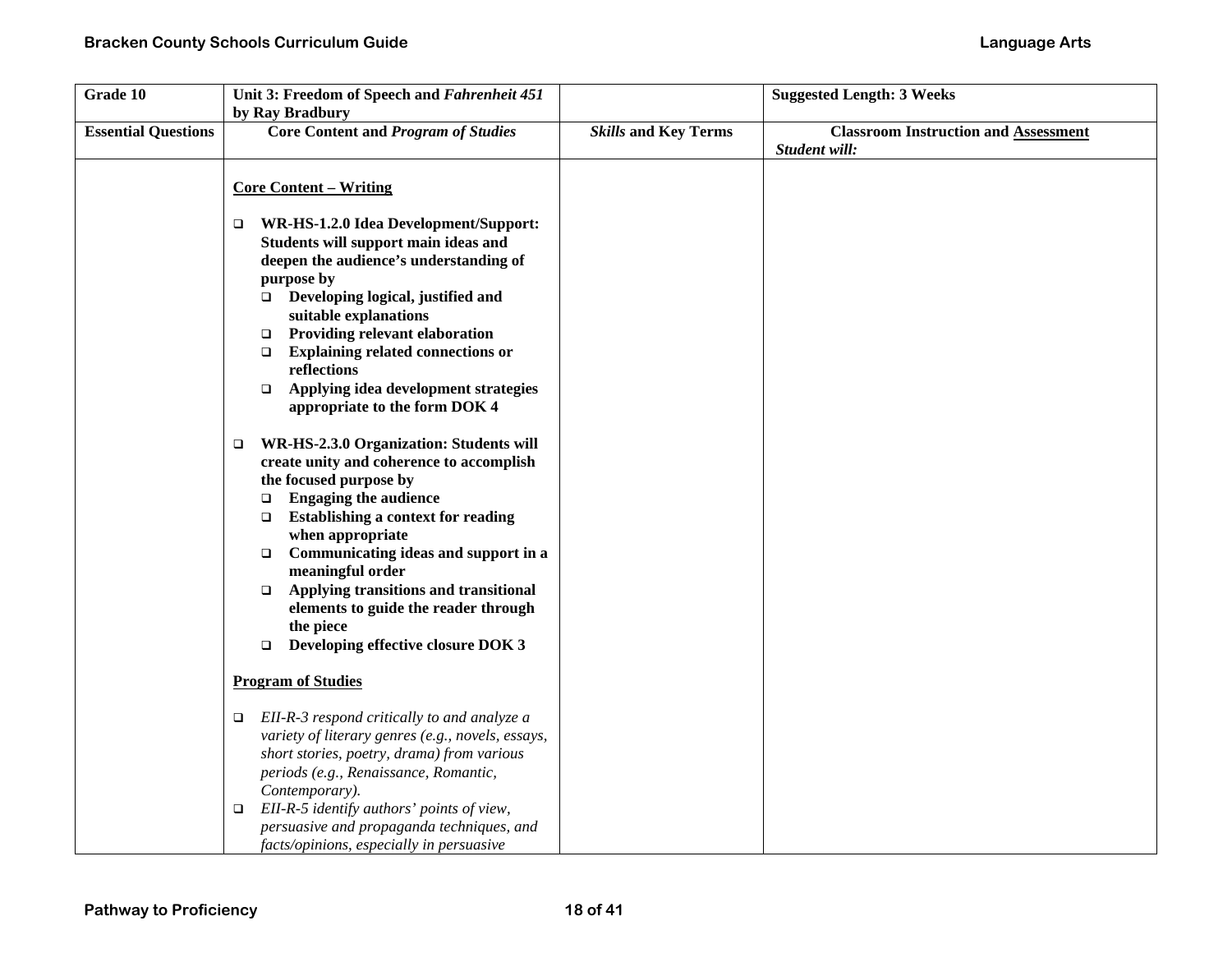| Grade 10                   | Unit 3: Freedom of Speech and Fahrenheit 451<br>by Ray Bradbury                                                                                                                                                                                                                                                                                                                                                                                                                                                                                                                                                                                                                                                                                                                                                                                                                                                                                                                                                                                                                                                                                                                                                                                                                                                                                                                                                                                                                                              |                             | <b>Suggested Length: 3 Weeks</b>                             |
|----------------------------|--------------------------------------------------------------------------------------------------------------------------------------------------------------------------------------------------------------------------------------------------------------------------------------------------------------------------------------------------------------------------------------------------------------------------------------------------------------------------------------------------------------------------------------------------------------------------------------------------------------------------------------------------------------------------------------------------------------------------------------------------------------------------------------------------------------------------------------------------------------------------------------------------------------------------------------------------------------------------------------------------------------------------------------------------------------------------------------------------------------------------------------------------------------------------------------------------------------------------------------------------------------------------------------------------------------------------------------------------------------------------------------------------------------------------------------------------------------------------------------------------------------|-----------------------------|--------------------------------------------------------------|
| <b>Essential Questions</b> | <b>Core Content and Program of Studies</b>                                                                                                                                                                                                                                                                                                                                                                                                                                                                                                                                                                                                                                                                                                                                                                                                                                                                                                                                                                                                                                                                                                                                                                                                                                                                                                                                                                                                                                                                   | <b>Skills and Key Terms</b> | <b>Classroom Instruction and Assessment</b><br>Student will: |
|                            | passages.<br>$\Box$ EII-R-7 understand vocabulary in context<br>(e.g., "loaded" words, specialized<br>vocabulary, connotation/denotation, jargon).<br>EII-W-1 use writing-to-learn strategies such<br>□<br>as note taking, reflective response, response<br>journals, and logs to make personal<br>connections, to form ideas, and to complete<br>tasks (additional supporting Academic<br>Expectations 1.10, 6.3).<br>EII-W-2 apply writing-to-demonstrate-<br>o<br>learning strategies in situations such as<br>essays, essay tests, and open-response<br>questions.<br>$\Box$ EII-W-4 write personal pieces (e.g., personal<br>narratives, memoirs, personal essays) to<br>communicate ideas, meet readers' needs.<br>EII-W-7 critique own and others' works<br>□<br>based on criteria for effective writing,<br>including awareness of audience and<br>purpose, organization, idea development, and<br>standards of correctness (e.g., mechanics,<br>grammar, spelling).<br>EII-SLO-2 develop and apply appropriate<br>□<br>verbal and nonverbal elements of delivery<br>(e.g., gestures, facial expressions, tone,<br>volume, rate).<br>EII-SLO-3 practice critical listening,<br>□<br>observing, and thinking skills to make<br>informed judgments of and responses to<br>persuasive media and performances<br>(additional supporting Academic<br>Expectations 5.1, 5.4).<br>EII-SLO-4 apply language structure and<br>□<br>conventions for correctness, style, and tone in<br>students' own speaking. |                             |                                                              |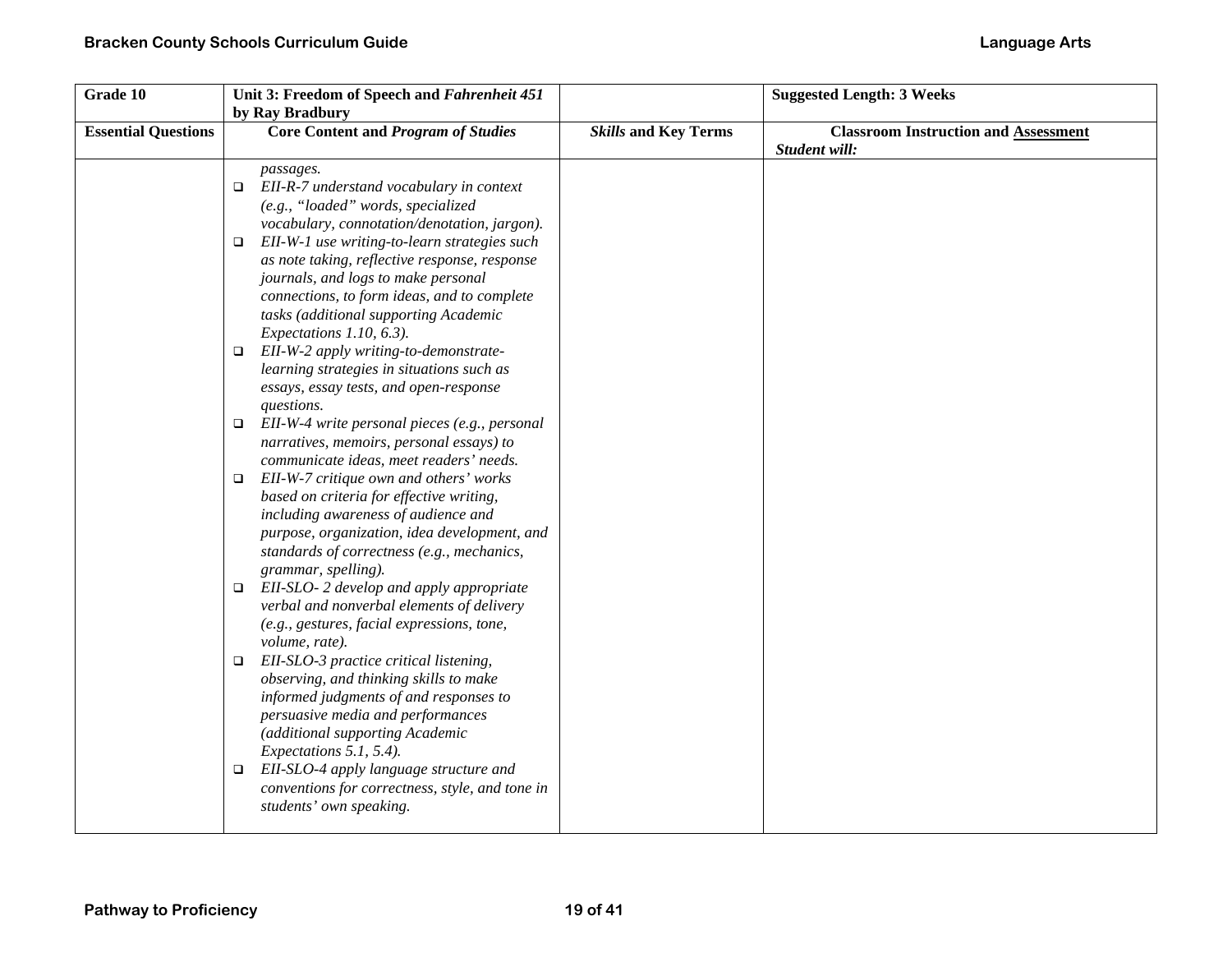| Grade 10 |                            |        | Unit 4: "Around The World In 12 Days"-            | <b>Suggested Length: 2 Weeks</b> |                             |                                             |                                                           |
|----------|----------------------------|--------|---------------------------------------------------|----------------------------------|-----------------------------|---------------------------------------------|-----------------------------------------------------------|
|          |                            |        | <b>World Literature</b>                           |                                  |                             |                                             |                                                           |
|          | <b>Essential Questions</b> |        | <b>Core Content and Program of Studies</b>        |                                  | <b>Skills and Key Terms</b> | <b>Classroom Instruction and Assessment</b> |                                                           |
|          |                            |        |                                                   |                                  |                             |                                             | Student will:                                             |
|          |                            |        |                                                   |                                  |                             |                                             |                                                           |
|          |                            |        | <b>Core Content - Reading</b>                     |                                  |                             |                                             |                                                           |
| 1.       | What is                    |        |                                                   | $\Box$                           | Parallel structure          | □                                           | Summarize in notebook the history of The Bible and        |
|          | Western                    | □      | RD-10-1.0.1 Students will interpret literal       | $\Box$                           | Allusion                    |                                             | sources for allusions in Western Literature after lecture |
|          | Literature and             |        | or non-literal meanings of words in a             | $\Box$                           | Imagery                     |                                             | by teacher.                                               |
|          | how does it                |        | passage. DOK 2                                    | $\Box$                           | Paradox                     | $\Box$                                      | Identify specific terms relating to different types of    |
|          | affect my life?            | $\Box$ | RD-10-1.0.4 Students will interpret the           | $\Box$                           | <b>Diction</b>              |                                             | world writings                                            |
|          |                            |        | meaning of jargon, dialect, or specialized        | $\Box$                           | <b>Inference</b>            | $\Box$                                      | Compare Biblical account of "Abraham and Isaac" to        |
| 2.       | What is the                |        | vocabulary found in a passage. DOK 2              | $\Box$                           | Purpose                     |                                             | poem "The Parable of the Old Man and the Young"           |
|          | difference                 | $\Box$ | RD-10-2.0.1 Students will paraphrase              | $\Box$                           | Style                       |                                             | using this same story.                                    |
|          | between                    |        | information in a passage. DOK 2                   | $\Box$                           | <b>Tone</b>                 | $\Box$                                      | Create a chart/diagram showing how Abraham's              |
|          | wisdom and                 | $\Box$ | RD-10-2.0.3 Students will apply the               | $\Box$                           | Causation                   |                                             | culture and our culture are alike and different and share |
|          | knowledge?                 |        | information contained in a passage to             | $\Box$                           | Metaphor                    |                                             | with class through oral presentation.                     |
|          |                            |        | accomplish a task/procedure or to answer          | $\Box$                           | <b>Theme</b>                | $\Box$                                      | Identify parallel structure in poetry to "Psalm 23" and   |
| 3.       | Why did people             |        | questions about a passage. DOK 2                  |                                  |                             |                                             | "To Every Thing There Is A Season".                       |
|          | write parables?            | $\Box$ | RD-10-2.0.5 Students will interpret               | $\Box$                           | Didactic literature         | $\Box$                                      | Listen to "Turn, Turn, Turn" by the Byrds. Analyze the    |
|          | Are they still             |        | concrete or abstract terms using context          | $\Box$                           | Parable                     |                                             | song and compare the lyrics to "To Every Thing There      |
|          | useful today?              |        | from the passage. DOK 2                           | $\Box$                           | Anecdote                    |                                             | is a Season.                                              |
|          |                            | $\Box$ | RD-10-2.0.6 Students will explain the main        | $\Box$                           | Aphorism/maxim              | $\Box$                                      | Identify metaphors and other figures of speech in         |
| 4.       | How does                   |        | ideas of a passage and identify the key           | $\Box$                           | Taoism                      |                                             | Biblical passages.                                        |
|          | didactic                   |        | ideas or information that support them.           | $\Box$                           | Confucianism                | $\Box$                                      | Read "The Parable of The Prodigal Son" and 3              |
|          | literature reflect         |        | DOK <sub>3</sub>                                  | $\Box$                           | Buddhism                    |                                             | poems relating to this theme – discuss how the father's   |
|          | the culture of a           | $\Box$ | RD-10-2.0.7 Students will make inferences,        | $\Box$                           | Fable                       |                                             | character and the son's character differ in the various   |
|          | certain people?            |        | draw conclusions or make generalizations          | $\Box$                           | Personal essay              |                                             | selections. Make a three-part Venn diagram using the      |
|          |                            |        | based on evidence from a passage. DOK 3           | $\Box$                           | Venn diagram                |                                             | parable and two poems to show how the characters          |
| 5.       | What is Chinese            | $\Box$ | RD-10-4.0.1 Students will analyze the content     | $\Box$                           | Rhymed quatrains            |                                             | differ.                                                   |
|          | philosophy and             |        | or make connections as it applies to students'    | $\Box$                           | Yin yang symbol             | $\Box$                                      | Interpret scripture after reading "The Greatest of These  |
|          | how can we                 |        | lives (text-to-self), real-world issues (text-to- | $\Box$                           | Beast fable                 |                                             | Is Charity"                                               |
|          | relate it to our           |        | world) or other texts (text-to-text).             | $\Box$                           | Haiku                       | $\Box$                                      | Quick write journal entries daily before reading next     |
|          | society?                   | $\Box$ | RD-10-4.0.2 Students will use evidence from       |                                  |                             |                                             | selection.                                                |
|          |                            |        | a passage to formulate opinions in response to    |                                  |                             | $\Box$                                      | Read and comprehend the meaning of didactic               |
| 6.       | Why is it                  |        | a reading passage.                                |                                  |                             |                                             | literature and the different types                        |
|          | important to               | $\Box$ | RD-10-5.0.1 Students will compare and             |                                  |                             | $\Box$                                      | Interpret suras, sayings and poems from The Koran.        |
|          | study World                |        | contrast the characteristics of a variety of      |                                  |                             | $\Box$                                      | Read and interpret 5 verses from "The Rubaiyat"           |
|          | Literature?                |        | literary genres. DOK 3                            |                                  |                             | □                                           | Read and interpret Taoist anecdotes (Chinese              |
|          |                            | $\Box$ | RD-10-5.0.2 Students will analyze or              |                                  |                             |                                             | literature) and the use of paradox                        |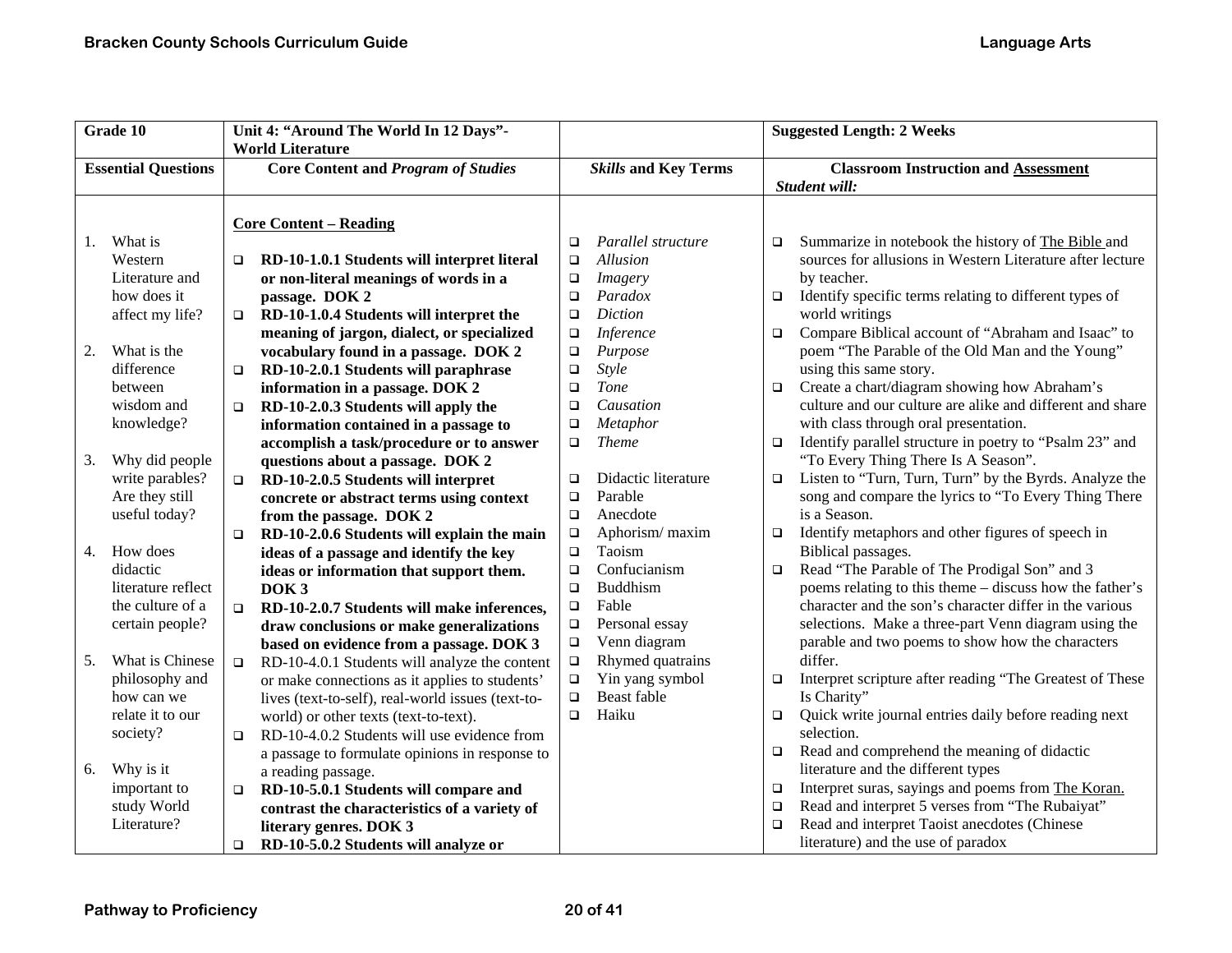| Grade 10                   | Unit 4: "Around The World In 12 Days"-<br><b>World Literature</b>                                                                                                                                                                                                                                                                                                                                                                                                                                                                                                                                                                                                                                                                                                                                                                                                                                                                                                                                                                                                                                                                                                                                                                                                                                                         |                             | <b>Suggested Length: 2 Weeks</b>                                                                                                                                                                                                                                                                                                                                                                                                                                                                                                                                                                                                                                                                                                                                                                                                                                                                                                                                                  |
|----------------------------|---------------------------------------------------------------------------------------------------------------------------------------------------------------------------------------------------------------------------------------------------------------------------------------------------------------------------------------------------------------------------------------------------------------------------------------------------------------------------------------------------------------------------------------------------------------------------------------------------------------------------------------------------------------------------------------------------------------------------------------------------------------------------------------------------------------------------------------------------------------------------------------------------------------------------------------------------------------------------------------------------------------------------------------------------------------------------------------------------------------------------------------------------------------------------------------------------------------------------------------------------------------------------------------------------------------------------|-----------------------------|-----------------------------------------------------------------------------------------------------------------------------------------------------------------------------------------------------------------------------------------------------------------------------------------------------------------------------------------------------------------------------------------------------------------------------------------------------------------------------------------------------------------------------------------------------------------------------------------------------------------------------------------------------------------------------------------------------------------------------------------------------------------------------------------------------------------------------------------------------------------------------------------------------------------------------------------------------------------------------------|
| <b>Essential Questions</b> | <b>Core Content and Program of Studies</b>                                                                                                                                                                                                                                                                                                                                                                                                                                                                                                                                                                                                                                                                                                                                                                                                                                                                                                                                                                                                                                                                                                                                                                                                                                                                                | <b>Skills and Key Terms</b> | <b>Classroom Instruction and Assessment</b>                                                                                                                                                                                                                                                                                                                                                                                                                                                                                                                                                                                                                                                                                                                                                                                                                                                                                                                                       |
|                            | evaluate the effectiveness of literary<br>elements (e.g., theme, characterization,<br>setting, point of view, conflict and<br>resolution, plot, structure) within a<br>passage. DOK 3<br>RD-10-5.0.3 Students will analyze the<br>$\Box$<br>author's use of literary devices in a passage<br>(e.g., symbolism, irony, analogies, imagery,<br>figurative language). DOK 3<br>RD-10-5.0.4 Students will critique the<br>$\Box$<br>author's word choice, style, tone or<br>content. DOK 3<br>RD-10-5.0.5 Students will compare or<br>$\Box$<br>contrast elements, views, ideas, or events<br>presented in one or more passages. DOK 4<br>RD-10-5.0.9 Students will analyze the<br>□<br>effectiveness of the organizational patterns<br>in a passage (e.g. cause and effect,<br>repetition, comparison and contrast,<br>sequence, generalizations) for fulfilling the<br>purpose of the passage. DOK 3<br><b>Core Content – Writing</b><br>WR-HS-1.2.0 Idea Development/Support:<br>□<br>Students will support main ideas and<br>deepen the audience's understanding of<br>purpose by<br>$\Box$ Developing logical, justified and<br>suitable explanations<br>Providing relevant elaboration<br>$\Box$<br><b>Explaining related connections or</b><br>$\Box$<br>reflections<br>Applying idea development strategies<br>$\Box$ |                             | Student will:<br>$\Box$ Distinguish the differences between Confucianism and<br>Taoism by creating a Venn diagram using notes taken<br>in class from the textbook<br>Read examples of haiku and interpret haiku<br>□<br>Create 3 haiku using rubric<br>$\Box$<br>Read and interpret Zen Buddhism through parable<br>□<br>Read and interpret Brahmanism and beast fables<br>□<br>through "The Tiger, The Brahman, and The Jackal"<br>Create a Venn diagram or a compare/contrast chart<br>with a beast fable ("The Tiger, etc.") and a modern<br>fable ("The Scotty Who Knew Too Much")<br>Paraphrase in group discussions the different passages<br>□<br>Relate knowledge through teacher-created activities on<br>$\Box$<br>each selection read: paraphrase, graphic organizers,<br>short answer, multiple choice, open response<br>Evaluate the unit through an open response question<br>▫<br>using the writing strategies studied and following the<br>scoring guide provided |
|                            | appropriate to the form DOK 4<br>WR-HS-2.3.0 Organization: Students will<br>□<br>create unity and coherence to accomplish                                                                                                                                                                                                                                                                                                                                                                                                                                                                                                                                                                                                                                                                                                                                                                                                                                                                                                                                                                                                                                                                                                                                                                                                 |                             |                                                                                                                                                                                                                                                                                                                                                                                                                                                                                                                                                                                                                                                                                                                                                                                                                                                                                                                                                                                   |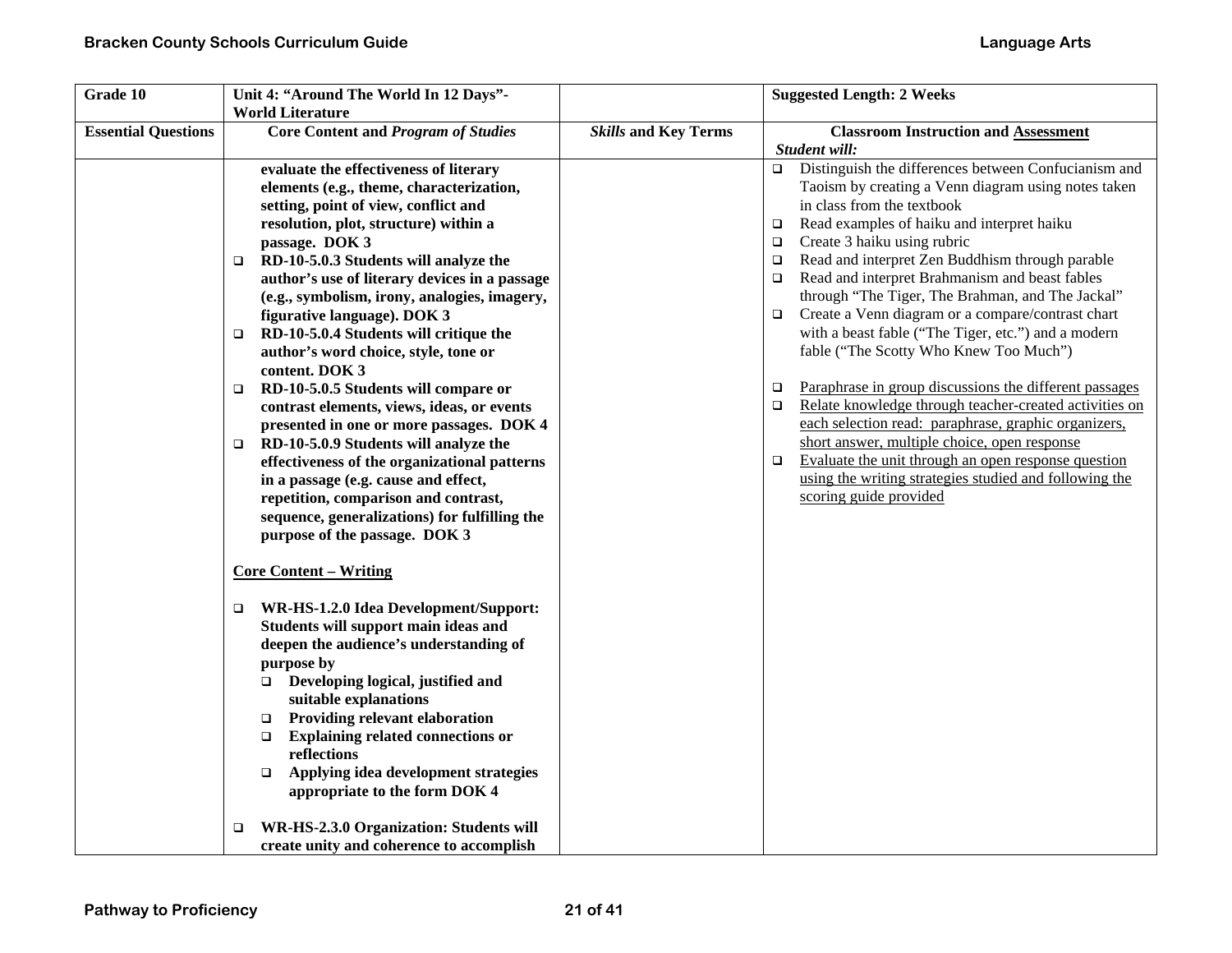| Grade 10                   | Unit 4: "Around The World In 12 Days"-                                             |                             | <b>Suggested Length: 2 Weeks</b>            |
|----------------------------|------------------------------------------------------------------------------------|-----------------------------|---------------------------------------------|
|                            | <b>World Literature</b>                                                            |                             |                                             |
| <b>Essential Questions</b> | <b>Core Content and Program of Studies</b>                                         | <b>Skills and Key Terms</b> | <b>Classroom Instruction and Assessment</b> |
|                            |                                                                                    |                             | Student will:                               |
|                            | the focused purpose by                                                             |                             |                                             |
|                            | <b>Engaging the audience</b><br>$\Box$                                             |                             |                                             |
|                            | <b>Establishing a context for reading</b><br>$\Box$                                |                             |                                             |
|                            | when appropriate                                                                   |                             |                                             |
|                            | Communicating ideas and support in a<br>$\Box$                                     |                             |                                             |
|                            | meaningful order                                                                   |                             |                                             |
|                            | Applying transitions and transitional<br>$\Box$                                    |                             |                                             |
|                            | elements to guide the reader through                                               |                             |                                             |
|                            | the piece                                                                          |                             |                                             |
|                            | Developing effective closure DOK 3<br>$\Box$                                       |                             |                                             |
|                            | $\Box$                                                                             |                             |                                             |
|                            | <b>Program of Studies</b>                                                          |                             |                                             |
|                            |                                                                                    |                             |                                             |
|                            | EII-R-2 read and analyze classic and<br>□                                          |                             |                                             |
|                            | contemporary materials (e.g., essays,                                              |                             |                                             |
|                            | speeches).                                                                         |                             |                                             |
|                            | EII-R-3 respond critically to and analyze a<br>▫                                   |                             |                                             |
|                            | variety of literary genres from various                                            |                             |                                             |
|                            | periods                                                                            |                             |                                             |
|                            | $\Box$ EII-R-4 interpret structure and organization                                |                             |                                             |
|                            | from selected readings.                                                            |                             |                                             |
|                            | EII-R- 5 identify authors' points of view<br>$\Box$                                |                             |                                             |
|                            | EII-R-7 understand vocabulary in context<br>□                                      |                             |                                             |
|                            | (e.g., "loaded" words, specialized<br>vocabulary, connotation/denotation, jargon). |                             |                                             |
|                            | EII-W-1 use writing-to-learn strategies such                                       |                             |                                             |
|                            | $\Box$<br>as note taking, reflective response, response                            |                             |                                             |
|                            | journals, and logs to make personal                                                |                             |                                             |
|                            | connections, to form ideas, and to complete                                        |                             |                                             |
|                            | tasks (additional supporting Academic                                              |                             |                                             |
|                            | Expectations 1.10, 6.3).                                                           |                             |                                             |
|                            | EII-W-2 apply writing-to-demonstrate-<br>$\Box$                                    |                             |                                             |
|                            | learning strategies in situations such as                                          |                             |                                             |
|                            | essays, essay tests, and open-response                                             |                             |                                             |
|                            | questions.                                                                         |                             |                                             |
|                            | ELA-EII-W-4 write personal pieces (personal<br>□                                   |                             |                                             |
|                            | essays) to communicate ideas.                                                      |                             |                                             |
|                            | ELA-EII-W-5 use organizational signals (e.g.,<br>$\Box$                            |                             |                                             |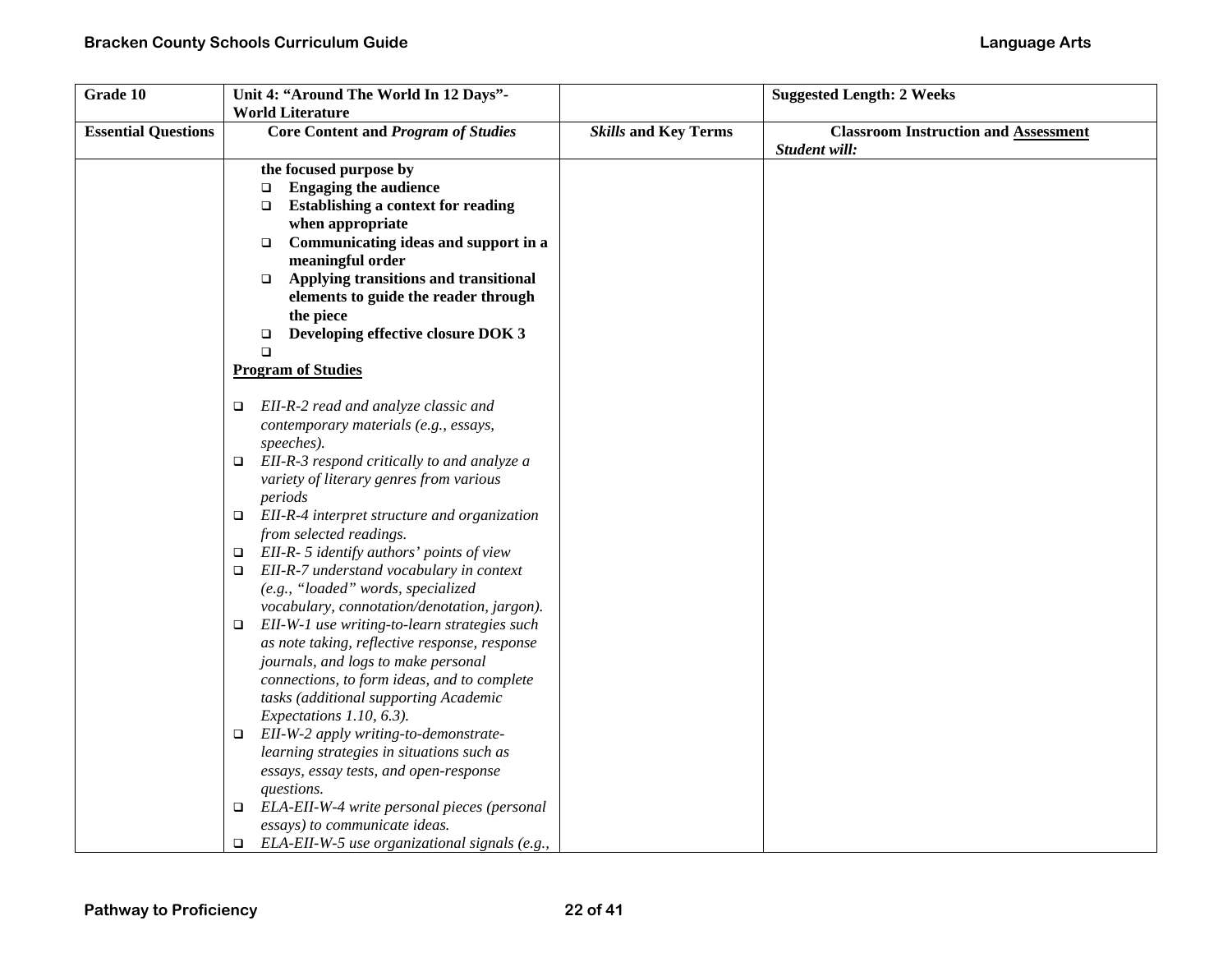| Grade 10                   | Unit 4: "Around The World In 12 Days"-<br><b>World Literature</b>                                                                                                                                                                                                                                                                                                                                                                                                                                                                                                                                                                   |                             | <b>Suggested Length: 2 Weeks</b>                             |
|----------------------------|-------------------------------------------------------------------------------------------------------------------------------------------------------------------------------------------------------------------------------------------------------------------------------------------------------------------------------------------------------------------------------------------------------------------------------------------------------------------------------------------------------------------------------------------------------------------------------------------------------------------------------------|-----------------------------|--------------------------------------------------------------|
| <b>Essential Questions</b> | <b>Core Content and Program of Studies</b>                                                                                                                                                                                                                                                                                                                                                                                                                                                                                                                                                                                          | <b>Skills and Key Terms</b> | <b>Classroom Instruction and Assessment</b><br>Student will: |
|                            | bullets, lists, layout, charts, graphs,<br>embedded visuals) in transactive writing to<br>accomplish specific purposes and meet<br>readers' needs.<br>ELA-EII-W-7 critique own and others' works<br>❏<br>based on criteria for effective writing,<br>including awareness of audience and<br>purpose, organization, idea development, and<br>standards of correctness (e.g., mechanics,<br>grammar, spelling).<br>ELA-EII-SLO-3 practice critical listening,<br>□<br>observing, and thinking skills<br>ELA-EII-SLO-4 apply language structure and<br>❏<br>conventions for correctness, style, and tone in<br>students' own speaking. |                             |                                                              |

| Grade 10                   |                 |        | Unit 5: "Friends, Romans, Countrymen, Gimme<br><b>Your Ears"</b> - Julius Caesar |                             |                       |        | <b>Suggested Length: 5 weeks</b>                        |
|----------------------------|-----------------|--------|----------------------------------------------------------------------------------|-----------------------------|-----------------------|--------|---------------------------------------------------------|
| <b>Essential Questions</b> |                 |        | <b>Core Content</b> and Program of Studies                                       | <b>Skills and Key Terms</b> |                       |        | <b>Classroom Instruction and Assessment</b>             |
|                            |                 |        |                                                                                  |                             |                       |        | Student will:                                           |
|                            |                 |        | <b>Core Content – Reading</b>                                                    | ❏                           | Persuasive techniques | □      | Summarize in notebook the life of William               |
| Ι.                         | Who is William  |        |                                                                                  | ❏                           | Paraphrasing          |        | Shakespeare and Elizabethan Period from the text        |
|                            | Shakespeare     | □      | RD-10-1.0.1 Students will interpret literal                                      | ❏                           | Dramatic irony        |        | background information $(762 – 768)$                    |
|                            | and what effect |        | or non-literal meanings of words in a                                            | □                           | Metaphor              | $\Box$ | Students will complete a SIM (stand alone instructional |
|                            | has he made on  |        | passage. DOK 2                                                                   | ❏                           | Foreshadowing         |        | module) based on the readings and notes taken.          |
|                            | literature?     | $\Box$ | RD-10-1.0.2 Students will make predictions                                       | ❏                           | Tone                  | □      | Watch clips from United Streaming and Biography on      |
|                            |                 |        | based on what is read. DOK 2                                                     | □                           | <i>Style</i>          |        | ancient Rome and Julius Caesar and take notes.          |
| 2.                         | How is his work | $\Box$ | RD-10-1.0.4 Students will interpret the                                          | □                           | <b>Theme</b>          |        | Students will discuss their preconceived notions about  |
|                            | relevant today? |        | meaning of jargon, dialect, or specialized                                       | ❏                           | <i>Inference</i>      |        | this time in history.                                   |
|                            |                 |        | vocabulary found in a passage. DOK 2                                             | ❏                           | Characterization      | □      | Summarize as a group the historical information on      |
| 3.                         | Why is          | □      | RD-10-2.0.1 Students will paraphrase                                             | ❏                           | Personification       |        | Julius Caesar from pages $769 - 770$ and put in         |
|                            | persuasive      |        | information in a passage. DOK 2                                                  | ❏                           | Diction               |        | notebooks                                               |
|                            | writing and     | □      | RD-10-2.0.6 Students will explain the main                                       | ❏                           | Compare/Contrast      | □      | Students will complete an opinionare with questions     |
|                            | important       |        | ideas of a passage and identify the key                                          | □                           | Causation             |        | relating to themes in the play. They will get into      |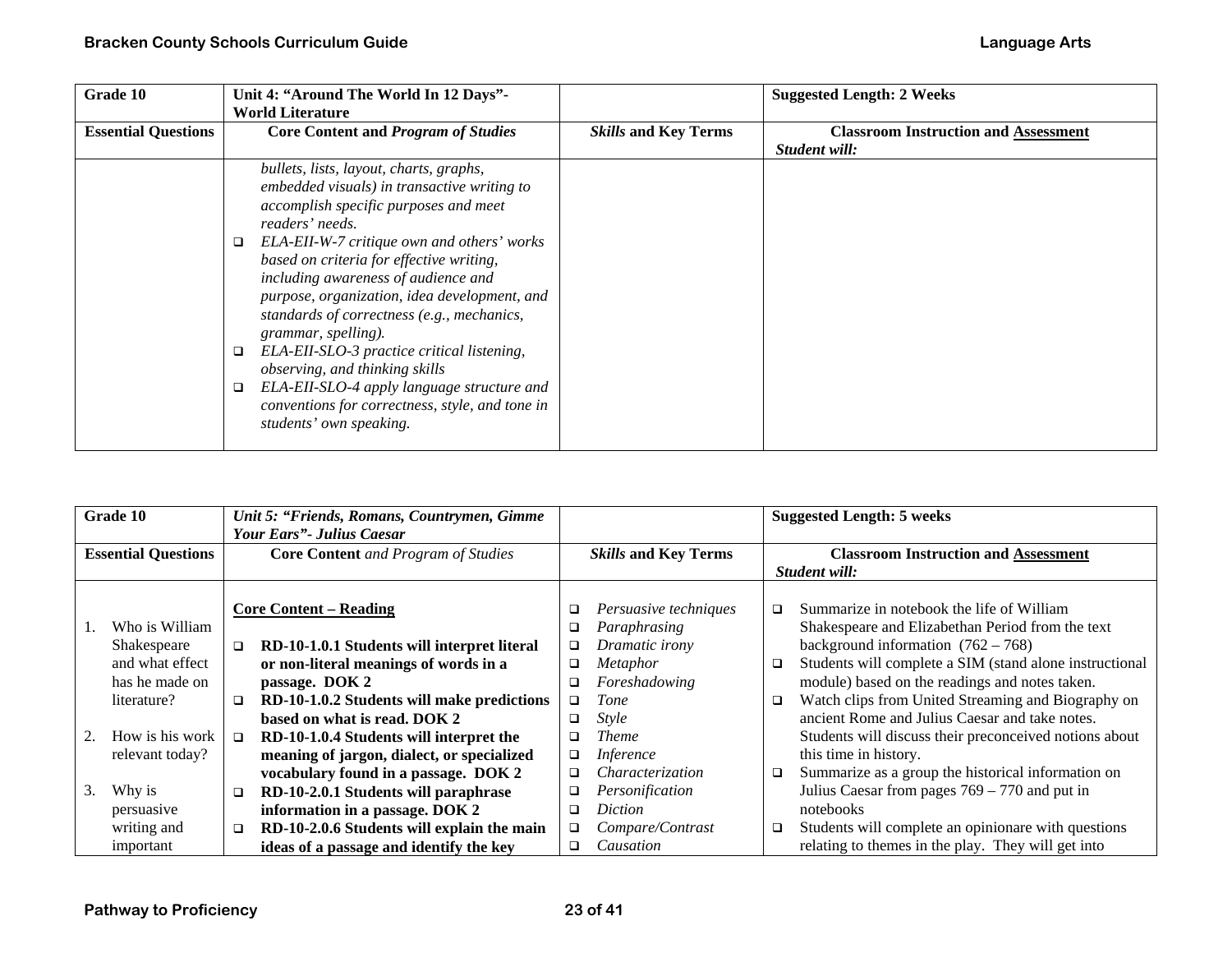| Grade 10                   | Unit 5: "Friends, Romans, Countrymen, Gimme<br>Your Ears"- Julius Caesar                 |                                     | <b>Suggested Length: 5 weeks</b>                                                                             |
|----------------------------|------------------------------------------------------------------------------------------|-------------------------------------|--------------------------------------------------------------------------------------------------------------|
| <b>Essential Questions</b> | <b>Core Content</b> and Program of Studies                                               | <b>Skills and Key Terms</b>         | <b>Classroom Instruction and Assessment</b><br>Student will:                                                 |
| writing genre?             | ideas or information that support them.<br>DOK <sub>3</sub>                              | Symbolism<br>$\Box$<br>Verbal irony | groups and debate their stance.                                                                              |
| Why is it                  | RD-10-2.0.7 Students will make inferences,<br>$\Box$                                     | $\Box$<br>Mood                      | $\Box$ Take notes over persuasive techniques and discuss why<br>it is important to know them.                |
| 4.<br>important to         | draw conclusions or make generalizations                                                 | $\Box$<br>Conflict                  | Take notes over Puns and be able to recognize and<br>$\Box$                                                  |
| study Roman                | based on evidence from a passage. DOK 3                                                  | $\Box$<br>Alliteration<br>$\Box$    | explain the puns used in the play. Why do authors use                                                        |
| culture?                   | RD-10-3.0.1 Students will explain or<br>$\Box$                                           | Assonance<br>$\Box$                 | puns?                                                                                                        |
|                            | analyze how a conflict in a passage is                                                   | Apostrophe<br>$\Box$                | Identify specific literary terms (plot, character, setting,<br>$\Box$                                        |
|                            | resolved. DOK 3                                                                          |                                     | conflict, metaphors/similes, theme, point of view) as                                                        |
|                            | RD-10-3.0.5 Students will analyze an<br>$\Box$                                           | Tragedy<br>$\Box$                   | students read the play using guided, note-taking split                                                       |
|                            | argument giving supporting evidence from                                                 | Anachronism<br>$\Box$               | notes                                                                                                        |
|                            | the passage. DOK 3                                                                       | Soliloquy<br>$\Box$                 | Interpret and apply specialized Renaissance vocabulary<br>□                                                  |
|                            | RD-10-3.0.6 Students will analyze the<br>$\Box$                                          | Monologue<br>$\Box$                 | Students will act out various scenes as selected by<br>$\Box$                                                |
|                            | relationship between a speaker's or                                                      | Prologue<br>$\Box$                  | teacher and will "teach" the class their particular                                                          |
|                            | character's motivation and behavior in a                                                 | Chorus<br>$\Box$                    | section.                                                                                                     |
|                            | passage, as revealed by the dilemmas.                                                    | Triumvirate<br>$\Box$               | Students will watch various film productions of Julius<br>$\Box$                                             |
|                            | DOK <sub>3</sub>                                                                         | Archaic terms no longer<br>$\Box$   | Caesar and will create a Venn Diagram.                                                                       |
|                            | RD-10-3.0.9 Students will explain the<br>$\Box$                                          | used in everyday speech             | Compare original text to modern text in parallel format.<br>$\Box$                                           |
|                            | appropriateness of the author's content for                                              | Elizabethan Theater<br>$\Box$       | Interpret various scenes through oral presentations<br>$\Box$                                                |
|                            | an intended audience. DOK 3                                                              | Elizabethan Actors<br>$\Box$        | Apply previous knowledge of tragedy and tragic hero<br>$\Box$                                                |
|                            | RD-10-4.0.2 Students will use evidence from<br>□                                         | Tragic hero<br>$\Box$               | and create a Venn diagram on Elizabethan and Greek                                                           |
|                            | a passage to formulate opinions in response to                                           | Puns<br>$\Box$                      | drama and present- day drama                                                                                 |
|                            | a reading passage.                                                                       |                                     | Students will learn how to document sources using<br>$\Box$                                                  |
|                            | RD-10-5.0.1 Students will compare and<br>□                                               |                                     | MLA format, research a topic and finding credible<br>sources, and how to effectively write a research paper. |
|                            | contrast the characteristics of a variety of                                             |                                     |                                                                                                              |
|                            | literary genres. DOK 3                                                                   |                                     | Students will write a research paper choosing a topic<br>$\Box$                                              |
|                            | RD-10-5.0.2 Students will analyze or<br>$\Box$<br>evaluate the effectiveness of literary |                                     | from a list provided by the teacher about Roman                                                              |
|                            | elements (e.g., theme, characterization,                                                 |                                     | history and will present this information to the class                                                       |
|                            | setting, point of view, conflict and                                                     |                                     | using either PowerPoint or some other form of media.                                                         |
|                            | resolution, plot, structure) within a                                                    |                                     | Relate knowledge through teacher-created activities<br>$\Box$                                                |
|                            | passage. DOK 3                                                                           |                                     | beginning with Act I and continuing through Act V:                                                           |
|                            | RD-10-5.0.3 Students will analyze the<br>$\Box$                                          |                                     | paraphrase, graphic organizers fill in the blank, short                                                      |
|                            | author's use of literary devices in a passage                                            |                                     | answer, essay, multiple choice, open response                                                                |
|                            | (e.g., symbolism, irony, analogies, imagery,                                             |                                     | Paraphrase in group discussions each act and give<br>$\Box$                                                  |
|                            | figurative language). DOK 3                                                              |                                     | some open response questions to assess                                                                       |
|                            | RD-10-5.0.5 Students will compare or<br>□                                                |                                     | Study and interpret Brutus and Anthony's famous<br>$\Box$                                                    |
|                            | contrast elements, views, ideas, events                                                  |                                     | funeral speeches and paraphrase them into student's                                                          |
|                            | presented in one or more passages. DOK 4                                                 |                                     | own language                                                                                                 |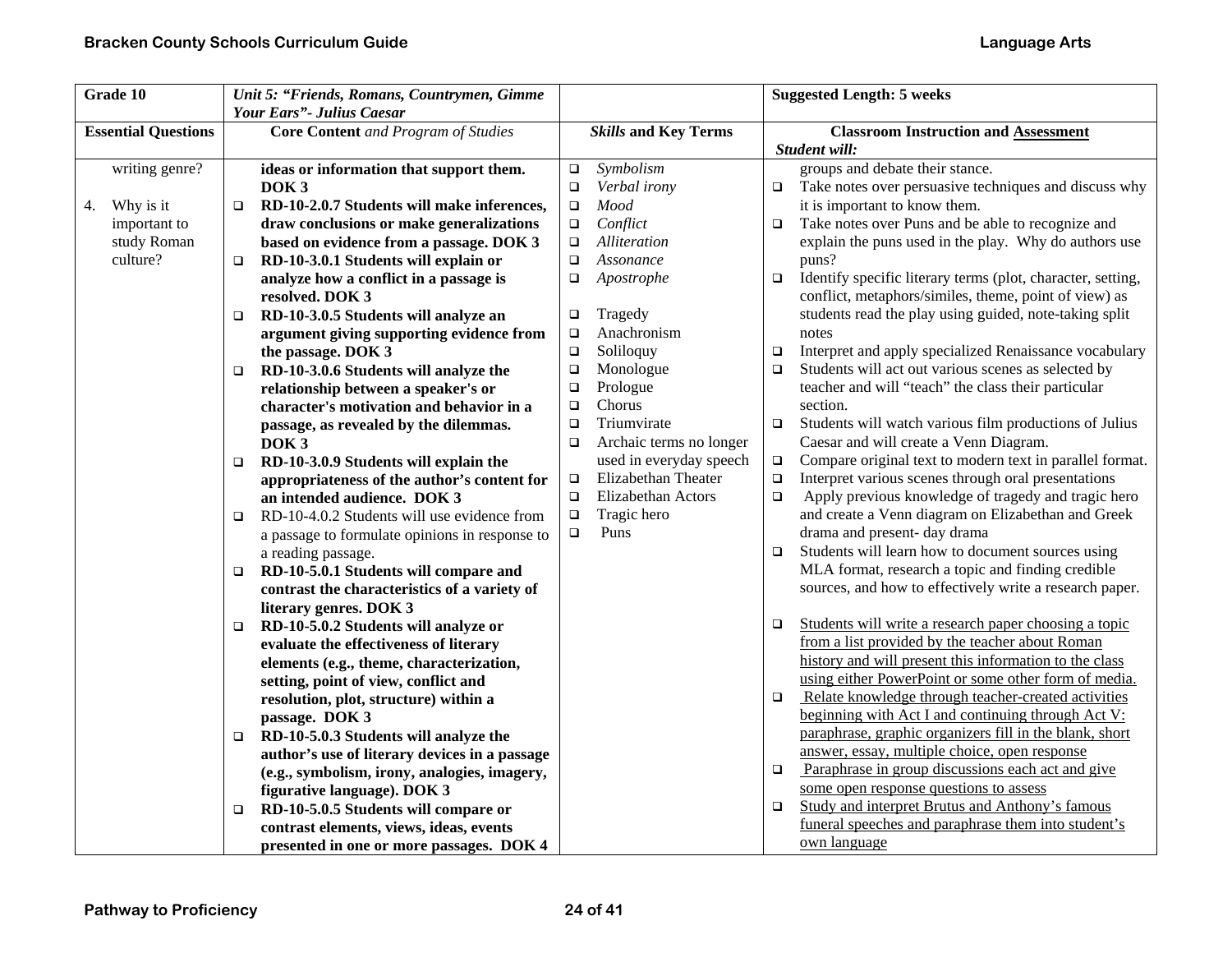| Grade 10                   | Unit 5: "Friends, Romans, Countrymen, Gimme<br>Your Ears"- Julius Caesar                                                                                                                                                                                                                                                                                                                                                                                                              |                             | <b>Suggested Length: 5 weeks</b>                                                                                                                                                                                                                                   |
|----------------------------|---------------------------------------------------------------------------------------------------------------------------------------------------------------------------------------------------------------------------------------------------------------------------------------------------------------------------------------------------------------------------------------------------------------------------------------------------------------------------------------|-----------------------------|--------------------------------------------------------------------------------------------------------------------------------------------------------------------------------------------------------------------------------------------------------------------|
| <b>Essential Questions</b> | <b>Core Content</b> and Program of Studies                                                                                                                                                                                                                                                                                                                                                                                                                                            | <b>Skills and Key Terms</b> | <b>Classroom Instruction and Assessment</b><br>Student will:                                                                                                                                                                                                       |
|                            | RD-10-5.0.8 Students will explain how the<br>$\Box$<br>use of text features (e.g., illustrations,<br>charts, lists, tables, graphs, tables of<br>contents, indexes, glossaries, headings,<br>captions), format, or layout enhances the<br>reader's understanding of a passage. DOK<br>3                                                                                                                                                                                               |                             | Answer several open response questions concerning<br>$\Box$<br>the play using the writing strategies studied and<br>following the scoring guide and rubric provided<br>Evaluate the play through multiple choice, listing and<br>$\Box$<br>open response questions |
|                            | <b>Core Content - Writing</b><br><b>WR-HS-1.1.0 Purpose/Audience: Students</b><br>$\Box$                                                                                                                                                                                                                                                                                                                                                                                              |                             |                                                                                                                                                                                                                                                                    |
|                            | will establish and maintain a focused<br>purpose to communicate with an authentic<br>audience by<br>Narrowing the topic to present an idea,<br>$\Box$<br>theme or thesis<br>Choosing a perspective authentic to the<br>$\Box$<br>writer<br>Analyzing and addressing the needs of<br>$\Box$<br>the intended audience<br>Adhering to the characteristics of the<br>$\Box$<br>form<br>Applying a suitable tone<br>$\Box$<br>Allowing voice to emerge when<br>$\Box$<br>appropriate DOK 4 |                             |                                                                                                                                                                                                                                                                    |
|                            | WR-HS-1.2.0 Idea Development/Support:<br>$\Box$<br>Students will support main ideas and<br>deepen the audience's understanding of<br>purpose by<br>$\Box$ Developing logical, justified, and<br>suitable explanations<br><b>Providing relevant elaboration</b><br>$\Box$<br><b>Explaining related connections or</b><br>$\Box$<br>reflections<br>Applying idea development strategies<br>$\Box$<br>appropriate to the form DOK 4                                                      |                             |                                                                                                                                                                                                                                                                    |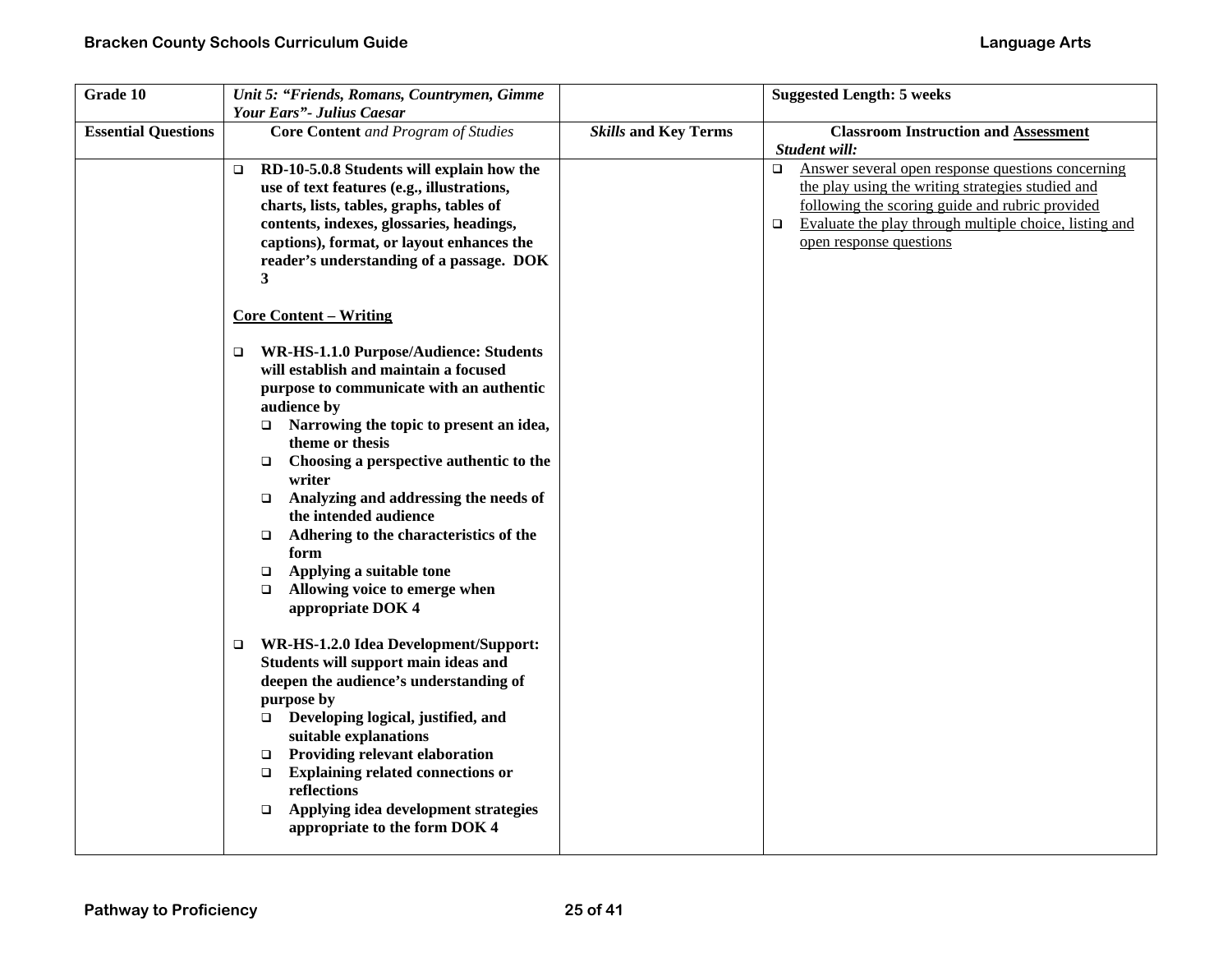| Grade 10                   |        | Unit 5: "Friends, Romans, Countrymen, Gimme                             |                             | <b>Suggested Length: 5 weeks</b>            |
|----------------------------|--------|-------------------------------------------------------------------------|-----------------------------|---------------------------------------------|
| <b>Essential Questions</b> |        | Your Ears"- Julius Caesar<br><b>Core Content</b> and Program of Studies | <b>Skills and Key Terms</b> | <b>Classroom Instruction and Assessment</b> |
|                            |        |                                                                         |                             | Student will:                               |
|                            | $\Box$ | WR-HS-2.3.0 Organization: Students will                                 |                             |                                             |
|                            |        | create unity and coherence to accomplish                                |                             |                                             |
|                            |        | the focused purpose by                                                  |                             |                                             |
|                            |        | <b>Engaging the audience</b><br>$\Box$                                  |                             |                                             |
|                            |        | <b>Establishing a context for reading</b><br>$\Box$                     |                             |                                             |
|                            |        | when appropriate                                                        |                             |                                             |
|                            |        | Communicating ideas and support in a<br>$\Box$                          |                             |                                             |
|                            |        | meaningful order                                                        |                             |                                             |
|                            |        | Applying transitions and transitional<br>$\Box$                         |                             |                                             |
|                            |        | elements to guide the reader through                                    |                             |                                             |
|                            |        | the piece                                                               |                             |                                             |
|                            |        | Developing effective closure DOK 3.<br>$\Box$                           |                             |                                             |
|                            | □      | <b>WR-HS-2.4.0 Sentence Structure: Students</b>                         |                             |                                             |
|                            |        | will create effective sentences by                                      |                             |                                             |
|                            |        | Applying a variety of structures and<br>$\Box$                          |                             |                                             |
|                            |        | lengths                                                                 |                             |                                             |
|                            |        | <b>Maintaining parallel structure</b><br>$\Box$                         |                             |                                             |
|                            |        | Developing complete and correct<br>$\Box$                               |                             |                                             |
|                            |        | sentences unless using unconventional                                   |                             |                                             |
|                            |        | structures for effect when appropriate<br>DOK <sub>3</sub>              |                             |                                             |
|                            |        |                                                                         |                             |                                             |
|                            | $\Box$ | WR-HS-3.5.0 Language: Students will                                     |                             |                                             |
|                            |        | exemplify effective language choices by                                 |                             |                                             |
|                            |        | Apply correct grammar and usage<br>$\Box$                               |                             |                                             |
|                            |        | Applying concise use of language<br>$\Box$                              |                             |                                             |
|                            |        | Incorporating strong verbs, precise<br>$\Box$                           |                             |                                             |
|                            |        | nouns, concrete details, and sensory                                    |                             |                                             |
|                            |        | details                                                                 |                             |                                             |
|                            |        | Applying language appropriate to the<br>$\Box$                          |                             |                                             |
|                            |        | content, purpose and audience DOK 2                                     |                             |                                             |
|                            | $\Box$ | WR-HS-3.6.0 Correctness: Students will                                  |                             |                                             |
|                            |        | communicate clearly by                                                  |                             |                                             |
|                            |        | <b>Applying correct spelling</b><br>$\Box$                              |                             |                                             |
|                            |        | Applying correct punctuation<br>$\Box$                                  |                             |                                             |
|                            |        | Applying correct capitalization<br>$\Box$                               |                             |                                             |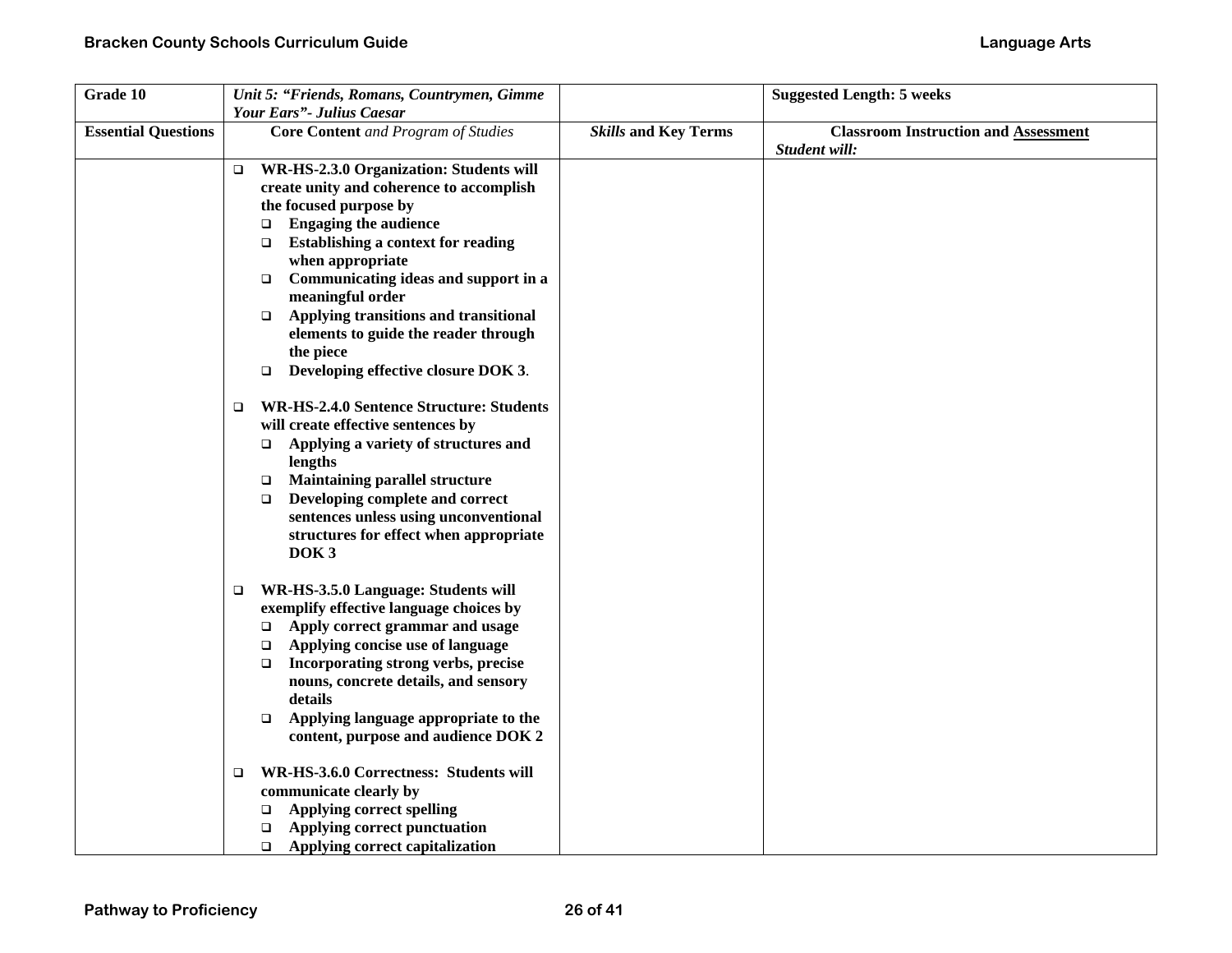| Grade 10                   | Unit 5: "Friends, Romans, Countrymen, Gimme                                                                                                                                                                                                                                                                                                                                                                                                                                                                                                                              |                             | <b>Suggested Length: 5 weeks</b>                             |
|----------------------------|--------------------------------------------------------------------------------------------------------------------------------------------------------------------------------------------------------------------------------------------------------------------------------------------------------------------------------------------------------------------------------------------------------------------------------------------------------------------------------------------------------------------------------------------------------------------------|-----------------------------|--------------------------------------------------------------|
| <b>Essential Questions</b> | Your Ears"- Julius Caesar<br><b>Core Content</b> and Program of Studies                                                                                                                                                                                                                                                                                                                                                                                                                                                                                                  | <b>Skills and Key Terms</b> | <b>Classroom Instruction and Assessment</b><br>Student will: |
|                            | Incorporating acceptable departure<br>□<br>from standard correctness to enhance<br>meaning when appropriate<br><b>Incorporating appropriate</b><br>$\Box$<br>documentation of ideas and<br>information from outside sources (e.g.,<br>citing authors or titles within the text,<br>listing sources, documenting sources in<br>text and/or on a Work Cited page)<br>DOK <sub>2</sub>                                                                                                                                                                                      |                             |                                                              |
|                            | WR-HS-4.8.0 Prewriting:<br>$\Box$<br>$\Box$ Establishing a purpose and<br>central/controlling idea or focus<br>Identifying and analyzing the audience<br>$\Box$<br>Determining the most appropriate form to<br>$\Box$<br>meet the needs of purpose and audience<br>Generating ideas (e.g., mapping,<br>$\Box$<br>webbing, note taking, interviewing,<br>researching, and other writing-to-learn<br>activities)<br>Organizing ideas – examining other<br>$\Box$<br>models of good writing and appropriate<br>text structures to match purpose and<br>organize information |                             |                                                              |
|                            | WR-HS-4.9.0 Drafting<br>$\Box$<br>Writing draft(s) for an intended audience<br>□<br>$\Box$ Developing topic, elaborating ideas,<br>exploring sentence variety and language<br>use                                                                                                                                                                                                                                                                                                                                                                                        |                             |                                                              |
|                            | WR-HS-4.10.0 Revising (Content/Ideas)<br>$\Box$<br>$\Box$ Reflecting to determine where to add,<br>delete, rearrange, define/redefine, or<br>elaborate content<br>Conferencing with teacher or peer(s) to<br>$\Box$<br>help determine where to add, delete,                                                                                                                                                                                                                                                                                                              |                             |                                                              |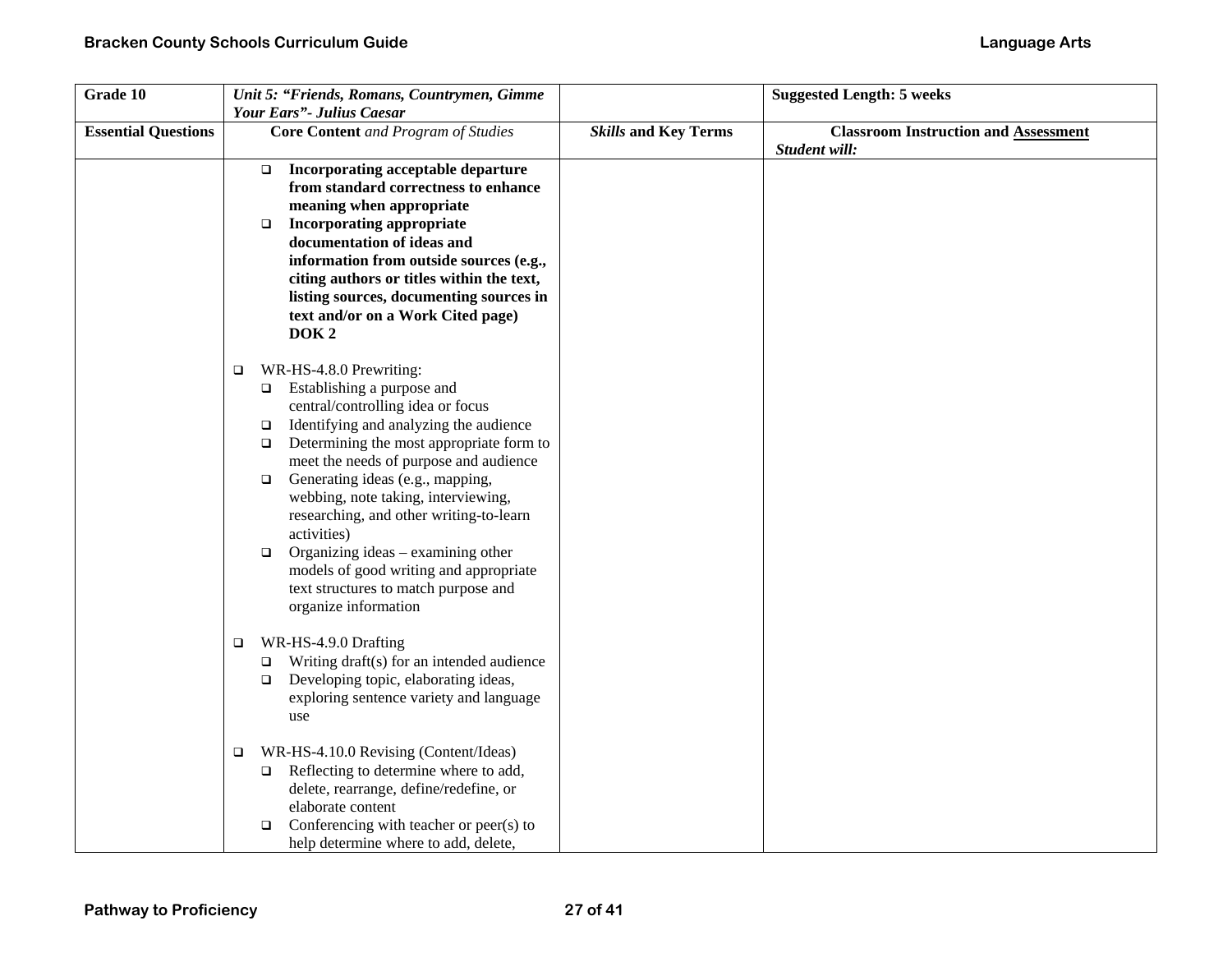| Grade 10                   | Unit 5: "Friends, Romans, Countrymen, Gimme          |                             | <b>Suggested Length: 5 weeks</b>            |
|----------------------------|------------------------------------------------------|-----------------------------|---------------------------------------------|
|                            | Your Ears"- Julius Caesar                            |                             |                                             |
| <b>Essential Questions</b> | <b>Core Content</b> and Program of Studies           | <b>Skills and Key Terms</b> | <b>Classroom Instruction and Assessment</b> |
|                            |                                                      |                             | Student will:                               |
|                            | rearrange, define/redefine, or elaborate             |                             |                                             |
|                            | content                                              |                             |                                             |
|                            | Checking for accuracy of content<br>$\Box$           |                             |                                             |
|                            | Considering voice, tone, style, intended<br>$\Box$   |                             |                                             |
|                            | audience, coherence, transitions, pacing             |                             |                                             |
|                            | Comparing with rubric criteria and<br>$\Box$         |                             |                                             |
|                            | anchor papers/models                                 |                             |                                             |
|                            | Considering effectiveness of language<br>$\Box$      |                             |                                             |
|                            | usage and sentences to communicate                   |                             |                                             |
|                            | ideas                                                |                             |                                             |
|                            | <b>Revising Skills</b>                               |                             |                                             |
|                            | Idea Development                                     |                             |                                             |
|                            | $\Box$ Students will narrow topic for selected       |                             |                                             |
|                            | writing.                                             |                             |                                             |
|                            | Students will identify topic sentence of a<br>$\Box$ |                             |                                             |
|                            | paragraph that is purposefully placed to             |                             |                                             |
|                            | enhance reader awareness.                            |                             |                                             |
|                            | Students will select appropriate<br>$\Box$           |                             |                                             |
|                            | supporting details relevant to a specific            |                             |                                             |
|                            | writing category (e.g., dialogue,                    |                             |                                             |
|                            | predictions, findings from research,                 |                             |                                             |
|                            | needed definitions, causes and effects,              |                             |                                             |
|                            | comparisons, contrasts, reference to                 |                             |                                             |
|                            | concepts).                                           |                             |                                             |
|                            | Students will delete extraneous/irrelevant<br>$\Box$ |                             |                                             |
|                            | materials.                                           |                             |                                             |
|                            | Organization                                         |                             |                                             |
|                            | Students will correct sentences that are<br>$\Box$   |                             |                                             |
|                            | out of chronological/sequential order or             |                             |                                             |
|                            | insert new sentences in the correct                  |                             |                                             |
|                            | chronological/sequential position.                   |                             |                                             |
|                            | Students will compose effective and<br>$\Box$        |                             |                                             |
|                            | subtle transitions.                                  |                             |                                             |
|                            | Students will develop effective<br>$\Box$            |                             |                                             |
|                            | introductions and closures for writing.              |                             |                                             |
|                            | Students will apply appropriate usage of<br>$\Box$   |                             |                                             |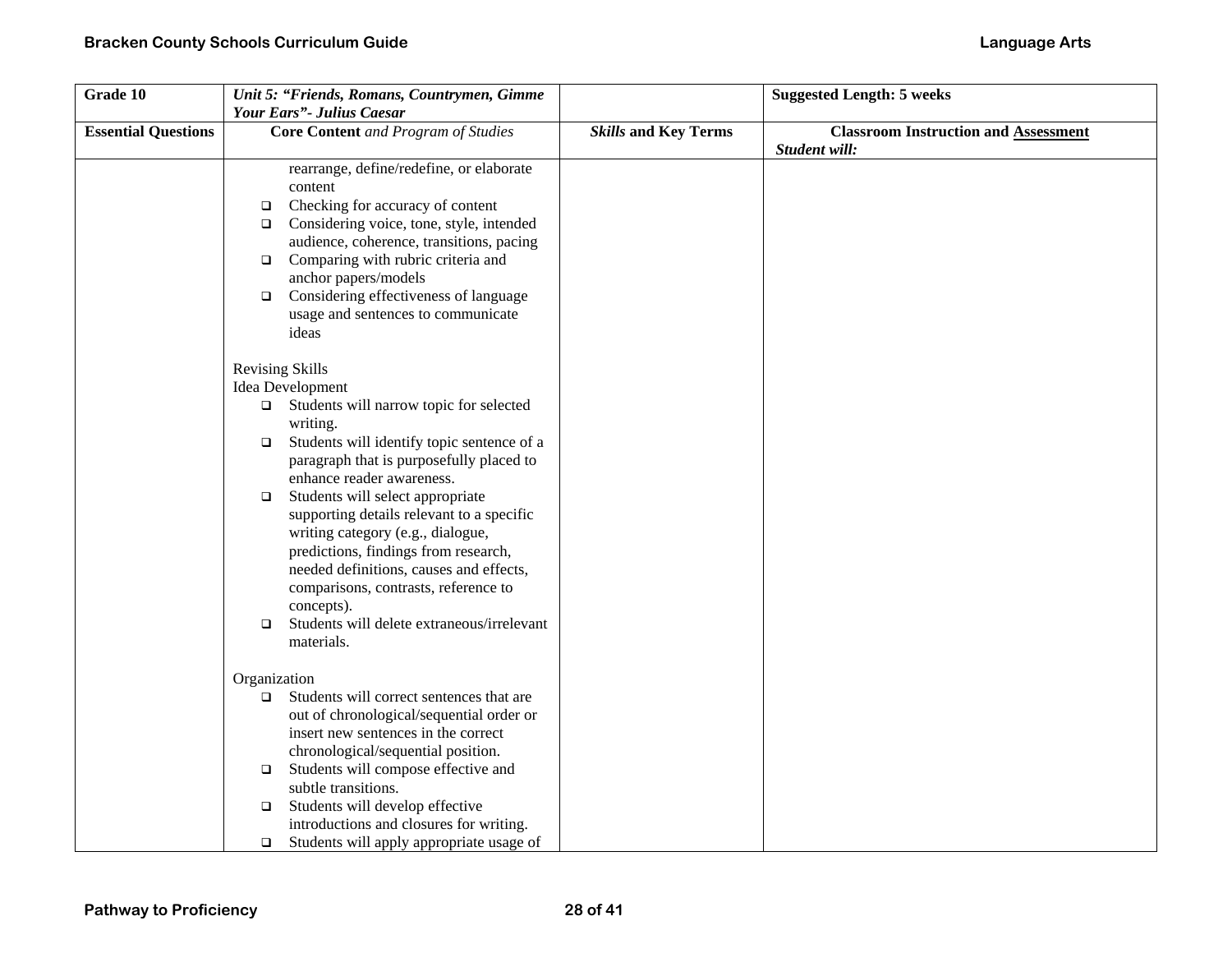| Grade 10                   | Unit 5: "Friends, Romans, Countrymen, Gimme         |                             | <b>Suggested Length: 5 weeks</b>            |
|----------------------------|-----------------------------------------------------|-----------------------------|---------------------------------------------|
|                            | Your Ears"- Julius Caesar                           |                             |                                             |
| <b>Essential Questions</b> | <b>Core Content</b> and Program of Studies          | <b>Skills and Key Terms</b> | <b>Classroom Instruction and Assessment</b> |
|                            |                                                     |                             | Student will:                               |
|                            | parallelism (e.g. word forms, lists,                |                             |                                             |
|                            | phrases, clauses, sentences, organization,          |                             |                                             |
|                            | idea development).                                  |                             |                                             |
|                            |                                                     |                             |                                             |
|                            | Word Choice                                         |                             |                                             |
|                            | Students will eliminate redundant words<br>$\Box$   |                             |                                             |
|                            | and phrases                                         |                             |                                             |
|                            | Students will apply the most specific<br>$\Box$     |                             |                                             |
|                            | word for use in a sentence                          |                             |                                             |
|                            |                                                     |                             |                                             |
|                            | WR-HS-4.11.0 Editing (Conventions and<br>$\Box$     |                             |                                             |
|                            | Mechanics)                                          |                             |                                             |
|                            | Checking for correctness with self,<br>$\Box$       |                             |                                             |
|                            | teacher or peer(s)                                  |                             |                                             |
|                            | Language usage<br>$\Box$                            |                             |                                             |
|                            | Sentence structure<br>$\Box$                        |                             |                                             |
|                            | Spelling<br>$\Box$                                  |                             |                                             |
|                            | Capitalization<br>о                                 |                             |                                             |
|                            | Punctuation<br>$\Box$                               |                             |                                             |
|                            | Documentation of sources<br>$\Box$                  |                             |                                             |
|                            | Using resources to support editing (e.g.,<br>$\Box$ |                             |                                             |
|                            | spell check, dictionaries, thesauri,                |                             |                                             |
|                            | handbooks)                                          |                             |                                             |
|                            | <b>Editing Skills</b>                               |                             |                                             |
|                            | Language Usage                                      |                             |                                             |
|                            | $\Box$ Students will apply knowledge of             |                             |                                             |
|                            | subject/verb agreement with both                    |                             |                                             |
|                            | singular and plural subjects.                       |                             |                                             |
|                            | Students will apply knowledge of<br>$\Box$          |                             |                                             |
|                            | present, past and future tenses.                    |                             |                                             |
|                            | Students will apply knowledge of<br>$\Box$          |                             |                                             |
|                            | comparative and superlative forms of                |                             |                                             |
|                            | adjectives and adverbs.                             |                             |                                             |
|                            | Students will apply knowledge of<br>$\Box$          |                             |                                             |
|                            | comparative and superlative forms of                |                             |                                             |
|                            | adjectives and adverbs.                             |                             |                                             |
|                            | Students will apply knowledge of special<br>$\Box$  |                             |                                             |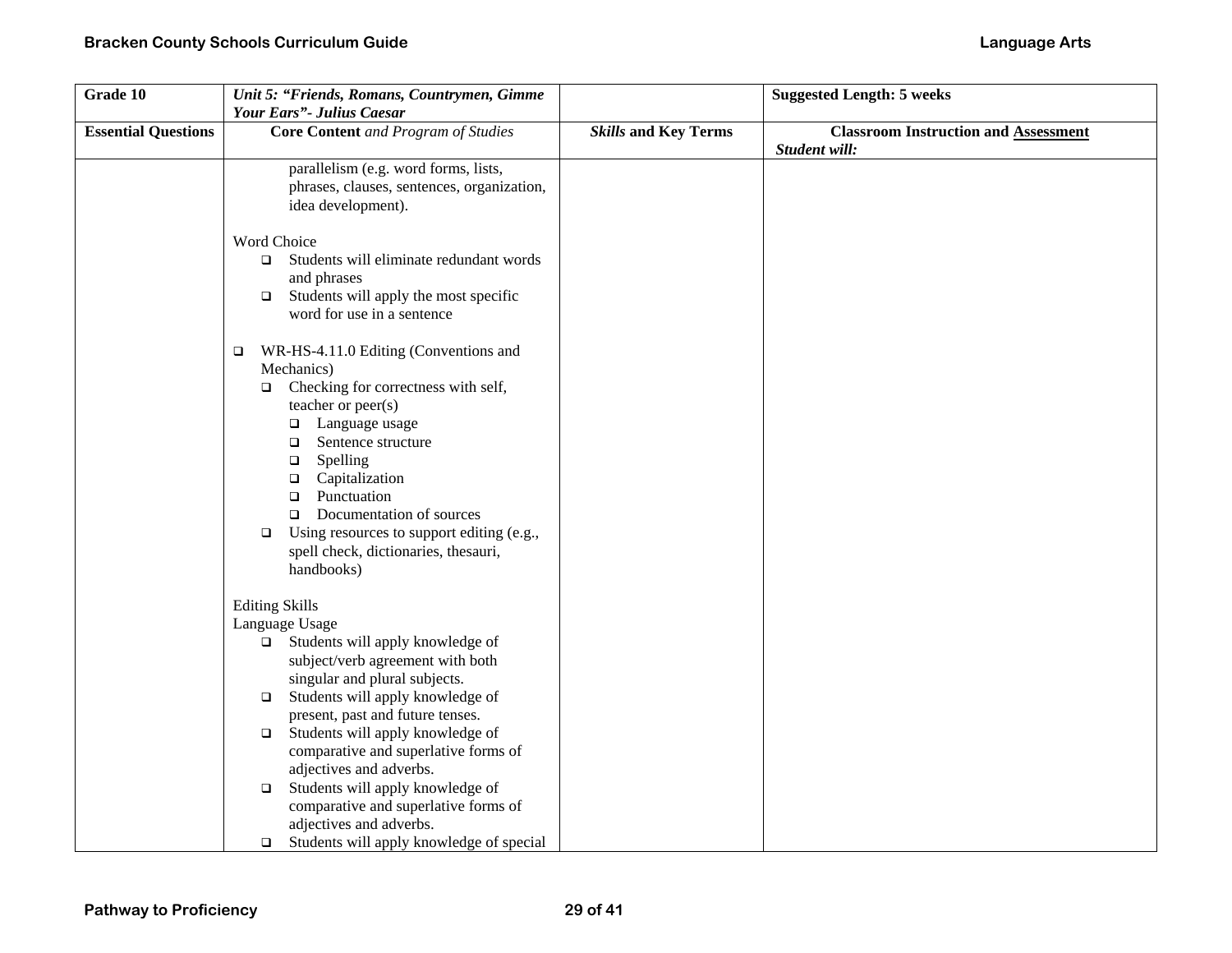| Grade 10                   | Unit 5: "Friends, Romans, Countrymen, Gimme<br>Your Ears"- Julius Caesar                                                                                                                                                                                           |                             | <b>Suggested Length: 5 weeks</b>                             |
|----------------------------|--------------------------------------------------------------------------------------------------------------------------------------------------------------------------------------------------------------------------------------------------------------------|-----------------------------|--------------------------------------------------------------|
| <b>Essential Questions</b> | <b>Core Content</b> and Program of Studies                                                                                                                                                                                                                         | <b>Skills and Key Terms</b> | <b>Classroom Instruction and Assessment</b><br>Student will: |
|                            | problems in usage, (i.e., a/an, to/two/too,<br>their/there/they're), and pronoun<br>references and double negatives.<br>Students will apply knowledge of<br>$\Box$<br>idiomatic expressions.                                                                       |                             |                                                              |
|                            | WR-HS-4.12.0 Publishing<br>$\Box$<br>Sharing final piece with intended<br>$\Box$<br>audience                                                                                                                                                                       |                             |                                                              |
|                            | <b>Program of Studies</b>                                                                                                                                                                                                                                          |                             |                                                              |
|                            | EII-R-2 read and analyze classic persuasive<br>$\Box$<br>materials (e.g., speeches).                                                                                                                                                                               |                             |                                                              |
|                            | EII-R-3 respond critically to and analyze a<br>$\Box$<br>variety of literary genres (e.g., novels, essays,<br>short stories, poetry, drama) from various<br>periods (e.g., Renaissance                                                                             |                             |                                                              |
|                            | EII-R-5 identify authors' points of view,<br>$\Box$<br>persuasive and propaganda techniques, and<br>facts/opinions, especially in persuasive                                                                                                                       |                             |                                                              |
|                            | passages.<br>EII-R-7 understand vocabulary in context<br>$\Box$<br>(e.g., "loaded" words, specialized<br>vocabulary, connotation/denotation, jargon).                                                                                                              |                             |                                                              |
|                            | EII-W-1 use writing-to-learn strategies such<br>$\Box$<br>as note taking, reflective response, response<br>journals, and logs to make personal<br>connections, to form ideas, and to complete<br>tasks (additional supporting Academic<br>Expectations 1.10, 6.3). |                             |                                                              |
|                            | EII-W-2 apply writing-to-demonstrate-<br>$\Box$<br>learning strategies in situations such as<br>essays, essay tests, and open-response                                                                                                                             |                             |                                                              |
|                            | questions.<br>EII-W-3 write transactive pieces (writing<br>▫<br>produced for authentic purposes and<br>audiences beyond completing an assignment                                                                                                                   |                             |                                                              |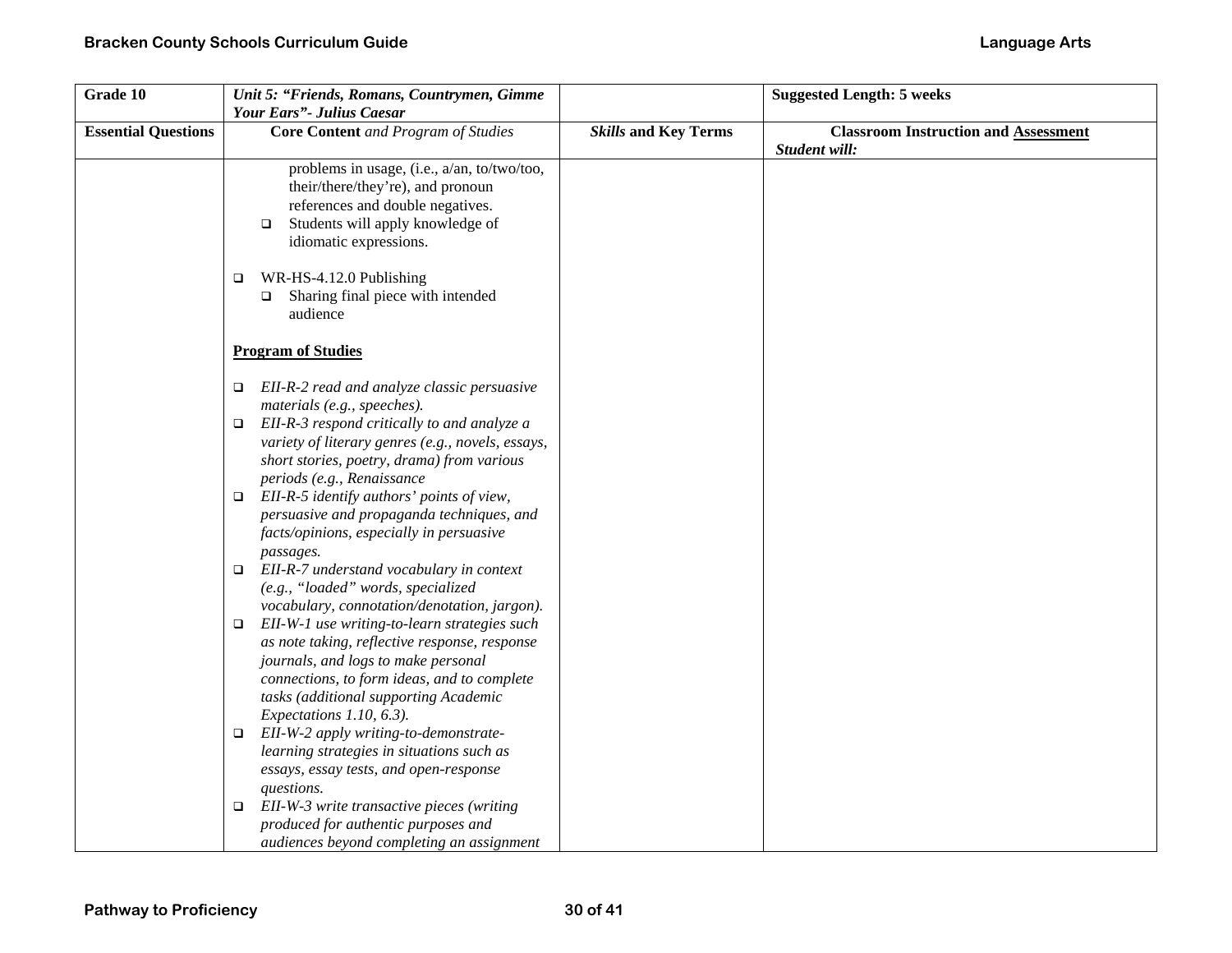| Grade 10                   | Unit 5: "Friends, Romans, Countrymen, Gimme                                 |                             | <b>Suggested Length: 5 weeks</b>            |
|----------------------------|-----------------------------------------------------------------------------|-----------------------------|---------------------------------------------|
|                            | <b>Your Ears"</b> Julius Caesar                                             |                             |                                             |
| <b>Essential Questions</b> | <b>Core Content</b> and Program of Studies                                  | <b>Skills and Key Terms</b> | <b>Classroom Instruction and Assessment</b> |
|                            |                                                                             |                             | Student will:                               |
|                            | to demonstrate learning) that demonstrate                                   |                             |                                             |
|                            | independent thinking about content and                                      |                             |                                             |
|                            | structure observed in persuasive reading.                                   |                             |                                             |
|                            | EII-SLO-1 analyze persuasive techniques<br>$\Box$                           |                             |                                             |
|                            | when listening and observing to make                                        |                             |                                             |
|                            | informed decisions, and apply persuasive                                    |                             |                                             |
|                            | techniques when speaking (additional                                        |                             |                                             |
|                            | supporting Academic Expectations 5.1, 5.4).                                 |                             |                                             |
|                            | EII-SLO-2 develop and apply appropriate<br>□                                |                             |                                             |
|                            | verbal and nonverbal elements of delivery                                   |                             |                                             |
|                            | (e.g., gestures, facial expressions, tone,                                  |                             |                                             |
|                            | volume, rate).                                                              |                             |                                             |
|                            | EII-SLO-3 practice critical listening,<br>□                                 |                             |                                             |
|                            | observing, and thinking skills to make                                      |                             |                                             |
|                            | informed judgments of and responses to<br>persuasive media and performances |                             |                                             |
|                            | (additional supporting Academic                                             |                             |                                             |
|                            | Expectations 5.1, 5.4).                                                     |                             |                                             |
|                            | EII-SLO-4 apply language structure and<br>$\Box$                            |                             |                                             |
|                            | conventions for correctness, style, and tone in                             |                             |                                             |
|                            | students' own speaking.                                                     |                             |                                             |
|                            |                                                                             |                             |                                             |

| <b>Grade 10</b>            | Unit 6: The Holocaust and Night by Elie Wiesel |                             | <b>Suggested Length: 3-4 weeks</b>                           |
|----------------------------|------------------------------------------------|-----------------------------|--------------------------------------------------------------|
| <b>Essential Ouestions</b> | <b>Core Content and Program of Studies</b>     | <b>Skills and Key Terms</b> | <b>Classroom Instruction and Assessment</b><br>Student will: |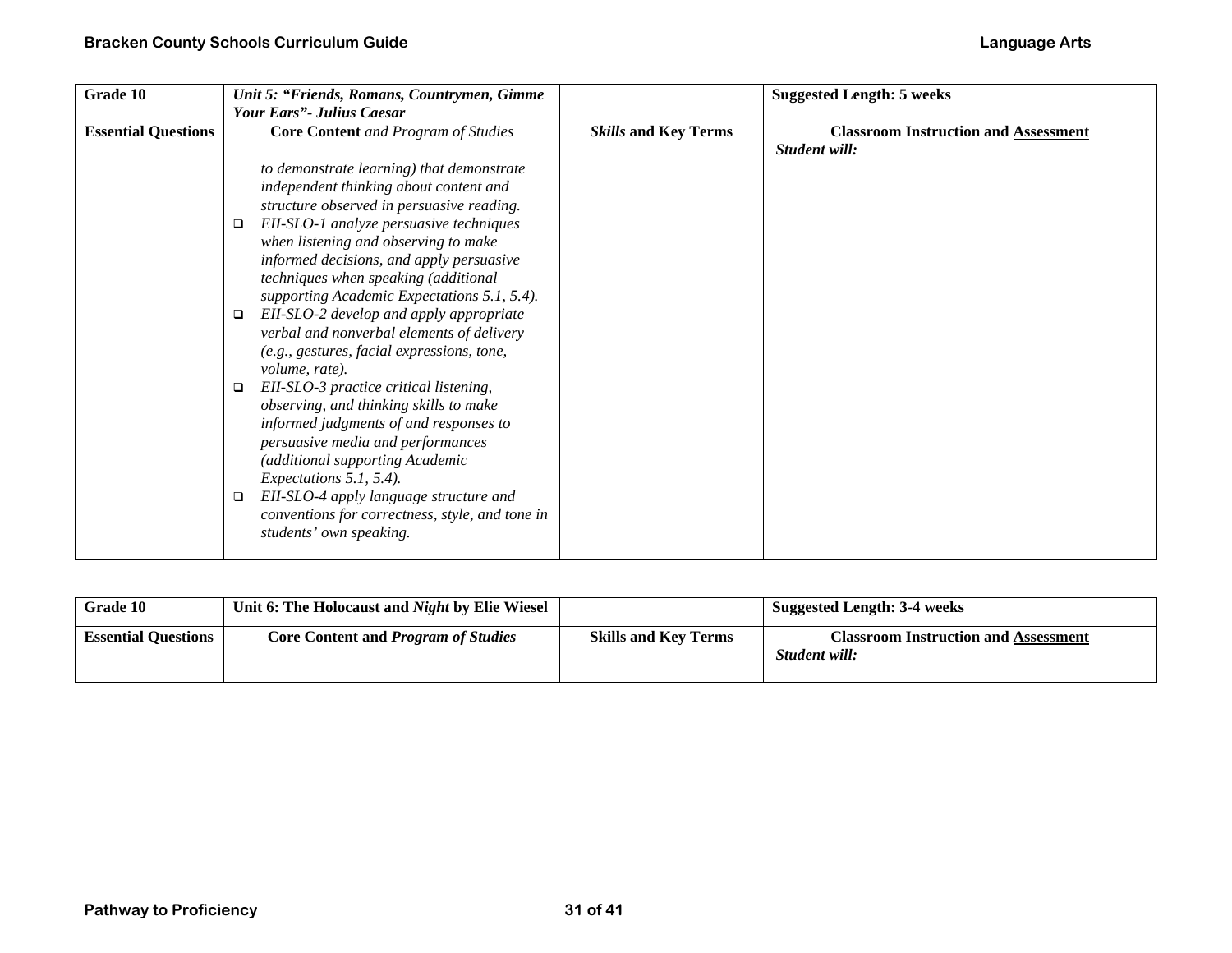| Grade 10                                                                                                                                                                                                                                                                                                                                                               | Unit 6: The Holocaust and Night by Elie Wiesel                                                                                                                                                                                                                                                                                                                                                                                                                                                                                                                                                                                                                                                                                                                                                                                                                                                                                                                                                                                                                                                                                                                                                                                                                                                                                                                                                                                                                                                                                                                                                       |                                                                                                                                                                                                                                                                                                                                                                                   | <b>Suggested Length: 3-4 weeks</b>                                                                                                                                                                                                                                                                                                                                                                                                                                                                                                                                                                                                                                                                                                                                                                                                                                                                                                                                                                                                                                                                                                                                                                                                                                                                                                                                                                                                                                                                                                                                                                                                                                                                                                                                                                            |
|------------------------------------------------------------------------------------------------------------------------------------------------------------------------------------------------------------------------------------------------------------------------------------------------------------------------------------------------------------------------|------------------------------------------------------------------------------------------------------------------------------------------------------------------------------------------------------------------------------------------------------------------------------------------------------------------------------------------------------------------------------------------------------------------------------------------------------------------------------------------------------------------------------------------------------------------------------------------------------------------------------------------------------------------------------------------------------------------------------------------------------------------------------------------------------------------------------------------------------------------------------------------------------------------------------------------------------------------------------------------------------------------------------------------------------------------------------------------------------------------------------------------------------------------------------------------------------------------------------------------------------------------------------------------------------------------------------------------------------------------------------------------------------------------------------------------------------------------------------------------------------------------------------------------------------------------------------------------------------|-----------------------------------------------------------------------------------------------------------------------------------------------------------------------------------------------------------------------------------------------------------------------------------------------------------------------------------------------------------------------------------|---------------------------------------------------------------------------------------------------------------------------------------------------------------------------------------------------------------------------------------------------------------------------------------------------------------------------------------------------------------------------------------------------------------------------------------------------------------------------------------------------------------------------------------------------------------------------------------------------------------------------------------------------------------------------------------------------------------------------------------------------------------------------------------------------------------------------------------------------------------------------------------------------------------------------------------------------------------------------------------------------------------------------------------------------------------------------------------------------------------------------------------------------------------------------------------------------------------------------------------------------------------------------------------------------------------------------------------------------------------------------------------------------------------------------------------------------------------------------------------------------------------------------------------------------------------------------------------------------------------------------------------------------------------------------------------------------------------------------------------------------------------------------------------------------------------|
| <b>Essential Questions</b>                                                                                                                                                                                                                                                                                                                                             | <b>Core Content and Program of Studies</b>                                                                                                                                                                                                                                                                                                                                                                                                                                                                                                                                                                                                                                                                                                                                                                                                                                                                                                                                                                                                                                                                                                                                                                                                                                                                                                                                                                                                                                                                                                                                                           | <b>Skills and Key Terms</b>                                                                                                                                                                                                                                                                                                                                                       | <b>Classroom Instruction and Assessment</b><br>Student will:                                                                                                                                                                                                                                                                                                                                                                                                                                                                                                                                                                                                                                                                                                                                                                                                                                                                                                                                                                                                                                                                                                                                                                                                                                                                                                                                                                                                                                                                                                                                                                                                                                                                                                                                                  |
| What is the<br>1.<br>Holocaust and<br>why is it<br>important to<br>study it?<br>2.<br>What is a<br>memoir?<br>3.<br>How can<br>literature help<br>us to understand<br>the past,<br>present, and<br>future?<br>How does<br>4.<br>extreme<br>suffering effect<br>one's perception<br>of the world?<br>5.<br>Why is it<br>important to<br>study historical<br>literature? | <b>Core Content – Reading</b><br>RD-10.1.0.1 Students will interpret literal<br>$\Box$<br>or non-literal meanings of words in a<br>passage. DOK 2<br>RD-10-1.0.2 Students will make predictions<br>$\Box$<br>based on what is read. DOK 2<br>RD-10-1.0.4 Students will interpret the<br>$\Box$<br>meaning of jargon, dialect or specialized<br>vocabulary found in a passage. DOK 2<br>RD-10-2.0.1 Students will paraphrase<br>$\Box$<br>information in a passage. DOK 2<br>RD-10-2.0.3 Students will the information<br>$\Box$<br>contained in a passage to accomplish a<br>task/procedure or to answer questions<br>about a passage. DOK 2<br>RD-10-2.0.6 Students will explain the main<br>$\Box$<br>ideas of a passage and identify the key<br>ideas or information that support them.<br>DOK <sub>3</sub><br>RD-10-2.0.7 Students will make inferences,<br>$\Box$<br>draw conclusions or make generalizations<br>based on evidence from a passage. DOK 3<br>RD-10-3.0.1 Students will explain or<br>O.<br>analyze how a conflict in a passage is<br>resolved. DOK 3<br>RD-10-4.0.1 Students will analyze the content<br>$\Box$<br>or make connections as it applies to students'<br>lives (text-to-self), real-world issues (text-to-<br>world) or other texts (text-to-text).<br>RD-10-4.0.2 Students will use evidence from<br>$\Box$<br>a passage to formulate opinions in response to<br>a reading passage.<br>RD-10-5.0.2 Students will analyze or<br>$\Box$<br>evaluate the effectiveness of literary<br>elements (e.g., theme, characterization,<br>setting, point of view, conflict and | <b>Motif</b><br>$\Box$<br>Style<br>□<br><b>Tone</b><br>$\Box$<br><b>Theme</b><br>$\Box$<br>Symbolism<br>$\Box$<br>Foreshadowing<br>$\Box$<br>Inference<br>□<br>Point of view<br>$\Box$<br>Setting<br>$\Box$<br>Conflict<br>$\Box$<br>Terms related to the<br>$\Box$<br>Jewish faith and culture<br>$\Box$<br>Memoir<br>$\Box$<br>Holocaust<br>$\Box$<br><b>Concentration Camp</b> | For background knowledge, students will take notes<br>□<br>over the Holocaust using the Cornell style<br>Students will have class and group discussions about<br>$\Box$<br>the Holocaust after watching clips from documentaries<br>and movies depicting the Holocaust.<br>Students will define terms related to Jewish faith and<br>$\Box$<br>culture.<br>Based on the historical knowledge they have, students<br>$\Box$<br>will predict what the story will be about.<br>Students will read silently and aloud in class and take<br>$\Box$<br>notes over literary elements as they are reading.<br>Respond to a variety of non-fiction essays about WWII<br>o<br>and the Holocaust.<br>Analyze and interpret the story using teacher-guided<br>□<br>activities.<br>Students will use several reading strategies that will<br>$\Box$<br>help them make meanings of the text including making<br>connections.<br>Compose journal entries or reflective writings that will<br>$\Box$<br>later become sources for personal narrative topics<br>Analyze content as it applies to students' lives or real<br>$\Box$<br>world issues<br>Make predictions and draw conclusions about a text<br>$\Box$<br>using clues from the text<br>Define and employ new vocabulary<br>$\Box$<br>Write sentences using models, revise sentence<br>$\Box$<br>fragments and sentence beginnings and correct run-on<br>sentences<br>Students will complete a moments sheet in which they<br>$\Box$<br>discuss significant passages in the story and analyze<br>literary devices.<br>Students will take an essay test at the end of each<br>$\Box$<br>chapter.<br>Students will create and answer DOK 3 and DOK 4<br>$\Box$<br>level questions and answer them in groups.<br>Complete a comphrensive test over the novel,<br>$\Box$ |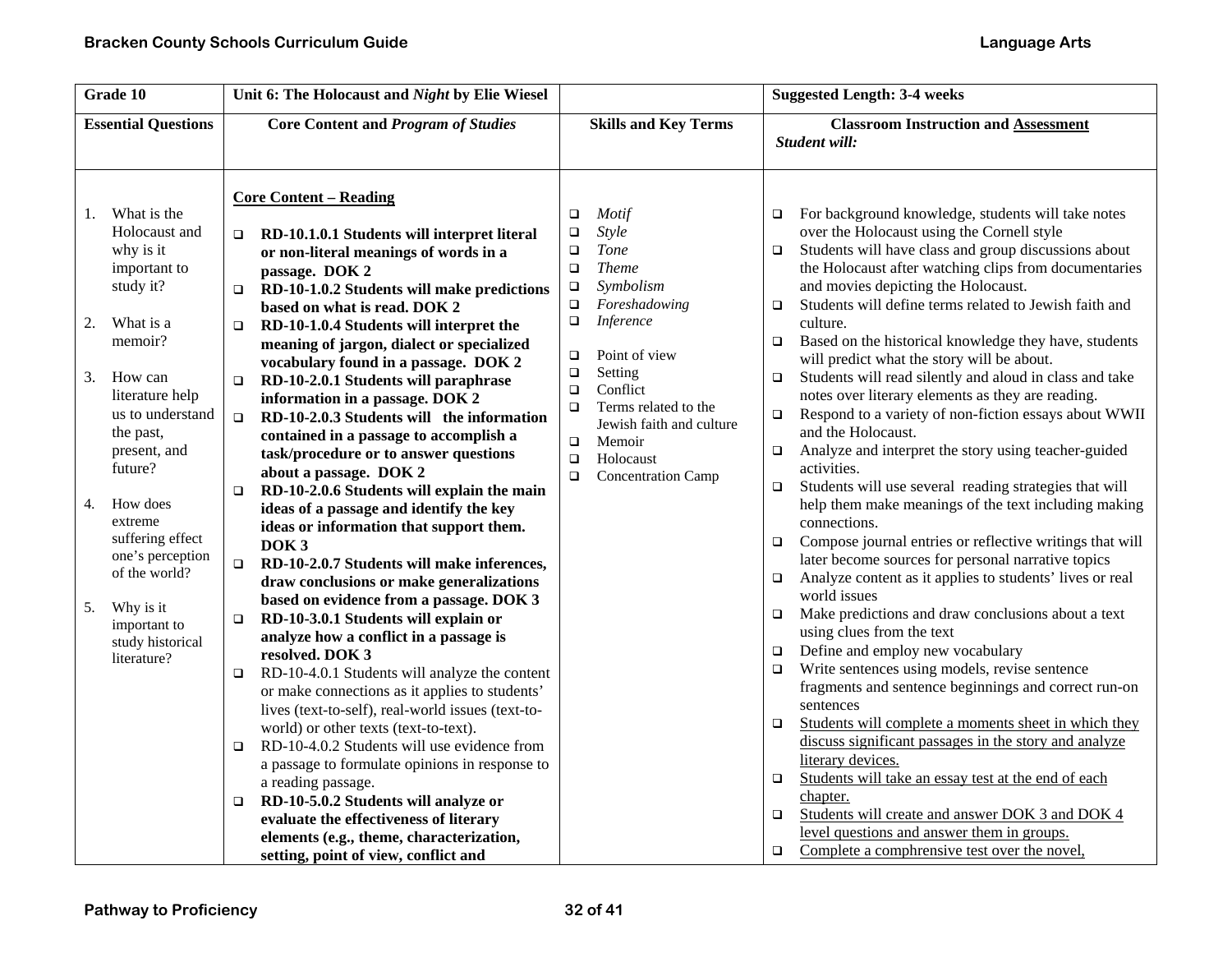| Grade 10                   | Unit 6: The Holocaust and Night by Elie Wiesel                                                                                                                                                                                                                                                                                                                                                                                                                                                                                                                                                                           |                             | <b>Suggested Length: 3-4 weeks</b>                                                                                                                                                       |
|----------------------------|--------------------------------------------------------------------------------------------------------------------------------------------------------------------------------------------------------------------------------------------------------------------------------------------------------------------------------------------------------------------------------------------------------------------------------------------------------------------------------------------------------------------------------------------------------------------------------------------------------------------------|-----------------------------|------------------------------------------------------------------------------------------------------------------------------------------------------------------------------------------|
| <b>Essential Questions</b> | <b>Core Content and Program of Studies</b>                                                                                                                                                                                                                                                                                                                                                                                                                                                                                                                                                                               | <b>Skills and Key Terms</b> | <b>Classroom Instruction and Assessment</b><br>Student will:                                                                                                                             |
|                            | resolution, plot, structure) within a<br>passage. DOK 3<br>RD-10-5.0.3 Students will analyze the<br>$\Box$<br>author's use of literary devices in a passage<br>(e.g., symbolism, irony, analogies, imagery,<br>figurative language). DOK 3<br>RD-10-5.0.9 Students will analyze the<br>▫<br>effectiveness of the organizational patterns<br>in a passage (e.g. cause and effect,<br>repetition, comparison and contrast,<br>sequence, generalizations) for fulfilling the<br>purpose of the passage. DOK 3                                                                                                               |                             | including questions pertaining to skills in which they<br>will receive reading passages not yet read.<br>Plan, draft, revise, edit, proof, and publish a personal<br>$\Box$<br>narrative |
|                            | <b>Core Content – Writing</b><br>WR-HS-1.1.0 Purpose/Audience: Students<br>$\Box$<br>will establish and maintain a focused<br>purpose to communicate with an authentic<br>audience by<br>Narrowing the topic to present an idea,<br>□<br>theme or thesis<br>Choosing a perspective authentic to the<br>$\Box$<br>writer<br>Analyzing and addressing the needs of<br>$\Box$<br>the intended audience<br>Adhering to the characteristics of the<br>$\Box$<br>form<br>Applying a suitable tone<br>$\Box$<br>Allowing voice to emerge when<br>$\Box$<br>appropriate DOK 4<br>WR-HS-1.2.0 Idea Development/Support:<br>$\Box$ |                             |                                                                                                                                                                                          |
|                            | Students will support main ideas and<br>deepen the audience's understanding of<br>purpose by<br>Developing logical, justified and<br>$\Box$<br>suitable explanations<br>$\Box$ Providing relevant elaboration                                                                                                                                                                                                                                                                                                                                                                                                            |                             |                                                                                                                                                                                          |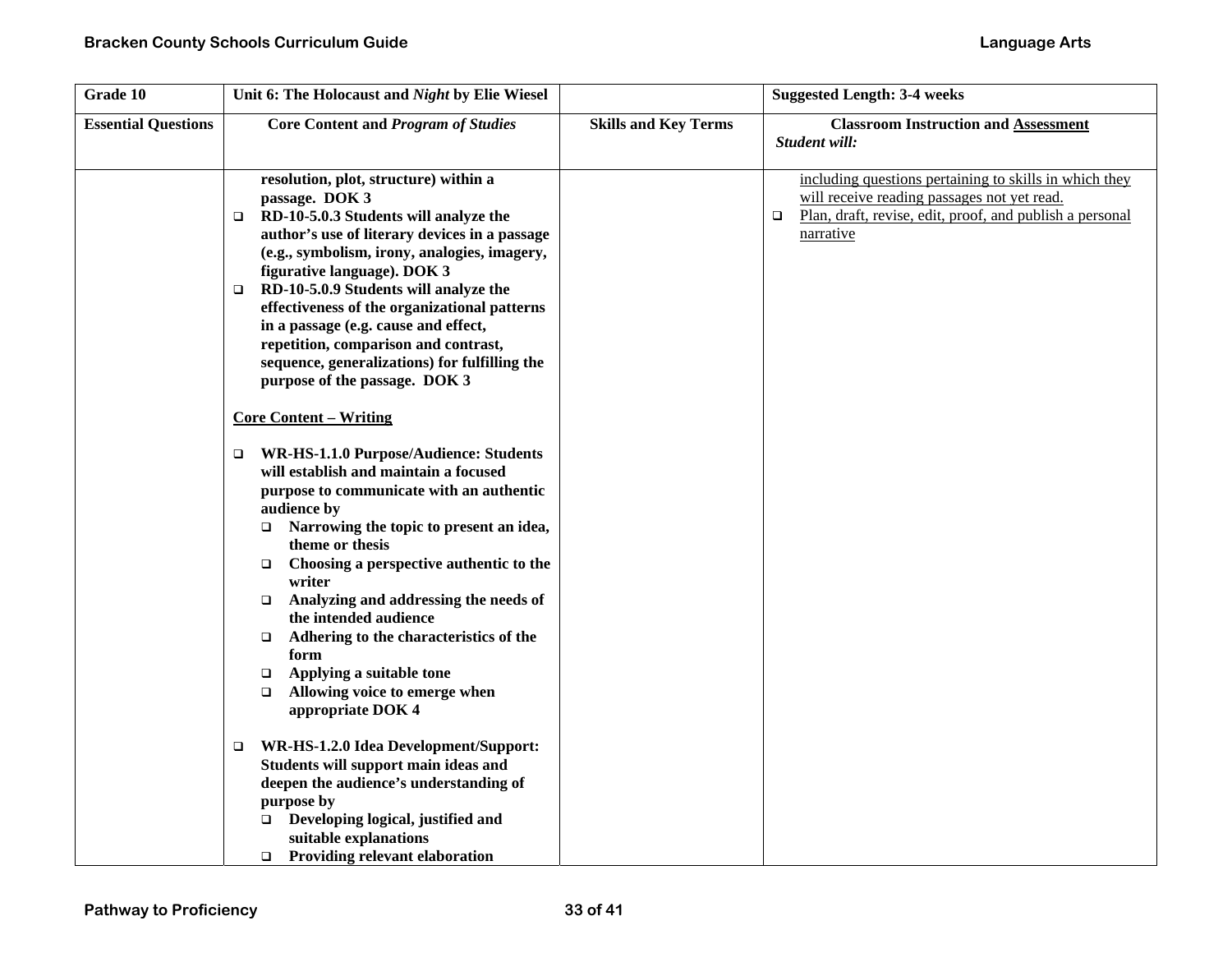| Grade 10                   | Unit 6: The Holocaust and Night by Elie Wiesel                                                                                                                                                                                                                                                                                                                                                                                                                                                                                                                                                                                                                                                                                                                                                                                                                                                                                                                                                                                                                                                                                                 |                             | <b>Suggested Length: 3-4 weeks</b>                           |
|----------------------------|------------------------------------------------------------------------------------------------------------------------------------------------------------------------------------------------------------------------------------------------------------------------------------------------------------------------------------------------------------------------------------------------------------------------------------------------------------------------------------------------------------------------------------------------------------------------------------------------------------------------------------------------------------------------------------------------------------------------------------------------------------------------------------------------------------------------------------------------------------------------------------------------------------------------------------------------------------------------------------------------------------------------------------------------------------------------------------------------------------------------------------------------|-----------------------------|--------------------------------------------------------------|
| <b>Essential Questions</b> | <b>Core Content and Program of Studies</b>                                                                                                                                                                                                                                                                                                                                                                                                                                                                                                                                                                                                                                                                                                                                                                                                                                                                                                                                                                                                                                                                                                     | <b>Skills and Key Terms</b> | <b>Classroom Instruction and Assessment</b><br>Student will: |
|                            | <b>Explaining related connections or</b><br>$\Box$<br>reflections<br>Applying idea development strategies<br>$\Box$<br>appropriate to the form DOK 4                                                                                                                                                                                                                                                                                                                                                                                                                                                                                                                                                                                                                                                                                                                                                                                                                                                                                                                                                                                           |                             |                                                              |
|                            | WR-HS-2.3.0 Organization: Students will<br>$\Box$<br>create unity and coherence to accomplish<br>the focused purpose by<br><b>Engaging the audience</b><br>$\Box$<br><b>Establishing a context for reading</b><br>$\Box$<br>when appropriate<br>Communicating ideas and support in a<br>$\Box$<br>meaningful order<br>Applying transitions and transitional<br>$\Box$<br>elements to guide the reader through<br>the piece<br>Developing effective closure DOK 3<br>$\Box$<br>WR-HS-1.1.02 In Literary Writing,<br>$\Box$<br>Students will communicate to an<br>$\Box$<br>audience about the human condition (e.g.,<br>by painting a picture, recreating a feeling,<br>telling a story, capturing a moment,<br>evoking an image, or showing an<br>extraordinary perception of the ordinary).<br>Students will apply characteristics of the<br>$\Box$<br>selected form (e.g., short story,<br>play/script, poem).<br>Students will sustain point of view.<br>$\Box$<br>Students will sustain a suitable tone or<br>$\Box$<br>appropriate voice.<br>Students will apply fictional perspective<br>$\Box$<br>in literary writing when appropriate. |                             |                                                              |
|                            | WR-HS-1.2.2 In Personal Expressive<br>$\Box$<br>/Literary Writing<br>Students will communicate theme/main<br>□<br>idea through use of literary elements                                                                                                                                                                                                                                                                                                                                                                                                                                                                                                                                                                                                                                                                                                                                                                                                                                                                                                                                                                                        |                             |                                                              |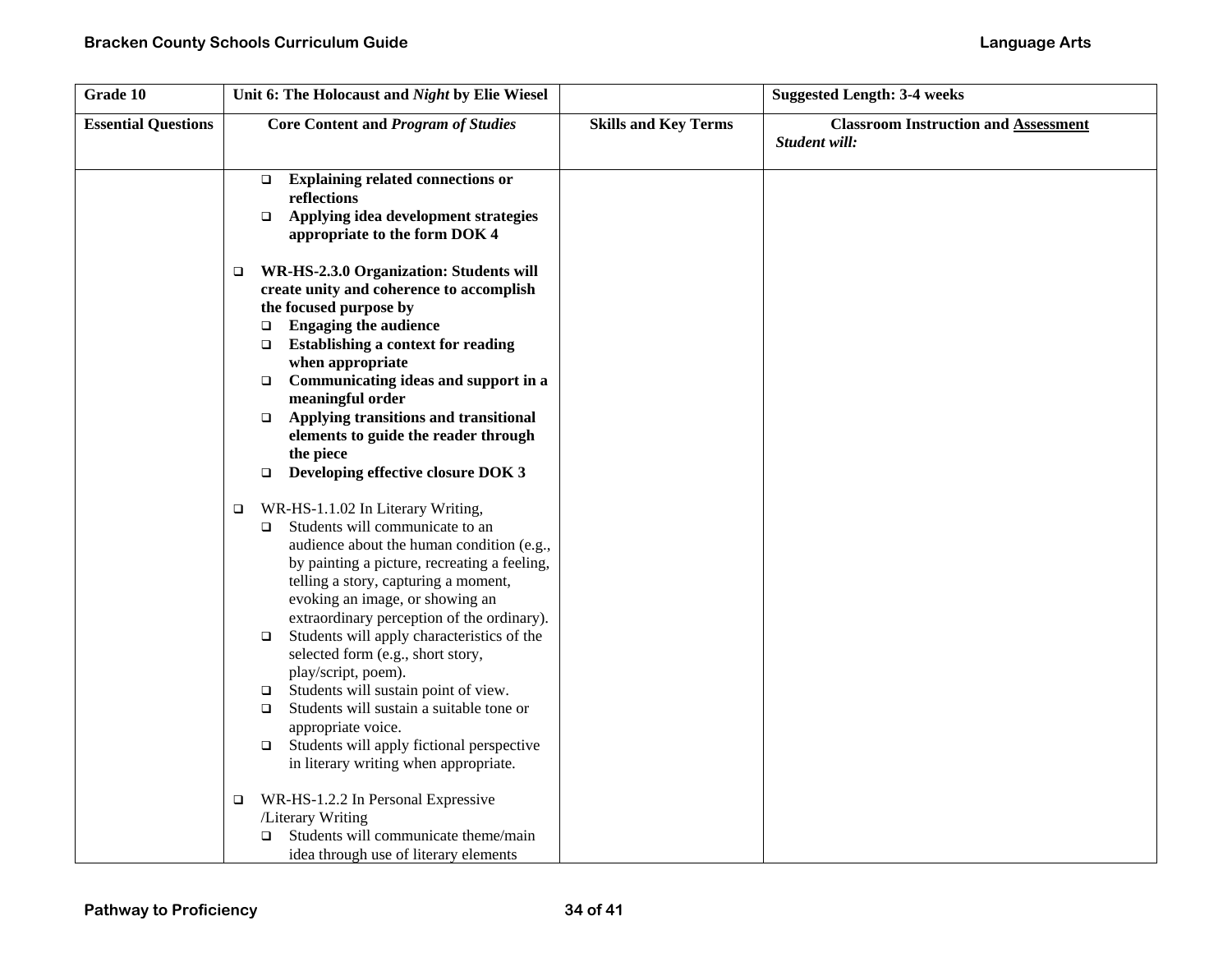| Grade 10                   | Unit 6: The Holocaust and Night by Elie Wiesel                                                                                                                                                                                                                                                                                                                                                                                                                                                                                                                                                                                                                                                                                                                                                                                                                                                                                                                                                                                                                                                                                                                                                                                                                                                                                                                                                                                        |                             | <b>Suggested Length: 3-4 weeks</b>                           |
|----------------------------|---------------------------------------------------------------------------------------------------------------------------------------------------------------------------------------------------------------------------------------------------------------------------------------------------------------------------------------------------------------------------------------------------------------------------------------------------------------------------------------------------------------------------------------------------------------------------------------------------------------------------------------------------------------------------------------------------------------------------------------------------------------------------------------------------------------------------------------------------------------------------------------------------------------------------------------------------------------------------------------------------------------------------------------------------------------------------------------------------------------------------------------------------------------------------------------------------------------------------------------------------------------------------------------------------------------------------------------------------------------------------------------------------------------------------------------|-----------------------------|--------------------------------------------------------------|
| <b>Essential Questions</b> | <b>Core Content and Program of Studies</b>                                                                                                                                                                                                                                                                                                                                                                                                                                                                                                                                                                                                                                                                                                                                                                                                                                                                                                                                                                                                                                                                                                                                                                                                                                                                                                                                                                                            | <b>Skills and Key Terms</b> | <b>Classroom Instruction and Assessment</b><br>Student will: |
|                            | appropriate to the genre:<br>Students will develop characters<br>$\Box$<br>(fictional/non-fictional) through<br>emotions, actions, reactions, actions,<br>reactions, descriptions, thoughts, or<br>dialogue when appropriate<br>Students will develop plot/story line<br>$\Box$<br>appropriate to form.<br>Students will develop an appropriate<br>□<br>setting, mood, scene, image or feeling.<br>Students will incorporate literary or<br>$\Box$<br>poetic devices (e.g., simile, metaphor,<br>personification) for an intentional effect.<br>Students will incorporate reflection,<br>$\Box$<br>insight and analysis when appropriate.<br><b>WR-HS-2.4.0 Sentence Structure: Students</b><br>$\Box$<br>will create effective sentences by<br>$\Box$ Applying a variety of structures and<br>lengths<br><b>Maintaining parallel structure</b><br>$\Box$<br>Developing complete and correct<br>$\Box$<br>sentences unless using unconventional<br>structures for effect when appropriate<br>DOK <sub>3</sub><br>WR-HS-3.5.0 Language: Students will<br>$\Box$<br>exemplify effective language choices by<br>□ Language: Students will exemplify<br>effective language correct grammar<br>and usage<br>Applying concise use of language<br>□<br>Incorporating strong verbs, precise<br>$\Box$<br>nouns, concrete details, and sensory<br>details<br>Applying language appropriate to the<br>□<br>content, purpose, and audience DOK 2 |                             |                                                              |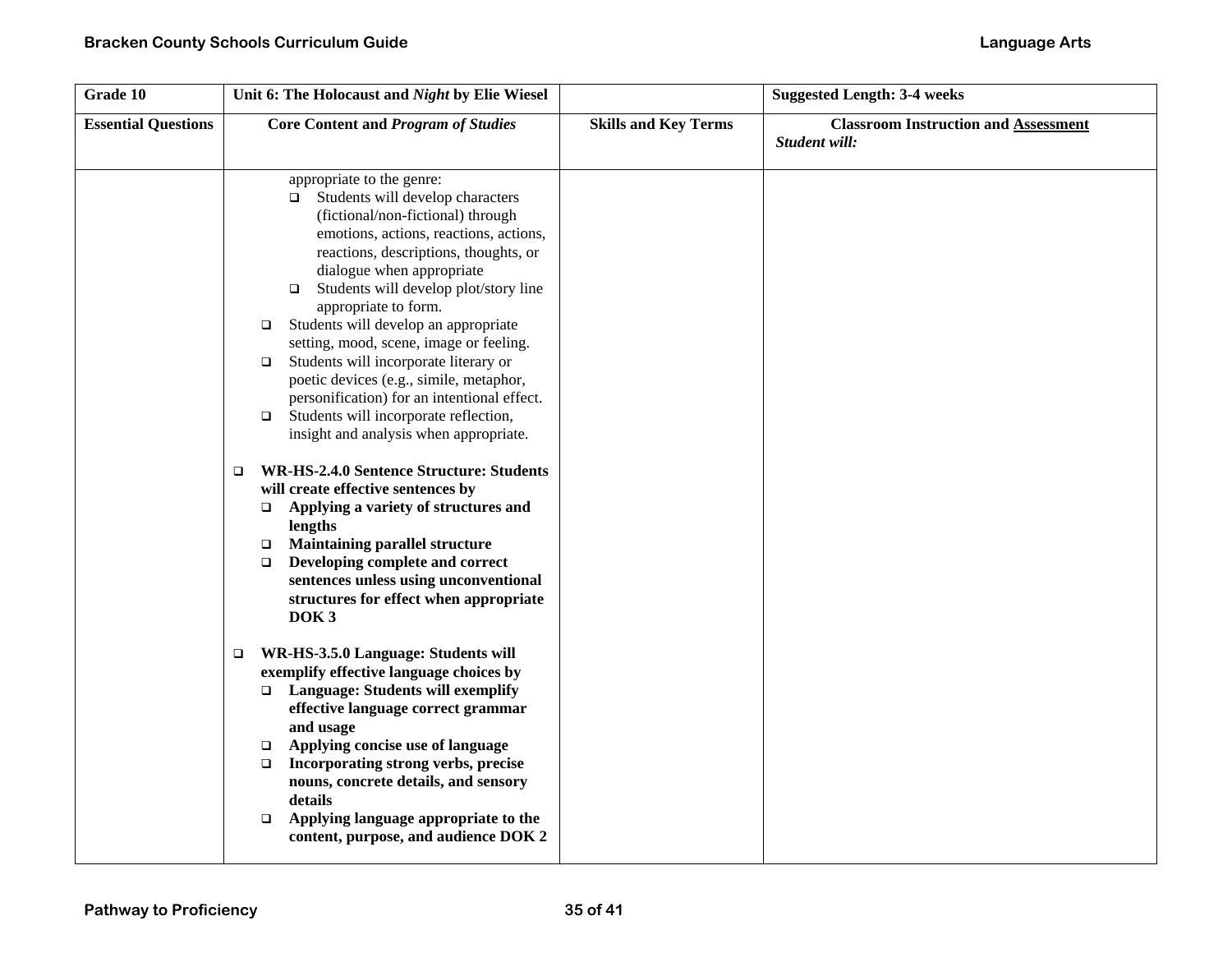| Grade 10                   | Unit 6: The Holocaust and Night by Elie Wiesel                                                                                                                                                                                                                                                                                                                                                                                                                                                                                                                                                                                                                                                                                                                                                                     |                             | <b>Suggested Length: 3-4 weeks</b>                           |
|----------------------------|--------------------------------------------------------------------------------------------------------------------------------------------------------------------------------------------------------------------------------------------------------------------------------------------------------------------------------------------------------------------------------------------------------------------------------------------------------------------------------------------------------------------------------------------------------------------------------------------------------------------------------------------------------------------------------------------------------------------------------------------------------------------------------------------------------------------|-----------------------------|--------------------------------------------------------------|
| <b>Essential Questions</b> | <b>Core Content and Program of Studies</b>                                                                                                                                                                                                                                                                                                                                                                                                                                                                                                                                                                                                                                                                                                                                                                         | <b>Skills and Key Terms</b> | <b>Classroom Instruction and Assessment</b><br>Student will: |
|                            | WR-HS-3.6.0 Correctness: Students will<br>$\Box$<br>communicate clearly by<br><b>Applying correct spelling</b><br>$\Box$<br>Applying correct punctuation<br>$\Box$<br>Applying correct capitalization<br>$\Box$<br>Incorporating acceptable departure<br>$\Box$<br>from standard correctness to enhance<br>meaning when appropriate<br><b>Incorporating appropriate</b><br>$\Box$<br>documentation of ideas and<br>information from outside sources (e.g.,<br>citing authors or titles within the text,<br>listing sources, documenting sources in<br>text and/or on a Works Cited page)<br>DOK <sub>2</sub>                                                                                                                                                                                                       |                             |                                                              |
|                            | WR-HS-4.8.0 Prewriting:<br>$\Box$<br>$\Box$ Establishing a purpose and<br>central/controlling idea or focus<br>Identifying and analyzing the audience<br>$\Box$<br>Determining the most appropriate form to<br>$\Box$<br>meet the needs of purpose and audience<br>Generating ideas (e.g., mapping,<br>$\Box$<br>webbing, note taking, interviewing,<br>researching, and other writing-to-learn<br>activities)<br>Organizing ideas -examining other<br>$\Box$<br>models of good writing and appropriate<br>text structures to match purpose and<br>organize information<br>WR-HS-4.9.0 Drafting<br>$\Box$<br>Writing draft(s) for an intended audience<br>□<br>Developing topic, elaborating ideas,<br>$\Box$<br>exploring sentence variety and language<br>use<br>WR-HS-4.10.0 Revising (Content/Ideas)<br>$\Box$ |                             |                                                              |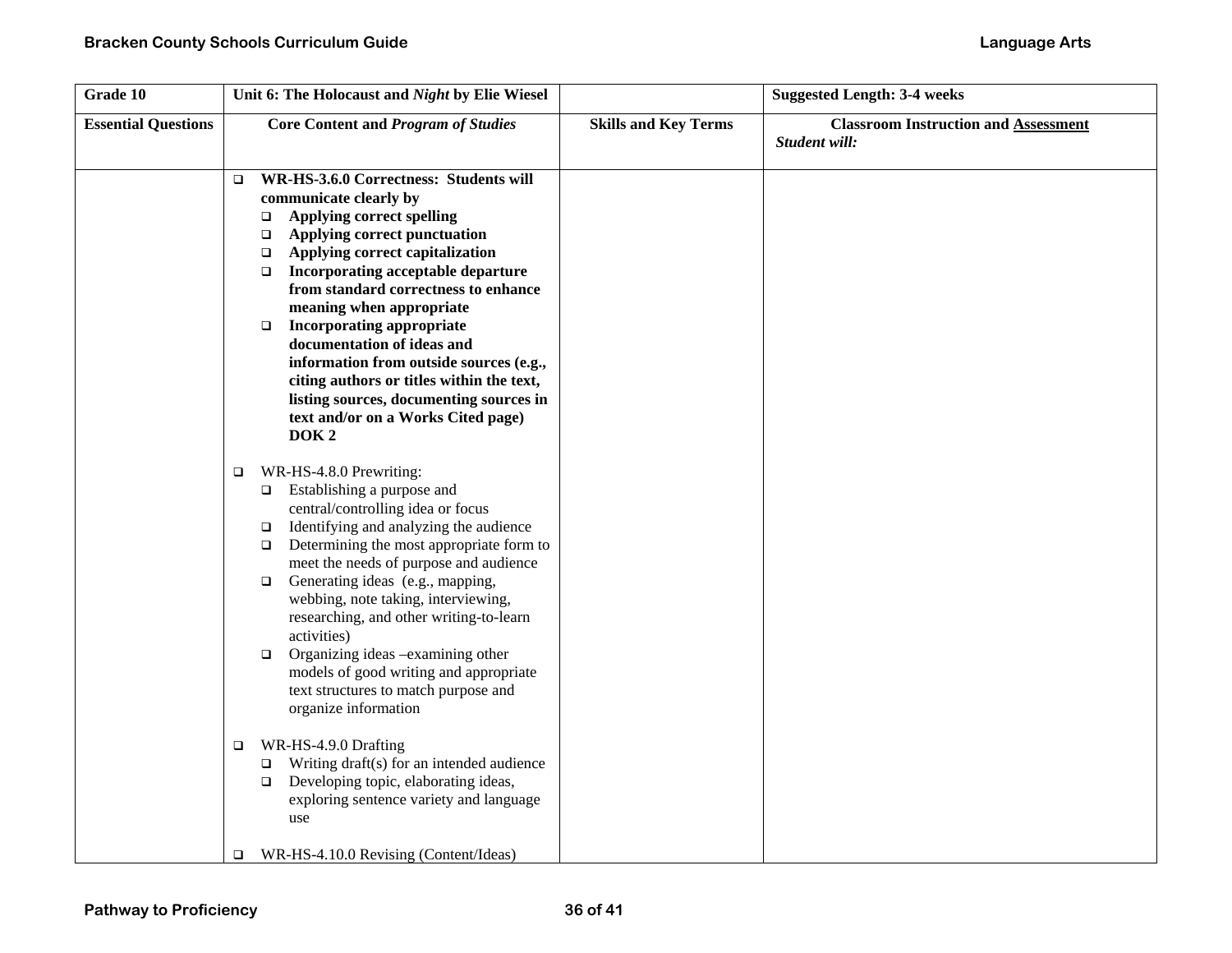| Grade 10                   | Unit 6: The Holocaust and Night by Elie Wiesel                                                                                                                                                                                                                                                                                                                                                                                                                                                                                                                                                                                                                                                                                                                                      |                             | <b>Suggested Length: 3-4 weeks</b>                           |
|----------------------------|-------------------------------------------------------------------------------------------------------------------------------------------------------------------------------------------------------------------------------------------------------------------------------------------------------------------------------------------------------------------------------------------------------------------------------------------------------------------------------------------------------------------------------------------------------------------------------------------------------------------------------------------------------------------------------------------------------------------------------------------------------------------------------------|-----------------------------|--------------------------------------------------------------|
| <b>Essential Questions</b> | <b>Core Content and Program of Studies</b>                                                                                                                                                                                                                                                                                                                                                                                                                                                                                                                                                                                                                                                                                                                                          | <b>Skills and Key Terms</b> | <b>Classroom Instruction and Assessment</b><br>Student will: |
|                            | Reflecting to determine where to add,<br>$\Box$<br>delete, rearrange, define/redefine, or<br>elaborate content<br>Conferencing with teacher or peer(s)to<br>$\Box$<br>help to determine where to add, delete,<br>rearrange, define/redefine, or elaborate<br>content<br>Checking for accuracy of content<br>$\Box$<br>Considering voice, tone, style, intended<br>$\Box$<br>audience, coherence, transitions, pacing<br>$\Box$ Comparing with rubric criteria and<br>anchor papers/models<br>$\Box$ Considering effectiveness of language<br>usage and sentences to communicate<br>ideas                                                                                                                                                                                            |                             |                                                              |
|                            | <b>Revising Skills</b><br>Idea Development<br>$\Box$ Students will narrow topic for selected<br>writing<br>Students will identify topic sentence of a<br>$\Box$<br>paragraph that is purposefully placed to<br>enhance reader awareness<br>Students will select appropriate<br>$\Box$<br>supporting details relevant to a specific<br>writing category (e.g., dialogue,<br>predictions, findings from research,<br>needed definitions, causes and effects,<br>comparisons, contrasts, reference to<br>concepts)<br>Students will delete extraneous/irrelevant<br>$\Box$<br>materials<br>Organization<br>Students will correct sentences that are<br>$\Box$<br>out of chronological/sequential order or<br>insert new sentences in the correct<br>chronological/sequential position. |                             |                                                              |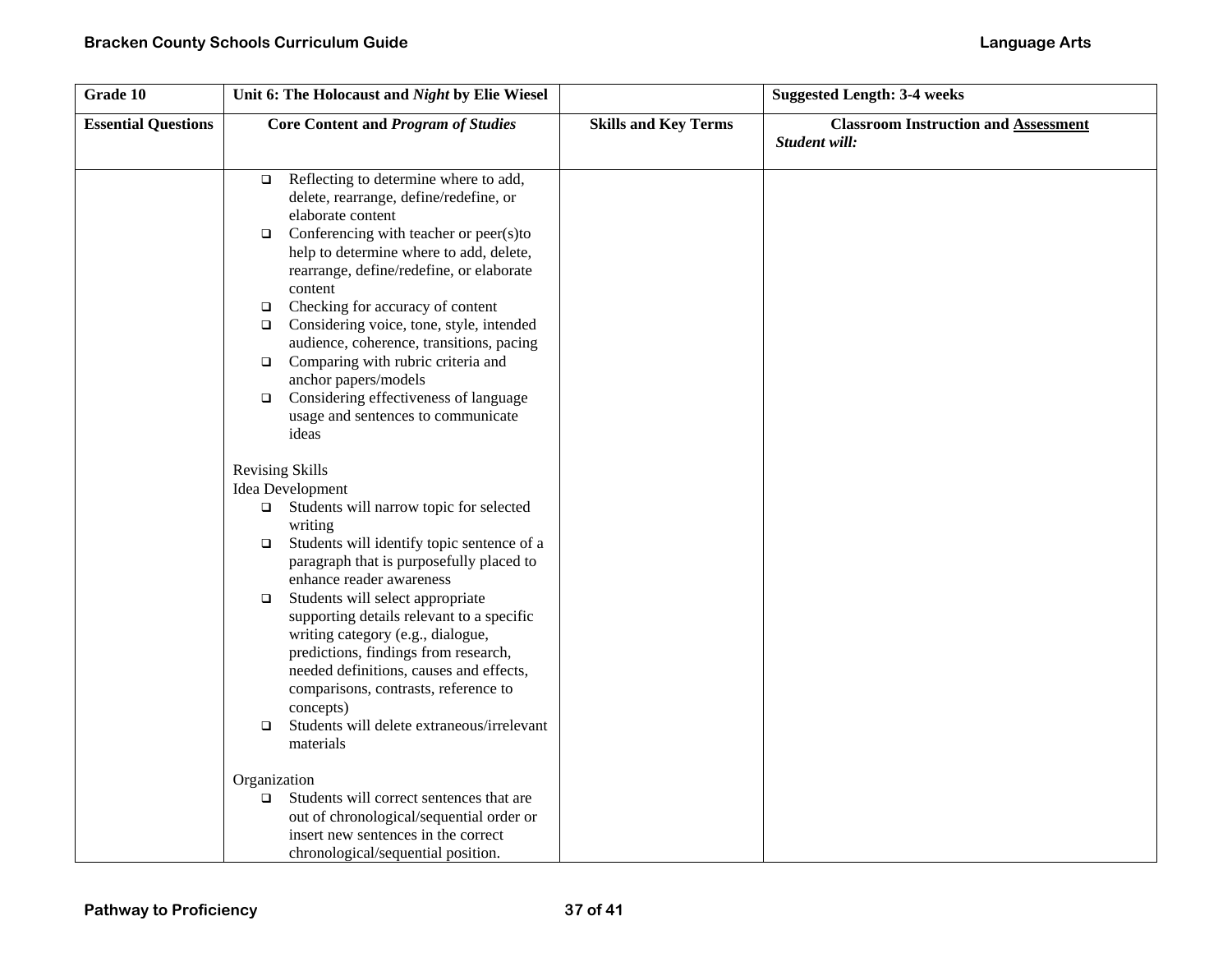| Grade 10                   | Unit 6: The Holocaust and Night by Elie Wiesel                                                                                                                                                                                                                                                                                                                                                                   |                             | <b>Suggested Length: 3-4 weeks</b>                           |
|----------------------------|------------------------------------------------------------------------------------------------------------------------------------------------------------------------------------------------------------------------------------------------------------------------------------------------------------------------------------------------------------------------------------------------------------------|-----------------------------|--------------------------------------------------------------|
| <b>Essential Questions</b> | <b>Core Content and Program of Studies</b>                                                                                                                                                                                                                                                                                                                                                                       | <b>Skills and Key Terms</b> | <b>Classroom Instruction and Assessment</b><br>Student will: |
|                            | Students will compose effective and<br>$\Box$<br>subtle transitions.<br>Students will develop effective<br>$\Box$<br>introductions and closures for writing.<br>Students will apply appropriate usage of<br>$\Box$<br>parallelism (e.g. word forms, lists,<br>phrases, clauses, sentences, organization,<br>idea development).                                                                                   |                             |                                                              |
|                            | Word Choice<br>Students will eliminate redundant words<br>$\Box$<br>and phrases.<br>Students will apply the most specific<br>$\Box$<br>word for use in a sentence.                                                                                                                                                                                                                                               |                             |                                                              |
|                            | WR-HS-4.11.0 Editing (Conventions and<br>$\Box$<br>Mechanics)<br>Checking for correctness with self,<br>$\Box$<br>teacher or peer(s)<br>□ Language usage<br>$\Box$ Sentence structure<br>Spelling<br>$\Box$<br>Capitalization<br>$\Box$<br>Punctuation<br>$\Box$<br>$\Box$ Documentation of sources<br>Using resources to support editing (e.g.,<br>$\Box$<br>spell check, dictionaries, thesauri,<br>handbooks) |                             |                                                              |
|                            | <b>Editing Skills</b><br>Language Usage<br>Students will apply knowledge of<br>$\Box$<br>subject/verb agreement with both<br>singular and plural subjects.<br>Students will apply knowledge of<br>$\Box$<br>present, past and future tenses.<br>Students will apply knowledge of<br>$\Box$<br>comparative and superlative forms of                                                                               |                             |                                                              |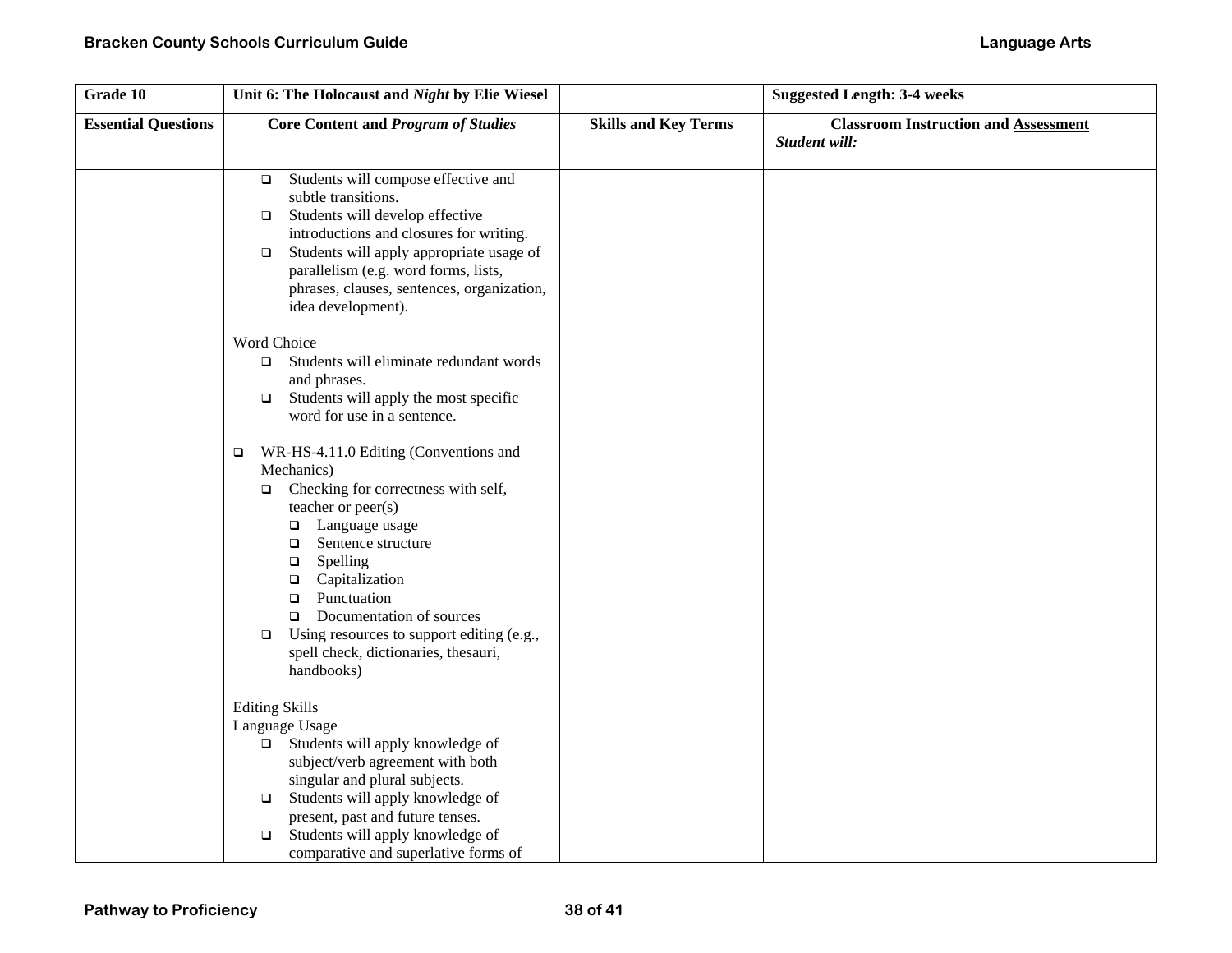| Grade 10                   | Unit 6: The Holocaust and Night by Elie Wiesel                                                                                                                                                                                                                            |                             | <b>Suggested Length: 3-4 weeks</b>                           |
|----------------------------|---------------------------------------------------------------------------------------------------------------------------------------------------------------------------------------------------------------------------------------------------------------------------|-----------------------------|--------------------------------------------------------------|
| <b>Essential Questions</b> | <b>Core Content and Program of Studies</b>                                                                                                                                                                                                                                | <b>Skills and Key Terms</b> | <b>Classroom Instruction and Assessment</b><br>Student will: |
|                            | adjectives and adverbs.<br>Students will apply knowledge of special<br>$\Box$<br>problems in usage, (i.e., a/an, to/two/too,<br>their/there/they're), pronoun references<br>and double negatives.<br>Students will apply knowledge of<br>$\Box$<br>idiomatic expressions. |                             |                                                              |
|                            | WR-HS-4.12.0 Publishing<br>$\Box$<br>Sharing final piece with intended<br>$\Box$<br>audience                                                                                                                                                                              |                             |                                                              |
|                            | <b>Program of Studies</b>                                                                                                                                                                                                                                                 |                             |                                                              |
|                            | ELA-EIII-R-1 analyze and evaluate the four<br>▫<br>types of reading materials (literary,<br>informational, practical/workplace, and<br>persuasive) in both print and nonprint (e.g.,<br>computer, media) formats<br>ELA-EIII-R- read and analyze classic and<br>$\Box$    |                             |                                                              |
|                            | contemporary literature as representative of<br>the many dimensions of the human<br>experience.<br>ELA-EIII-R-4 apply a knowledge of literary<br>$\Box$                                                                                                                   |                             |                                                              |
|                            | terms and concepts (e.g., theme, symbolism,<br>tone) to analyze literature                                                                                                                                                                                                |                             |                                                              |
|                            | ELA-EIII-R-5 apply analytical reading skills<br>▫<br>to make connections to the real world                                                                                                                                                                                |                             |                                                              |
|                            | ELA-EIII-R-7 interpret multiple meanings of<br>$\Box$<br>vocabulary in context                                                                                                                                                                                            |                             |                                                              |
|                            | ELA-EIII-W-1 use writing-to-learn (e.g., note<br>$\Box$<br>taking, reflective response, response journals,<br>logs) as a basis for developing literary<br>writing (e.g., stories, poems, scripts, plays)                                                                  |                             |                                                              |
|                            | ELA-EIII-W-2 use writing-to-demonstrate-<br>$\Box$<br>learning strategies in situations such as<br>essays, essay tests, and open-response<br>questions                                                                                                                    |                             |                                                              |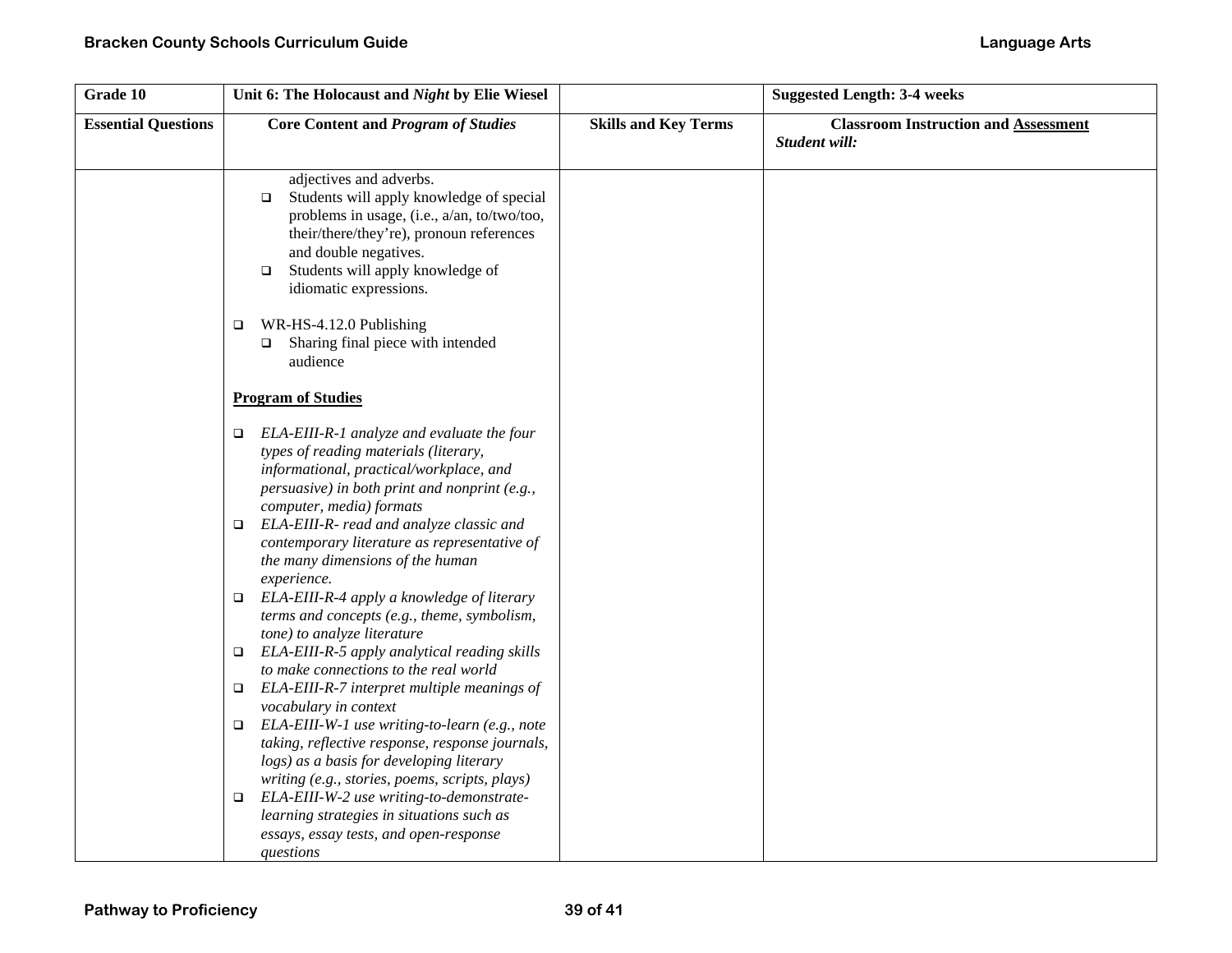| Grade 10                   | Unit 6: The Holocaust and Night by Elie Wiesel                                                                                                                                                                                                                                                                      |                             | <b>Suggested Length: 3-4 weeks</b>                           |
|----------------------------|---------------------------------------------------------------------------------------------------------------------------------------------------------------------------------------------------------------------------------------------------------------------------------------------------------------------|-----------------------------|--------------------------------------------------------------|
| <b>Essential Questions</b> | <b>Core Content and Program of Studies</b>                                                                                                                                                                                                                                                                          | <b>Skills and Key Terms</b> | <b>Classroom Instruction and Assessment</b><br>Student will: |
|                            | ELA-EIII-W-3 continue to develop transactive<br>$\Box$<br>writing (writing produced for authentic<br>purposes and audiences beyond completing<br>an assignment to demonstrate learning) which<br>applies knowledge of conventions of various<br>print and nonprint (e.g., computers,<br>electronic media) resources |                             |                                                              |
|                            | ELA-EIII-W-4 continue to develop personal<br>$\Box$<br>(e.g., personal narratives, memoirs, personal<br>essays) and literary writing                                                                                                                                                                                |                             |                                                              |
|                            | ELA-EIII-W-5 tailor use of language and<br>$\Box$<br>conventions (e.g., mechanics, formatting,<br>grammar) for a variety of audiences,<br>purposes, and situations                                                                                                                                                  |                             |                                                              |
|                            | ELA-EIII-W-6 critique own and others' works<br>$\Box$<br>based on criteria for effective writing,<br>including awareness of audiences and<br>purpose, organization, idea development, and<br>standards of correctness (e.g., mechanics,<br>grammar, spelling)                                                       |                             |                                                              |
|                            | ELA-EIII-SLO-2 apply critical<br>$\Box$<br>listening/observing skills to analyze nonprint<br>(e.g., computers, electronic media) materials<br>(additional supporting Academic<br>Expectations 5.1)                                                                                                                  |                             |                                                              |
|                            | ELA-EIII-SLO-3 collaborate to solve<br>$\Box$<br>problems (e.g. panel discussions, simulations)<br>(additional supporting Academic<br>Expectations 5.5)                                                                                                                                                             |                             |                                                              |
|                            | ELA-EIII-I-1 locate and analyze a variety of<br>$\Box$<br>appropriate sources to obtain information for<br>specific needs                                                                                                                                                                                           |                             |                                                              |
|                            | ELA-EIIII-2 paraphrase and summarize to<br>$\Box$<br>adapt information for specific purposes<br>(additional supporting Academic<br>Expectations 5.3)                                                                                                                                                                |                             |                                                              |
|                            | ELA-EIII-T-1 use a variety of multimedia<br>$\Box$<br>tools (e.g., audio, video, computer                                                                                                                                                                                                                           |                             |                                                              |